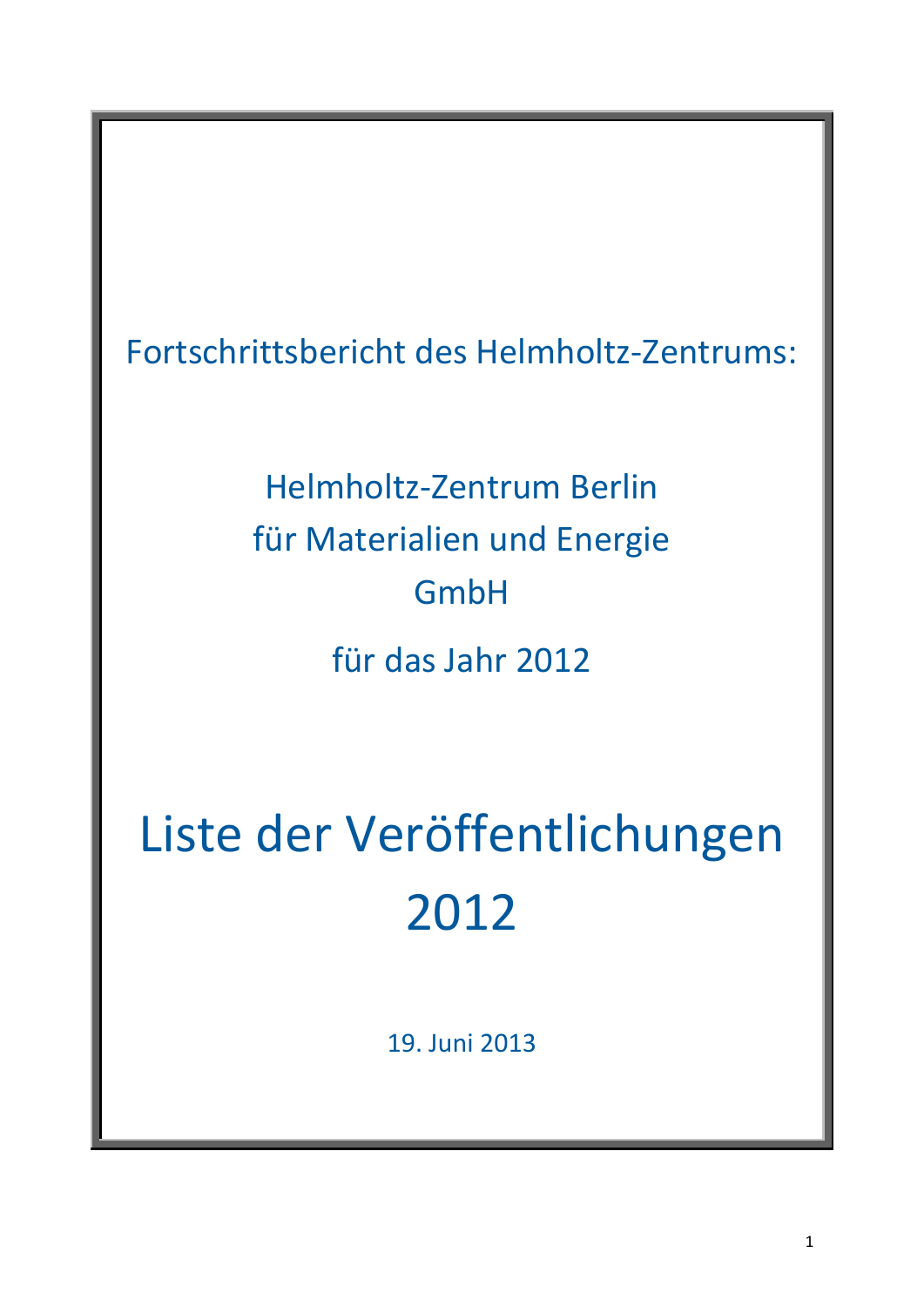# Inhalt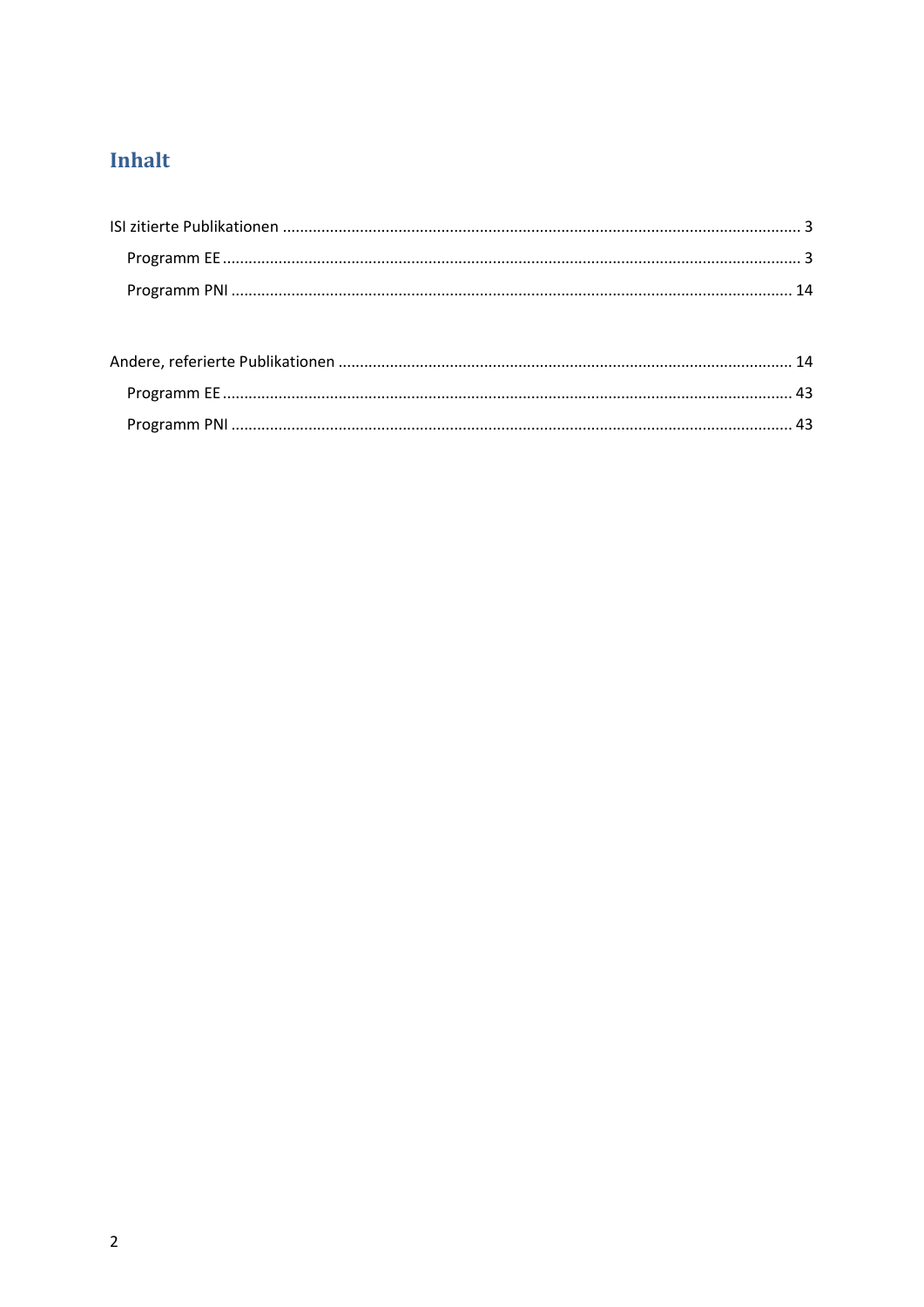## <span id="page-2-0"></span>**ISI zitierte Publikationen**

#### <span id="page-2-1"></span>**Programm EE**

Bär, M.; Schubert, B.-A.; Marsen, B.; Wilks, R.G.; Blum, M.; Krause, S.; Pookpanratana, S.; Zhang, Y.; Unold, T.; Yang, W.; Weinhardt, L.; Heske, C.; Schock, H.-W.; \$Cu\_2ZnSnS\_4\$ thin-film solar cell absorbers illuminated by soft x-rays; *Journal of Materials Research* **27**, 1097-1104 (2012); **AdAn**

Kieven, D.; Grimm, A.; Lauermann, I.; Lux-Steiner, M.Ch.; Palm, J.; Niesen, T.; Klenk, R.; Band alignment at sputtered Zn\$S\_xO\_{1-x}/Cu(In,Ga)(Se,S)\_2\$ heterojunctions; *Physica Status Solidi - Rapid Research Letters* **6**, 294-296 (2012); **AdAn**

Fiechter, S.; Bogdanoff, P.; Bak, T.; Nowotny, J.; Basic concepts of photoelectrochemical solar energy conversion systems; *Advances in Applied Ceramics* **111**, 39-43 (2012); **AdAn**

Roczen, M.; Malguth, E.; Schade, M.; Schöpke, A.; Laades, A.; Blech, M.; Gref, O.; Barthel, T.; Töfflinger, J.A.; Schmidt, M.; Leipner, H.S.; Korte, L.; Rech, B.; Comparison of growth methods for Si/SiO2 nanostructures as nanodot hetero-emitters for photovoltaic applications; *JOURNAL OF NON-CRYSTALLINE SOLIDS* **358**, 2253-2256 (2012); **AdAn**

Abou-Ras, D.; Schmidt, S.S.; Caballero, R.; Unold, T.; Schock, H.-W.; Koch, C.T.; Schaffer, B.; Schaffer, M.; Choi, P.P.; Cojocaru-Mirédin, O.; Confined and chemically flexible grain boundaries in polycrystalline compound semiconductors; *Advanced Engineering Materials* **2**, 992-998 (2012); **AdAn**

El Malah, T.; Ciesielski, A.; Piot, L.; Troyanov, S.I.; Mueller, U.; Weidner, S.; Samori, P.; Hecht, S.; Conformationally pre-organized and pH-responsive flat dendrons: synthesis and self-assembly at the liquid-solid interface; *NANOSCALE* **4**, 467-472 (2012); **AdAn**

Sun, L.; Chen, Y.; Rajendran, C.; Mueller, U.; Panjikar, S.; Wang, M.; Mindnich, R.; Rosenthal, C.; Penning, T.M.; Stoeckigt, J.; Crystal Structure of Perakine Reductase, Founding Member of a Novel Aldo-Keto Reductase (AKR) Subfamily That Undergoes Unique Conformational Changes during NADPH Binding; *Journal of Biological Chemistry* **287**, 11213-11221 (2012); **AdAn**

Bär, M.; Schubert, B.-A.; Marsen, B.; Wilks, R.G.; Blum, M.; Krause, S.; Pookpanratana, S.; Zhang, Y.; Unold, T.; Yang, W.; Weinhardt, L.; Heske, C.; Schock, H.-W.; Cu2ZnSnS4 thin-film solar cell absorbers illuminated by soft x-rays; *Journal of Materials Research* **27**, 1097-1104 (2012); **AdAn**

Fehr, M.; Schnegg, A.; Rech, B.; Lips, K.; Astakhov, O.; Finger, F.; Freysoldt, C.; Bittl, R.; Teutloff, C.; Dangling bonds in amorphous silicon investigated by multifrequency EPR; *JOURNAL OF NON-CRYSTALLINE SOLIDS* **358**, 2067-2070 (2012); **AdAn**

Johnson, B.; Klaer, J.; Fischer, Ch--H.; Lauermann, I.; Depth profiling of a CdS buffer layer on \$CuInS\_2\$ measured with X-ray photoelectron spectroscopy during removal by HCl etching; *Thin Solid Films* **520**, 2829-2832 (2012); **AdAn**

Behrends, J; Sperlich, A; Schnegg, A; Biskup, T; Teutloff, C; Lips, K; Dyakonov, V; Bittl, R; Direct detection of photoinduced charge transfer complexes in polymer fullerene blends; *Physical Review B* **85**, 125206/1-6 (2012); **AdAn**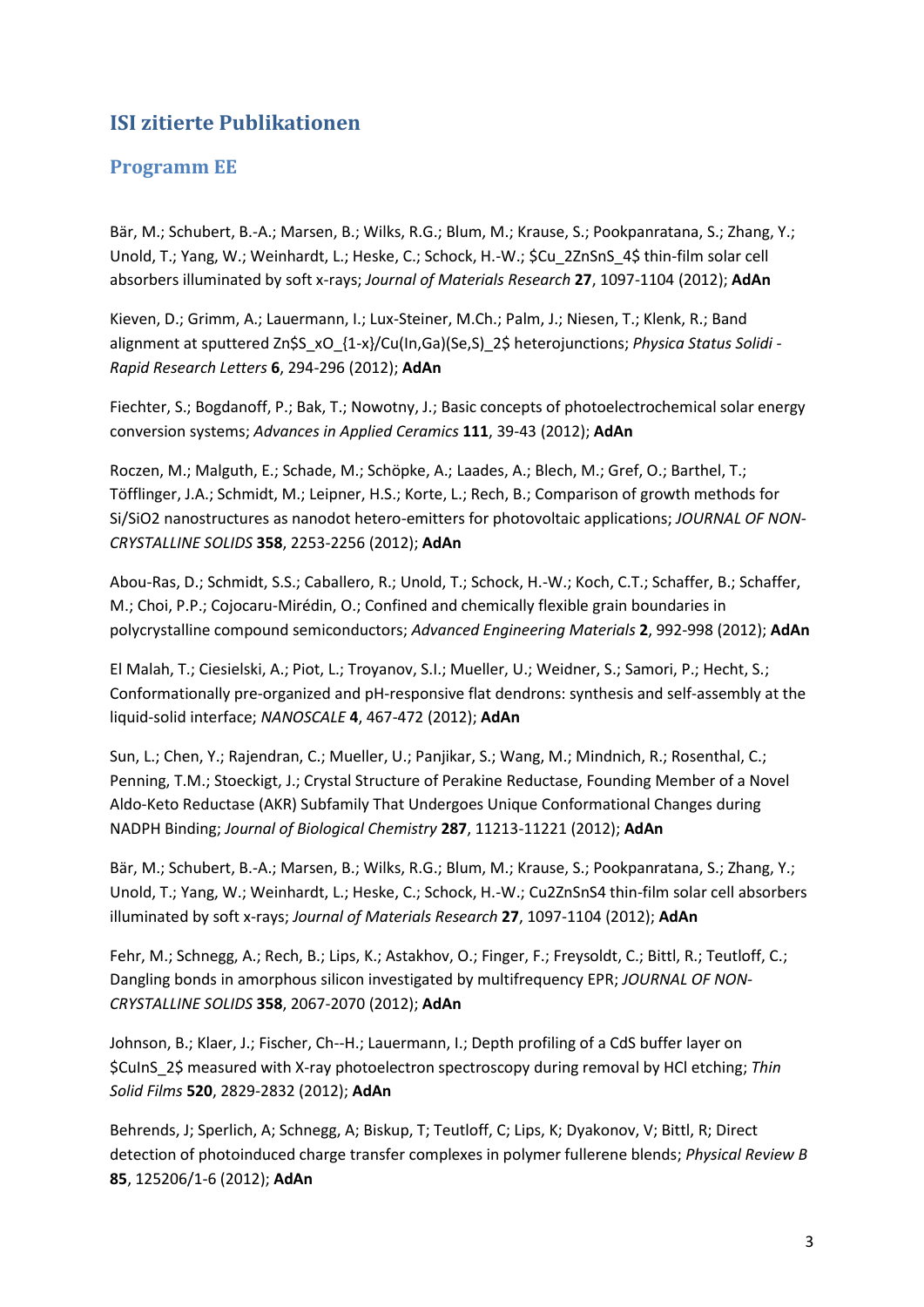Abou-Ras, D.; Schaffer, B.; Schaffer, M.; Schmidt, S.S.; Caballero, R.; Unold, T.; Direct insight into grain boundary reconstruction in polycrystalline Cu(In,Ga)Se2 with atomic resolution; *Physical Review Letters* **108**, 075502/1-5 (2012); **AdAn**

Paul, A.; Paul, N.; Trautmann, C.; Mattauch, S.; Jutimoosik, J.; Yimnirun, R.; Rujirawat, S.; Höpfner, B.; Lauermann, I.; Lux-Steiner, M.; Böni, P.; Direct manipulation of the uncompensated antiferromagnetic spins in exchange coupled system by GeV ion irradiation; *Applied Physics Letters* **100**, 253102/1-5 (2012); **AdAn**

Schulze, T.F.; Czolk, J.; Cheng, Y.-Y.; Fückel, B.; MacQueen, R.W.; Khoury, T.; Crossley, M.J.; Stannowski, B.; Lips, K.; Lemmer, U.; Colsmann, A.; Schmidt, T.W.; Efficiency Enhancement of Organic and Thin-Film Silicon Solar Cells with Photochemical Upconversion; *Journal of Physical Chemistry C* **116**, 22794-22801 (2012); **AdAn**

Johnson, B.; Klaer, J.; Vollmer, A.; Lauermann, I.; Electronic effects of Cd on the formation of the \$CdS/CuInS\_2\$ heterojunction; *Journal of Vacuum Science and Technology A* **30**, 04D114/1-8 (2012); **AdAn**

Schmidt, S.S.; Abou-Ras, D.; Sadewasser, S.; Yin, W.; Feng, C.; Yan, Y.; Electrostatic potentials at \$Cu(In,Ga)Se\_2\$ grain boundaries: Experiment and simulations; *Physical Review Letters* **109**, 095506/1-5 (2012); **AdAn**

Lavchiev, V.M.; Schade, U.; Hesser, G.; Chen, G.; Jantsch, W.; Ellipsometry and spectroscopy on 1.55 μm emitting Ge islands in Si for photonic applications; *Physical Review B* **86**, 125421/1-9 (2012); **AdAn**

Abou-Ras , D.; Marsen, B.; Rissom, T. ; Frost, F.; Schulz, H.; Bauer, F.; Efimova,V. ; Hoffmann, V.; Eicke, A.; Enhancements in specimen preparation of Cu(In,Ga)(S,Se)2 thin films; *Micron* **43**, 470-474 (2012); **AdAn**

Wang, Z.; Schmidt, M.; Günther, A.; Schaile, S.; Pascher, N.; Mayr, F.; Goncharov, Y.; Quintero-Castro, D.L.; Islam, A.T.M.N.; Lake, B.; Krug von Nidda, H.-A.; Loidl, A.; Deisenhofer, J.; Erratum: Orbital fluctuations and orbital order below the Jahn-Teller transition in Sr3Cr2O8 [Phys. Rev. B 83, 201102(R) (2011)]; *Physical Review B* **86**, 039901(E)/1 (2012); **AdAn**

Gütay, L.; Regesch, D.; Larsen, J.K.; Aida, Y.; Depredurand, V.; Redinger, A.; Caneva, S.; Schorr, S.; Stephan, C.; Vidal, J.; Botti, S.; Siebentritt, S.; Feedback mechanism for the stability of the band gap of \$CuInSe\_2\$; *Physical Review B* **86**, 045216/1-5 (2012); **AdAn**

Levcenko, S.; Tezlevan, V.E.; Arushanov, E.; Schorr, S.; Unold, T.; Free-to-bound recombination in near stoichiometric Cu2ZnSnS4 single crystals; *Physical Review B* **86**, 045206/1-6 (2012); **AdAn**

Coelho, R.S.; Kostka, A.; dos Santos, J.F.; Kaysser-Pyzalla, A.; Friction-stir dissimilar welding of aluminium alloy to high strength steels: Mechanical properties and their relation to microstructure; *Materials Science and Engineering A* **556**, 175-183 (2012); **AdAn**

Baumgartner, J.; Lesevic, P.; Kumari, M.; Halbmair, K.; Bennet, M.; Körnig, A.; Wildrat, M.; Andert, J.; Wollgarten, M.; Bertinetti, L.; Strauch, P.; Hirt, A.; Faivre, D.; From magnetotactic bacteria to hollow spirilla-shaped silica containing a magnetic chain; *RSC Advances* **2**, 8007-8009 (2012); **AdAn**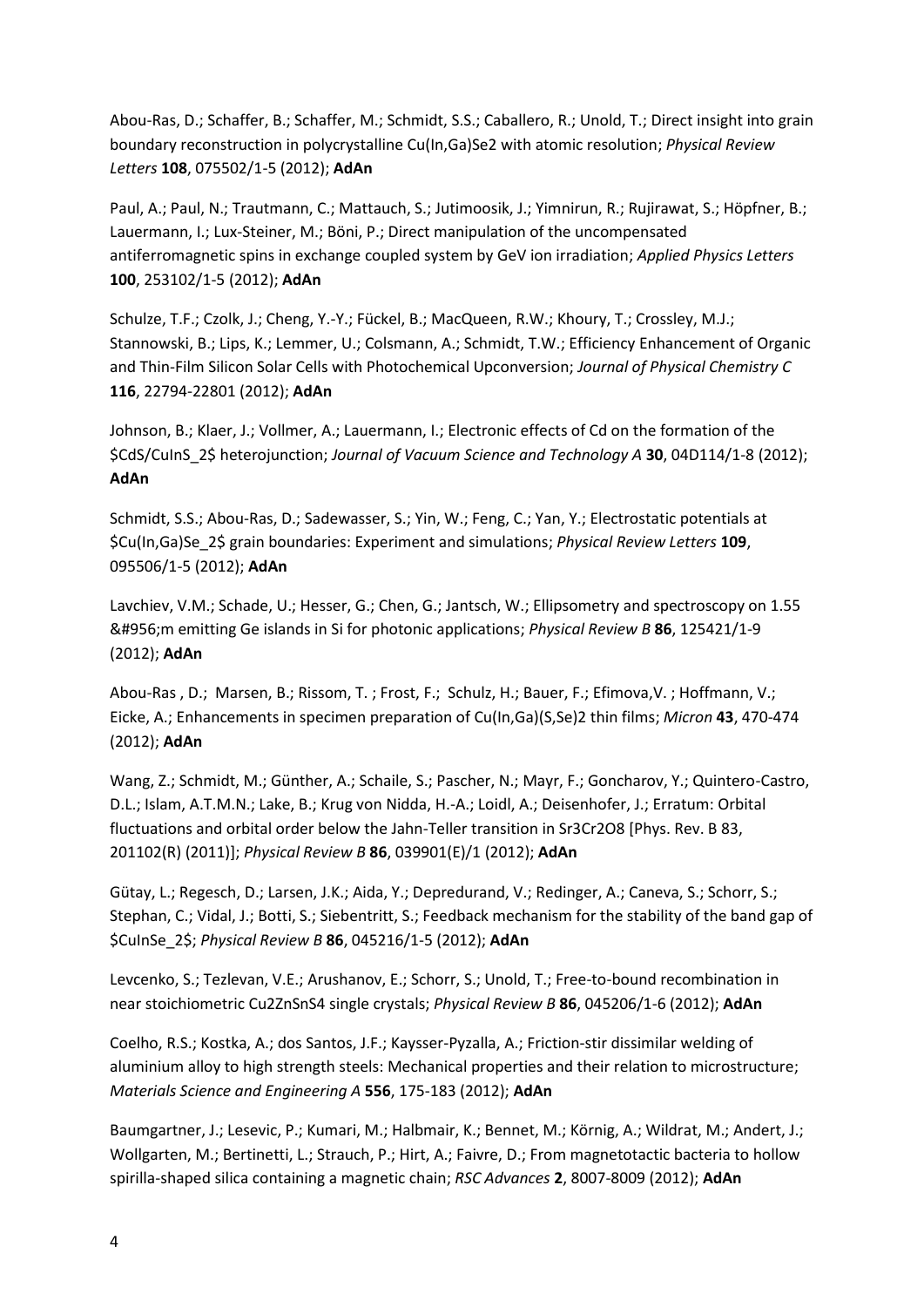Neuschitzer, M.; Moser, A.; Neuhold, A.; Kraxner, J.; Stadlober, B.; Oehzelt, M.; Salzmann, I.; Resel, R.; Novak, J.; Grazing-incidence in-plane X-ray diffraction on ultra-thin organic films using standard laboratory equipment; *Journal of Applied Crystallography* **45**, 367-370 (2012); **AdAn**

Gloskovskii, A.; Jenkins, C.A.; Ouardi, S.; Balke, B.; Fecher, G.H.; Dai, X.-F.; Gruhn, T.; Johnson, B.; Lauermann, I.; Caballero, R.; Kaufmann, C.A.; Felser, C.; Hard x-ray photoelectron spectroscopy of chalcopyrite solar cell components; *Applied Physics Letters* **100**, 092108/1-3 (2012); **AdAn**

Cheng, Y.Y.; Fückel, B.; MacQueen, R.W.; Khoury, T.; Clady, R.G.C.R.; Schulze, T.F.; Ekins-Daukes, N.J.; Crossley, M.J.; Stannowski, B.; Lips, K.; Schmidt, T.W.; Improving the light-harvesting of amorphous silicon solar cells with photochemical upconversion; *Energy and Environmental Science* **5**, 6953-6959 (2012); **AdAn**

Fehr, M.; Simon, P.; Sontheimer, T.; Leendertz, C.; Gorka, B.; Schnegg, A.; Rech, B.; Lips, K.; Influence of deep defects on device performance of thin-film polycrystalline silicon solar cells; *Applied Physics Letters* **101**, 123904/1-4 (2012); **AdAn**

Sun, G.; Zhang, X.; Kaspari, C.; Haberland, K.; Rappich, J.; Hinrichs, K.; In-Situ Monitoring the Growth of Polypyrrole Films at Liquid/Solid Interface Using a Combination of Polarized Infrared Spectroscopy and Reflectance Anisotropy Spectroscopy; *JOURNAL OF THE ELECTROCHEMICAL SOCIETY* **159**, H811- H815 (2012); **AdAn**

Wilks, R.G.; Repins, I.; Contreras, M.A.; Felix, R.; Herrero-Albillos, J.; Tati-Bismaths, L.; Kronast, F.; Noufi, R.; Bär, M.; Intergrain variations of the chemical and electronic surface structure of polycrystalline \$Cu(In,Ga)Se\_2\$ thin-film solar cell absorbers; *Applied Physics Letters* **101**, 103908/1- 4 (2012); **AdAn**

Mesa, F.; Chamorro, W.; Vallejo, W.; Baier, R.; Dittrich, Th.; Grimm, A.; Lux-Steiner, M.C.; Sadewasser, S.; Junction formation of \$Cu\_3BiS\_3\$ investigated by Kelvin probe force microscopy and surface photovoltage measurements; *Beilstein Journal of Nanotechnology* **3**, 277-284 (2012); **AdAn**

Hoehne, F.; Dreher, L.; Behrends, J.; Fehr, M.; Huebl, H.; Lips, K.; Schnegg, A.; Suckert, M.; Stutzmann, M.; Brandt, M.S.; Lock-in detection for pulsed electrically detected magnetic resonance; *Review of Scientific Instruments* **83**, 043907/1-4 (2012); **AdAn**

Pookpanratana, S.; France, R.; Felix, R.; Wilks, R.; Weinhardt, L.; Hofmann, T.; Tati Bismaths, L.; Mulcahy, S.; Kronast, F.; Moustakas, T. D.; Bär, M.; Heske, C.; Microstructure of vanadium-based contacts on n-type GaN; *Journal of Physics D: Applied Physics* **45**, 105401/1-6 (2012); **AdAn**

Song, X.; Caballero, R.; Felix, R.; Gerlach, D.; Kaufmann, C. A.; Schock, H.-W.; Wilks, R.G.; Bär, M.; Na incorporation into \$Cu(In,Ga)Se\_2\$ thin-film solar cell absorbers deposited on polyimide: Impact on the chemical and electronic surface structure; *Journal of Applied Physics* **111**, 034903/1-8 (2012); **AdAn**

Reehuis, M.; Ulrich, C.; Maljuk, A.; Niedermayer, Ch.; Ouladdiaf, B.; Hoser, A.; Hofmann, T.; Keimer, B.; Neutron diffraction study of spin and charge ordering in SrFeO3-delta; *Physical Review B* **85**, 184109/1-15 (2012); **AdAn**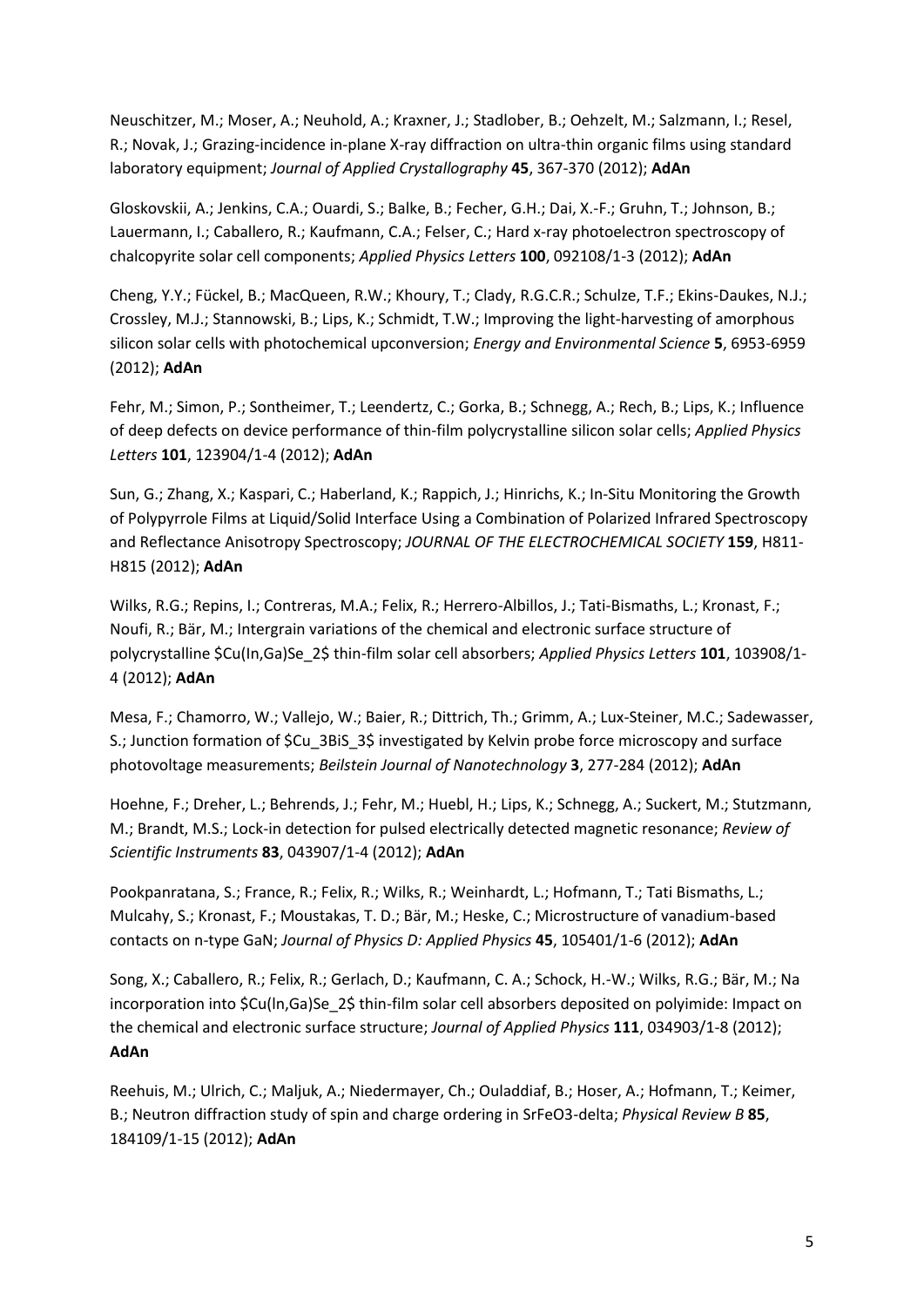Weinhardt, L.; Benkert, A.; Meyer, F.; Blum, M.; Wilks, R.G.; Yang, W.; Bär, M.; Reinert, F.; Heske, C.; Nuclear dynamics and spectator effects in resonant inelastic soft x-ray scattering of gas-phase water molecules; *Journal of Chemical Physics* **136**, 144311/1-6 (2012); **AdAn**

Pettenkofer, C.; Hofmann, A.; Bremsteller, W.; Lehmann, C.; Kelleter, F.; Photoelectron spectromicroscopy at chalcopyrite films; *Ultramicroscopy* **119**, 102-105 (2012); **AdAn**

Schnegg, A.; Behrends, J.; Fehr, M.; Lips, K.; Pulsed electrically detected magnetic resonance for thin film silicon and organic solar cells; *Physical Chemistry Chemical Physics* **14**, 14418-14438 (2012); **AdAn**

Klinglmayr, E.; Wenger, J.; Mayr, S.; Bossy-Wetzel, E.; Puehringer, S.; Purification, crystallization and X-ray diffraction analysis of human dynamin-related protein 1 GTPase-GED fusion protein; *Acta Crystallographica F* **68**, 1217-1221 (2012); **AdAn**

Stein, W.-D.R.; Quantization of Magnetic Flux Through the Orbits of the Hydrogen Atom And Its Relation to Hyperfine Interaction Based on the Rutherford-Bohr Model; *INTERNATIONAL JOURNAL OF THEORETICAL PHYSICS* **51**, 1698-1703 (2012); **AdAn**

Hofmann, A.; Pettenkofer, C.; Stoichiometry and surface reconstruction of epitaxial \$CuInSe\_2\$(112) films; *Surface Science* **606**, 1180-1186 (2012); **AdAn**

Eibl, C.; Grigoriu, S.; Hessenberger, M.; Wenger, J.; Puehringer, S.; Pinheiro, A.S.; Wagner, R.N.; Proell, M.; Reed, J.C.; Page, R.; Diederichs, K.; Peti, W.; Structural and Functional Analysis of the NLRP4 Pyrin Domain; *Biochemistry* **51**, 7330-7341 (2012); **AdAn**

Dombrowa, A.; Lehmann, C.; Pettenkofer, C.; Sulfurization of near-stoichiometric CuIn precursor and the influence of low-temperature slopes on morphology and structural quality; *Physica Status Solidi B* **249**, 1722-1727 (2012); **AdAn**

Ortel, E.; Sokolov, S.; Zielke, C.; Lauermann, I.; Selve, S.; Weh, K.; Paul, B.; Polte, J.; Kraehnert, R.; Supported Mesoporous and Hierarchical Porous Pd/Ti\$O\_2\$ Catalytic Coatings with Controlled Particle Size and Pore Structure; *Chem. Mater.* **24**, 3828-3838 (2012); **AdAn**

von Chrzanowski, L.S.; Beckmann, J.; Marchetti, B.; Ewert, U.; Schade, U.; Terahertz Time Domain Spectroscopy for Non-Destructive Testing of Hazardous Liquids; *MATERIALS TESTING-MATERIALS AND COMPONENTS TECHNOLOGY AND APPLICATION* **54**, 444 - 450 (2012); **AdAn**

Hofmann, A.; Pettenkofer, C.; The \$CuInSe\_2 - CuIn\_3Se\_5\$ defect compound interface: Electronic structure and band alignment; *Applied Physics Letters* **101**, 062108/1-4 (2012); **AdAn**

Schorr, S.; Mainz, R.; Moenig, H.; Lauermann, I.; Bär, M.; The complex material properties of chalcopyrite and kesterite thin-film solar cell absorbers tackled by synchrotron-based analytics; *PROGRESS IN PHOTOVOLTAICS* **20**, 557-567 (2012); **AdAn**

Baier, R.; Leendertz, C.; Lux-Steiner, M.Ch.; Sadewasser, S.; Toward quantitative Kelvin probe force microscopy of nanoscale potential distributions; *Physical Review B* **85**, 165436/1-6 (2012); **AdAn**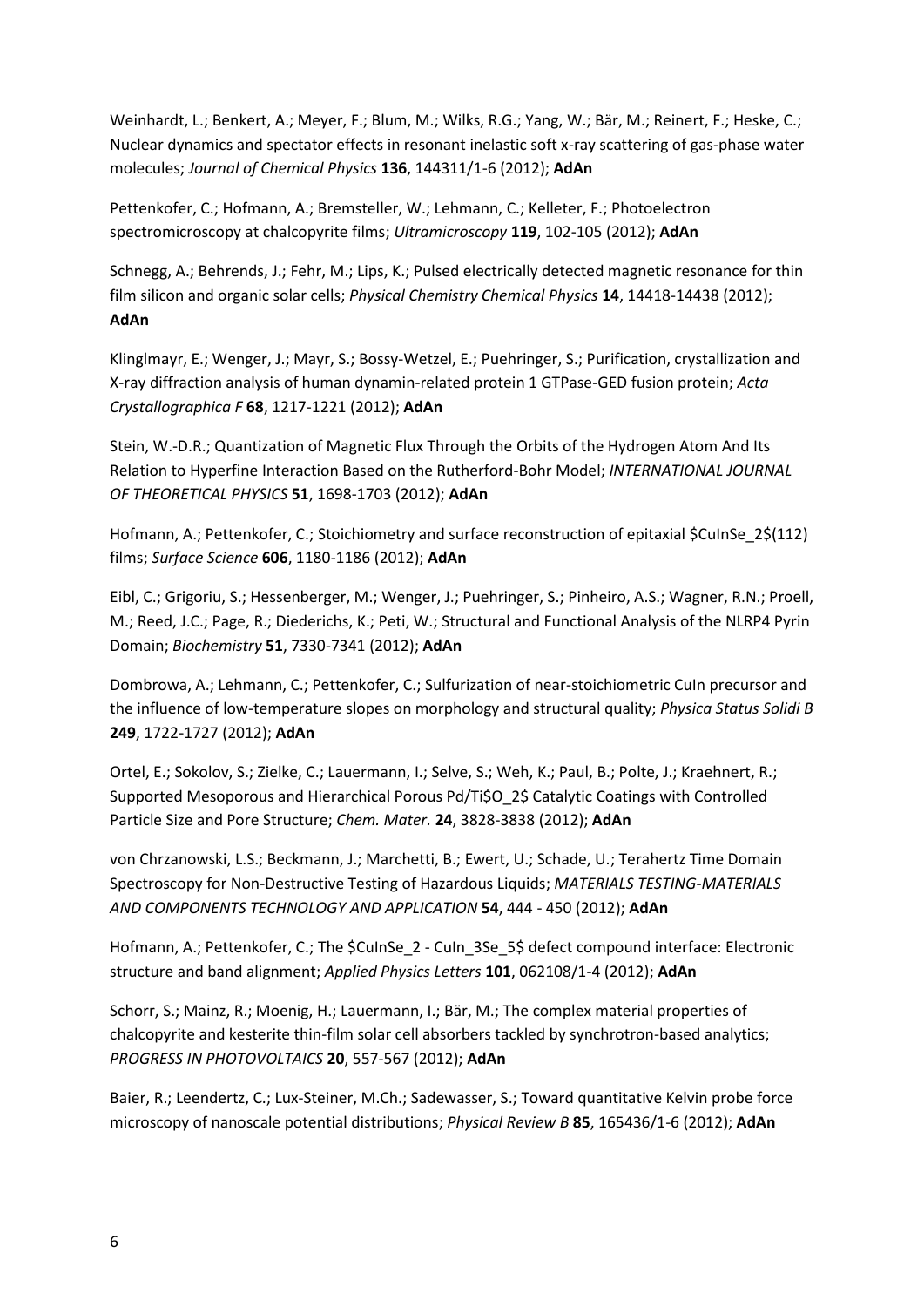Blum, M.; Odelius, M.; Weinhardt, L.; Pookpanratana, S.; Bär, M.; Zhang, Y.; Fuchs, O.; Yang, W.; Umbach, E.; Heske, C.; Ultrafast Proton Dynamics in Aqueous Amino Acid Solutions Studied by Resonant Inelastic Soft X-ray Scattering; *Journal of Physical Chemistry B* **116**, 13757-13764 (2012); **AdAn**

Hofmann, T.; Yu, T.H.; Folse, M.; Weinhardt, L.; Bär, M.; Zhang, Y.; Merinov, B.V.; Myers, D.J.; Goddard, W.A.; Heske, C.; Using Photoelectron Spectroscopy and Quantum Mechanics to Determine d-Band Energies of Metals for Catalytic Applications; *Journal of Physical Chemistry C* **116**, 24016- 24026 (2012); **AdAn**

Schlaf, R.; Höpfner, B.; Figueroa, J.; Tridas, E.; Welter, E.; Köhler, T.; Lauermann, I.; Fischer, Ch.-H.; Xray absorption measurements on an ultrasonic spray aerosol; *Journal of Synchrotron Radiation* **19**, 126-128 (2012); **AdAn**

Bastek, J.; Stolwijk, N.A.; Wuerz, R.; Eicke, A.; Albert, J.; Sadewasser, S.; Zinc diffusion in polycrystalline Cu(In,Ga)Se2 and single-crystal CuInSe2 layers; *Applied Physics Letters* **101**, 074105/1- 3 (2012); **AdAn**

Milkereit, B.; Wanderka, N.; Schick, C.; Kessler, O.; Continuous cooling precipitation diagrams of Al-Mg-Si alloys; *Materials Science and Engineering A* **550**, 87-96 (2012); **EngM**

Harbauer, K.; Welzel, T.; Ellmer, K.; A combined sensor for the diagnostics of plasma and film properties in magnetron sputtering processes; *Thin Solid Films* **520**, 6429-6433 (2012); **Fuel**

Brückner, S.; Döscher, H.; Kleinschmidt, P.; Supplie, O.; Dobrich, A.; Hannappel, T.; Anomalous double-layer step formation on Si(100) in hydrogen process ambient; *Physical Review B* **86**, 195310/1-5 (2012); **Fuel**

Tak, T.; Bogdanoff, P.; Fiechter, S.; Nowotny, J.; Defect engineering of titanium dioxide: full defect disorder; *Advances in Applied Ceramics* **111**, 62-71 (2012); **Fuel**

Döscher, H.; Supplie, O.; May, M.M.; Sippel, P.; Heine, C.; Munoz, A.G.; Eichberger, R.; Lewerenz, H.- J.; Hannappel, T.; Epitaxial III-V Films and Surfaces for Photoelectrocatalysis; *ChemPhysChem* **13**, 2899-2909 (2012); **Fuel**

Brückner, S.; Barrigón, E.; Supplie, O.; Kleinschmidt, P.; Dobrich, A.; Löbbel, C.; Rey-Stolle, I.; Döscher, H.; Hannappel, T.; Ge(100) surfaces prepared in vapor phase epitaxy process ambient; *Physica Status Solidi - Rapid Research Letters* **6**, 178-180 (2012); **Fuel**

Supplie, O.; Hannappel, T.; Pristovsek, M.; Döscher, H.; In situ access to the dielectric anisotropy of buried III-V/Si(100) heterointerfaces; *Physical Review B* **86**, 035308/1-5 (2012); **Fuel**

Brückner, S.; Supplie, O.; Barrigón, E.; Luczak, J.; Kleinschmidt, P.; Rey-Stolle, I.; Döscher, H.; Hannappel, T.; In situ control of As dimer orientation on Ge(100) surfaces; *Applied Physics Letters* **101**, 121602/1-4 (2012); **Fuel**

Bikowski, A.; Ellmer, K.; Influence of the deposition temperature on electronic transport and structural properties of radio frequency magnetron-sputtered Zn1-xMgxO:Al and ZnO:Al films; *Journal of Materials Research* **27**, 2249-2256 (2012); **Fuel**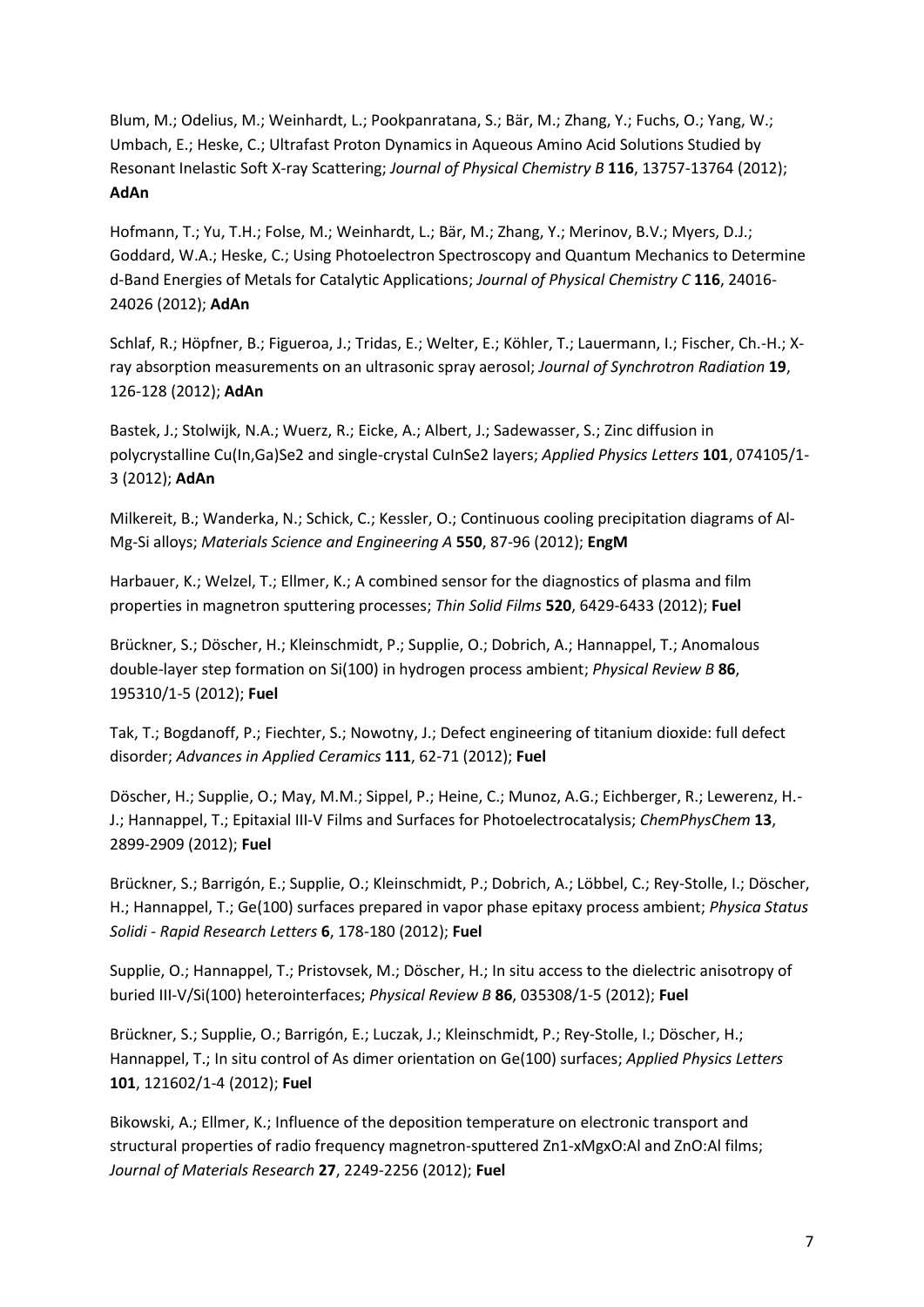Ferrandon, M.; Kropf, A.J.; Myers, D.J.; Artyushkova, K.; Kramm, U.; Bogdanoff, P.; Wu, G.; Johnston, C.M.; Zelenay, P.; Multitechnique Characterization of a Polyaniline-Iron-Carbon Oxygen Reduction Catalyst; *Journal of Physical Chemistry C* **116**, 16001-16013 (2012); **Fuel**

Welzel, T.; Ellmer, K.; Negative oxygen ion formation in reactive magnetron sputtering processes for transparent conductive oxides; *Journal of Vacuum Science and Technology A* **30**, 061306/1-12 (2012); **Fuel**

Ellmer, K.; Past achievements and future challenges in the development of optically transparent electrodes; *Nature Photonics* **6**, 809-817 (2012); **Fuel**

Ellmer, K.; Welzel, T.; Reactive magnetron sputtering of transparent conductive oxide thin films: Role of energetic particle (Ion) bombardment; *Journal of Materials Research* **27**, 765-779 (2012); **Fuel**

Kramm, U.; Herranz, J.; Larouche, N.; Arruda, T.M.; Lefevre, M.; Jaouen, F.; Bogdanoff, P.; Fiechter, S.; Abs-Wurmbach, I.; Mukerjee, S.; Dodelet, J.-P.; Structure of the catalytic sites in Fe/N/C-catalysts for \$O\_2\$-reduction in PEM fuel cells; *Physical Chemistry Chemical Physics* **14**, 11673-11688 (2012); **Fuel**

Merschjann, C.; Mews, M.; Mete, T.; Karkatzinou, A.; Rusu, M.; Korzun, B.V.; Schorr, S.; Schubert-Bischoff, P.; Seeger, S.; Schedel-Niedrig, Th.; Lux-Steiner, M.-Ch.; AgGaSe2 thin films grown by chemical close-spaced vapor transport for photovoltaic applications: structural, compositional and optical properties.; *Journal of Physics: Condensed Matter* **24**, 175801/1-10 (2012); **NoMa**

Schnohr, C.S.; Kammer, H.; Stephan, C.; Schorr, S.; Steinbach, T.; Rensberg, J.; Atomic-scale structure and band-gap bowing in \$Cu(In,Ga)Se\_2\$; *Physical Review B* **85**, 245204/1-7 (2012); **NoMa**

Juma, A.O.; Pistor, P.; Fengler, S.; Dittrich, T.; Wendler, E.; Copper diffusion in thin \$In\_2S\_3\$ layers investigated by Rutherford Backscattering Spectroscopy; *Thin Solid Films* **520**, 6740-6743 (2012); **NoMa**

Albrecht, S.; Janietz, S.; Schindler, W.; Frisch, J.; Kurpiers, J.; Kniepert, J.; Inal, S.; Pingel, P.; Fostiropoulos, K.; Koch, N.; Neher, D.; Fluorinated Copolymer PCPDTBT with Enhanced Open-Circuit Voltage and Reduced Recombination for Highly Efficient Polymer Solar Cells; *Journal of the American Chemical Society* **134**, 14932-14944 (2012); **NoMa**

Juma, A.; Kavalakkatt, J.; Pistor, P.; Latzel, B.; Schwarzburg, K.; Dittrich, T.; Formation of a disorderd hetero-junction by diffusion of Cu(I) from CuSCN into \$In\_2S\_3\$ layers: a surface photovoltage study; *Physica Status Solidi A* **209**, 663-668 (2012); **NoMa**

Zillner, E.; Kavalakkatt, J.; Eckhardt, B.; Dittrich, T.; Ennaoui, A.; Lux-Steiner, M.; Formation of a heterojunction by electrophoretic deposition of CdTe / CdSe nanoparticles from an exhaustible source; *Thin Solid Films* **520**, 5500-5503 (2012); **NoMa**

Ghani, F.; Bochukov, I.; Fostiropoulos, K.; Riegler, H.; Hybrid solution/vacuum-processed bilayer heterojunction organic solar cells: Structural characterization and performance; *Thin Solid Films* **525**, 177-181 (2012); **NoMa**

Siebentritt, S.; Schorr, S.; Kesterites - a challanging material for solar cells; *PROGRESS IN PHOTOVOLTAICS* **20**, 512-519 (2012); **NoMa**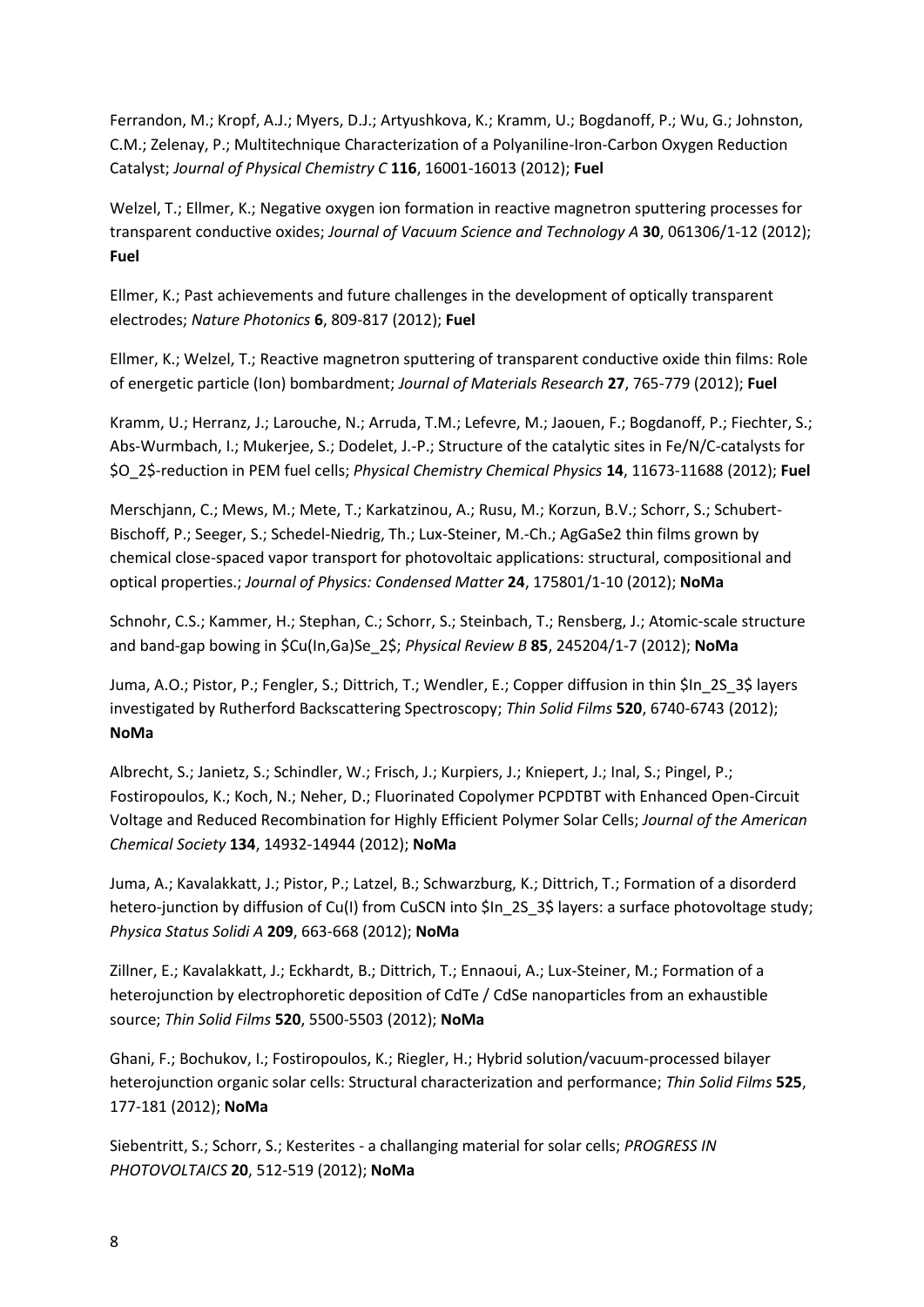Becker, C.; Lockau, D.; Sontheimer, T.; Schubert-Bischoff, P.; Rudigier-Voigt, E.; Bockmeyer, M.; Schmidt, F.; Rech, B.; Large-area 2D periodic crystalline silicon nanodome arrays on nanoimprinted glass exhibiting photonic band structure effects; *Nanotechnology* **23**, 135302/1-6 (2012); **NoMa**

Albrecht, S.; Schindler, W.; Kurpiers, J.; Kniepert, J.; Blakesley, J.C.; Dumsch, I.; Allard, S.; Fostiropoulos, K.; Scherf, U.; Neher, D.; On the Field Dependence of Free Charge Carrier Generation and Recombination in Blends of \$PCPDTBT/PC\_{70}BM\$: Influence of Solvent Additives; *Journal of Physical Chemistry Letters* **3**, 640-645 (2012); **NoMa**

Lin, X.; Steigert, A.; Lux-Steiner, M.Ch.; Ennaoui, A.; One-step solution-based synthesis and characterization of kuramite \$Cu\_3SnS\_4\$ nanocrystals; *RSC Advances* **2**, 9798-9800 (2012); **NoMa**

Weizman, M.; Klimm, C.; Nickel, N.H.; Rech, B.; Origin of preferential grain orientation in excimer laser-induced crystallization of silicon thin films; *Applied Physics Letters* **100**, 161906/1-3 (2012); **NoMa**

Gluba, M.A.; Nickel, N.H.; Phase diagrams of polar surface reconstructions of zinc oxide; *Physica B* **407**, 2871-2874 (2012); **NoMa**

Macor, L.; Gervaldo, M.; Fungo, F.; Otero, L.; Dittrich, T.; Lin, C.-Y.; Chi, L.-C.; Fang, F.-C.; Lii, S.-W.; Wong, K.-T.; Tsai, C.-H.; Wu, C.-C.; Photoinduced charge separation in donor-acceptor spiro compounds at metal and metal oxide surfaces: application in dye-sensitized solar cell; *RSC Advances* **2**, 4869-4878 (2012); **NoMa**

Schindler, W.; Wollgarten, M.; Fostiropoulos, K.; Revealing nanoscale phase separation in smallmolecule photovoltaic blends by plasmonic contrast in the TEM.; *Organic Electronics* **13**, 1100-1104 (2012); **NoMa**

Zillner, E.; Fengler, S.; Niyamakom, P.; Rauscher, F.; Köhler, K.; Dittrich, T.; Role of ligand exchange at CdSe quantum dot layers for charge separation; *Journal of Physical Chemistry C* **116**, 16747-16754 (2012); **NoMa**

Tsirlin, A.A.; Abakumov, A.M.; Ritter, C.; Henry, P.F.; Janson, O.; Rosner, H.; Short-range order of Br and three-dimensional magnetism in (CuBr) LaNb2O7; *Physical Review B* **85**, 214427/1-16 (2012); **NoMa**

Roczen, M.; Schade, M.; Malguth, E.; Callsen, G.; Barthel, T.; Gref, O.; Töfflinger, J.A.; Schöpke, A.; Schmidt, M.; Leipner, H.S.; Ruske, F.; Phillips, M.R.; Hoffmann, A.; Korte, L.; Rech, B.; Structural investigations of silicon nanostructures grown by self-organized island formation for photovoltaic applications; *Applied Physics A* **108**, 719-726 (2012); **NoMa**

Durantini, J.; Morales, G.M.; Santo, M.; Funes, M.; Durantini, E.N.; Fungo, F.; Dittrich, T.; Otero, L.; Gervaldo, M.; Synthesis and characterization of porphyrin electrochromic and photovoltaic electropolymers; *Organic Electronics* **13**, 604-614 (2012); **NoMa**

Lin, X.; Kavalakkatt, J.; Kornhuber, K.; Abou-Ras, D.; Schorr, S.; Lux-Steiner, M.Ch.; Ennaoui, A.; Synthesis of \$Cu\_2Zn\_xSn\_ySe\_{1+x+2y}\$ nanocrystals with wurtzite-derived structure; *RSC Advances* **2**, 9894-9898 (2012); **NoMa**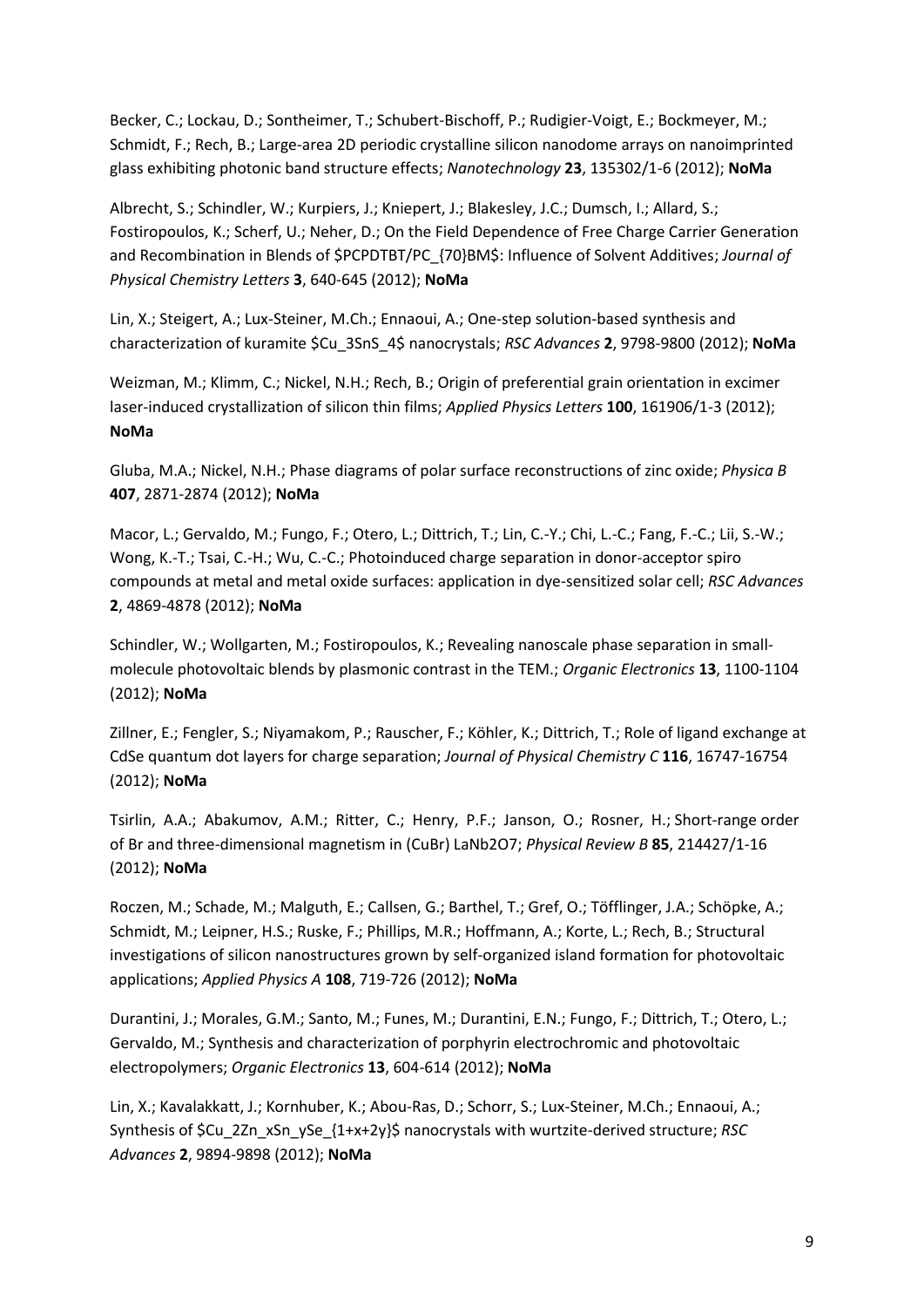Sheppard, L.; Dittrich, T.; Nowotny, M.K.; The impact of niobium surface segregation on charge separation in niobium-doped titanium dioxide; *Journal of Physical Chemistry C* **116**, 20923-20929 (2012); **NoMa**

Yang, F.; Roodenko, K.; Hunger, R.; Hinrichs, K.; Rademann, K.; Rappich, J.; Near-Ideal Complete Coverage of CD3 onto Si(111) Surfaces Using One-Step Electrochemical Grafting: An IR Ellipsometry, Synchrotron XPS, and Photoluminescence Study; *Journal of Physical Chemistry C* **116**, 18684-18690 (2012); **TFD**

Zhang, W.; Bunte, E.; Ruske, F.; Köhl, D.; Besmehn, A.; Worbs, J.; Siekmann, H.; Kirchhoff, J.; Gordijn, A.; Hüpkes, J.; As-grown textured zinc oxide films by ion beam treatment and magnetron sputtering; *Thin Solid Films* **520**, 4208-4213 (2012); **TFD**

Lublow, M.; Bouabadi, B.; Kubala, S.; Au-Pt core-shell nanoemitters on silicon for photoelectrochemical solar energy conversion; *Solar Energy Materials and Solar Cells* **107**, 56-62 (2012); **TFD**

Varache, R.; Kleider, J.P.; Favre, W.; Korte, L.; Band bending and determination of band offsets in amorphous/crystalline silicon heterostructures from planar conductance measurements; *Journal of Applied Physics* **112**, 123717/1-15 (2012); **TFD**

Lublow, M.; Lu, Y.; Wu, S.; Brewster-Angle Variable Polarization Spectroscopy of Colloidal Au-Nanospheres and -Nanorods at the Silicon Surface; *Journal of Physical Chemistry C* **116**, 8079-8088 (2012); **TFD**

Scheller, L -P.; Nickel, N.H.; Charge carrier transport in solid state crystallized poly-Si films on glass; *JOURNAL OF NON-CRYSTALLINE SOLIDS* **358**, 2057-2059 (2012); **TFD**

Scheller, L.-P.; Nickel, N.H.; Charge transport in polycrystalline silicon thin-films on glass substrates; *Journal of Applied Physics* **112**, 013713/1-13 (2012); **TFD**

Lublow, M.; Kubala, S.; Veyan, J.-F.; Chabal, Y.J.; Colored porous silicon as support for plasmonic nanoparticles; *Journal of Applied Physics* **111**, 084302/1-10 (2012); **TFD**

Johnston, S.; Unold, T.; Repins, I.; Kanevce, A.; Zaunbrecher, K.; Yan, F.; Li, J.V.; Dippo, P.; Sundaramoorthy, R.; Jones, K.M.; To, B.; Correlations of Cu(In,Ga)Se2 imaging with device performance, defects, and microstructural properties; *Journal of Vacuum Science and Technology A* **30**, 04D111/1-6 (2012); **TFD**

Kaigawa, R.; Souza, D.; Satake, Y.; Klenk, R.; Dependence of the Properties of Cu(In,Ga)S2 /Mo Films Prepared by Two-Stage Evaporation Method on Degree of Vacuum during Deposition; *Japanese Journal of Applied Physics* **51**, 10NC17/1-3 (2012); **TFD**

Angermann, H.; Wolke, K.; Gottschalk, C.; Moldovan, A.; Roczen, M.; Fittkau, J.; Zimmer, M.; Rentsch, J.; Electronic interface properties of silicon substrates after ozone based wet-chemical oxidation studied by SPV measurements; *APPLIED SURFACE SCIENCE* **258**, 8387-8396 (2012); **TFD**

Baier, R.; Lehmann, J.; Lehmann, S.; Rissom, T.; Kaufmann, C.A.; Schwarzmann, A.; Rosenwaks, Y.; Lux-Steiner, M.Ch.; Sadewasser, S.; Electronic properties of grain boundaries in Cu(In,Ga)Se2 thin films with various Ga-contents; *Solar Energy Materials and Solar Cells* **103**, 86-92 (2012); **TFD**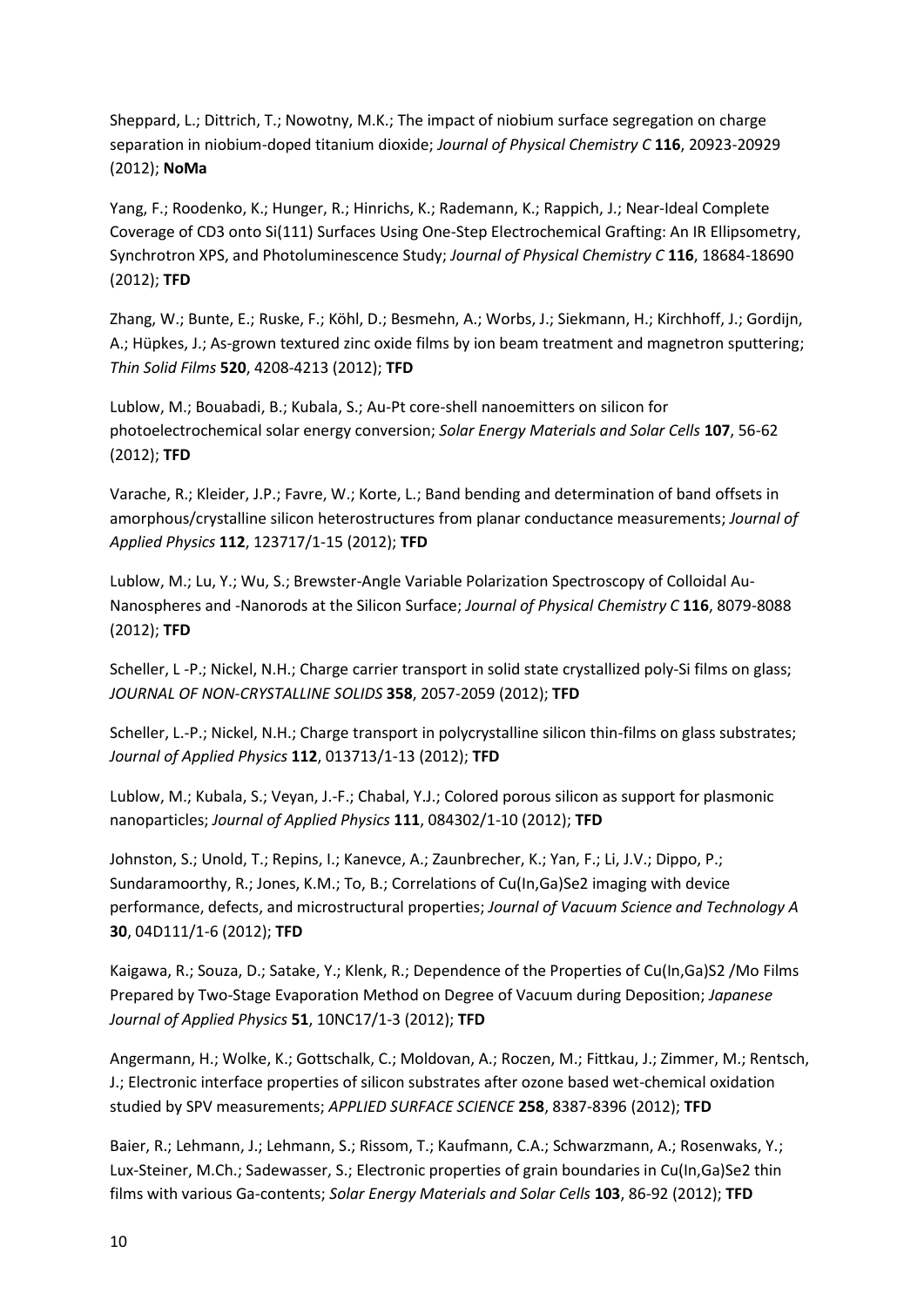Scheller, L. -P.; Weizman, M.; Simon, P.; Fehr, M.; Nickel, N.H.; Hydrogen passivation of polycrystalline silicon thin films; *Journal of Applied Physics* **112**, 063711/1-8 (2012); **TFD**

Sáez-Araoz, R.; Krammer, J.; Harndt, S.; Koehler, T.; Krueger, M.; Pistor, P.; Jasenek, A.; Hergert, F.; Lux-Steiner, M.Ch.; Fischer, C.-H.; ILGAR In2S3 buffer layers for Cd-free Cu(In,Ga)(S,Se)2 solar cells with certified efficiencies above 16%; *PROGRESS IN PHOTOVOLTAICS* **20**, 855-861 (2012); **TFD**

Schulze, T.F.; Korte, L.; Rech, B.; Impact of a-Si:H hydrogen depth profiles on passivation properties in a-Si:H/c-Si heterojunctions; *Thin Solid Films* **520**, 4439-4444 (2012); **TFD**

Wimmer, M.; Ruske, F.; Scherf, S.; Rech, B.; Improving the electrical and optical properties of DCsputtered ZnO:Al by thermal post deposition treatments; *Thin Solid Films* **520**, 4203-4207 (2012); **TFD**

Eisenbarth, T.; Caballero, R.; Kaufmann, C.A.; Eicke, A.; Unold, T.; Influence of iron on defect concentrations and device performance for Cu(In,Ga)Se2 solar cells on stainless steel substrates; *PROGRESS IN PHOTOVOLTAICS* **20**, 568-574 (2012); **TFD**

Rissom, T.; Kaufmann, C.A.; Caballero, R.; Schniebs, J.; Schock, H.-W.; Wiedenbeck, M.; Influence of Mo Back-Contact Oxidation on Properties of CIGSe2 Thin Film Solar Cells on Glass Substrates; *Japanese Journal of Applied Physics* **51**, 10NC02/1-3 (2012); **TFD**

Varache, R.; Favre, W.; Korte, L.; Kleider, J.P.; Influence of the amorphous/crystalline silicon heterostructure properties on planar conductance measurements; *JOURNAL OF NON-CRYSTALLINE SOLIDS* **358**, 2236-2240 (2012); **TFD**

Kaigawa, R.; Nakayama, N.; Klenk, R.; Instantaneous preparation of CuIn(S-1 (-) (x), Se-x)(2) films by means of sparks using microwave irradiation; *Thin Solid Films* **520**, 4996-4999 (2012); **TFD**

Marsen, B.; Klemz, S.; Unold, T.; Schock, H.-W.; Investigation of the Sub-Bandgap Photoresponse in CuGaS2: Fe for Intermediate Band Solar Cells; *PROGRESS IN PHOTOVOLTAICS* **20**, 625-629 (2012); **TFD**

Lublow, M.; Bremsteller, W.; Pettenkofer, C.; Lateral Distribution of Anodic Oxides and Strain on Self-Organized Fractal Silicon Photoelectrodes; *JOURNAL OF THE ELECTROCHEMICAL SOCIETY* **159**, D333- D339 (2012); **TFD**

Sontheimer, T.; Rudigier-Voigt, E.; Bockmeyer, M.; Lockau, D.; Klimm, C.; Becker, C.; Rech, B.; Light harvesting architectures for electron beam evaporated solid phase crystallized Si thin film solar cells: Statistical and periodic approaches; *JOURNAL OF NON-CRYSTALLINE SOLIDS* **358**, 2303-2307 (2012); **TFD**

Haarstrich, J.; Metzner, H.; Ronning, C.; Undisz, A.; Rissom, T.; Kaufmann, C.A.; Schock, H.W.; Luminescence properties of Ga-graded \$Cu(In,Ga)Se\_2\$ thin films; *Thin Solid Films* **520**, 3657 - 3662 (2012); **TFD**

Weizman, M.; Klimm, C.; Nickel, N.H.; Rech, B.; Melting and solidification behavior of lasercrystallized silicon thin-films studied by transient conductance measurements; *JOURNAL OF NON-CRYSTALLINE SOLIDS* **358**, 2159-2161 (2012); **TFD**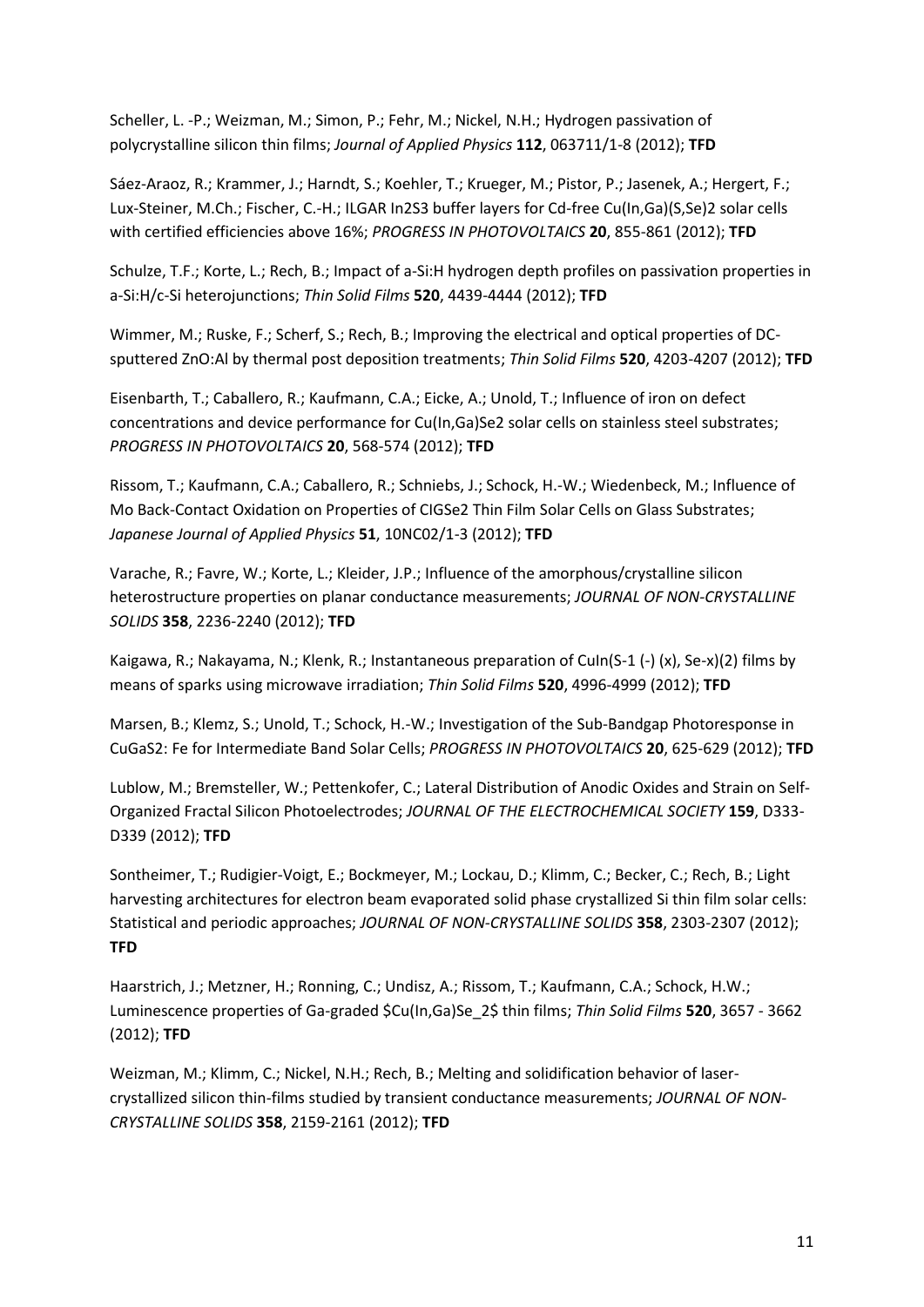Yang, F.; Lublow, M.; Orthmann, S.; Merschjann, C.; Tyborski, T.; Rusu, M.; Kubala, S.; Thomas, A.; Arrigo, R.; Hävecker, M.; Schedel-Niedrig, T.; Metal-Free Photocatalytic Graphitic Carbon Nitride on p-Type Chalcopyrite as a Composite Photocathode for Light-Induced Hydrogen Evolution; *ChemSusChem* **5**, 1227-1232 (2012); **TFD**

Schmitt, S.W.; Schechtel, F.; Amkreutz, D.; Bashouti, M.; Srivastava, S.K.; Hoffmann, B.; Dieker, C.; Spiecker, E.; Rech, B.; Christiansen, S.H.; Nanowire Arrays in Multicrystalline Silicon Thin Films on Glass: A Promising Material for Research and Applications in Nanotechnology; *NANO LETTERS* **12**, 4050-4054 (2012); **TFD**

Fenske, F.; Ruske, F.; George, B.M.; On the influence of sub-wavelength Al/Si interface roughness on the efficiency of crystalline Si-solar cells; *Thin Solid Films* **525**, 158-161 (2012); **TFD**

Scheer, R.; Messmann-Vera, L.; Klenk, R.; Schock, H.-W.; On the role of non-doped ZnO in CIGSe solar cells; *Progress in Photovoltaics: Research and Applications*, (2012); **TFD**

Greil, S.M.; Schöpke, A.; Rappich, J.; Strongly Reduced Si Surface Recombination by Charge Injection during Etching in Diluted HF/HNO3; *ChemPhysChem* **13**, 2982-2988 (2012); **TFD**

W. J. Li;S. Cohen;K. Gartsman;R. Caballero;P. van Huth;R. Popovitz-Biro;D. Cahen; Chemical compositional non-uniformity and its effects on CIGS solar cell performance at the nm-scale; *Solar Energy Materials and Solar Cells* **98**, 78-82 (2012); **Others**

F. Yang;K. Roodenko;R. Hunger;K. Hinrichs;K. Rademann;J. Rappich; Near-Ideal Complete Coverage of CD3 onto Si(111) Surfaces Using One-Step Electrochemical Grafting: An IR Ellipsometry, Synchrotron XPS, and Photoluminescence Study; *Journal of Physical Chemistry C* **116**, 18684-18690 (2012); **Others**

G. Ertl;H. J. Lewerenz; Obituary: Dieter M. Kolb (1942-2011); *Chemphyschem* **13**, 2891-2891 (2012); **Others**

M. Guk;C. Merschjann;I. Bodnar;T. Tyborski;T. Schedel-Niedrig;M. Lux-Steiner;E. Arushanov; Photoluminescence spectra of MnIn2S4; *Optical Materials* **34**, 915-919 (2012); **Others**

K. Muller;M. Richter;D. Friedrich;I. Paloumpa;U. I. Kramm;D. Schmeisser; Spectroscopic characterization of Cobalt-Phthalocyanine electrocatalysts for fuel cell applications; *Solid State Ionics* **216**, 78-82 (2012); **Others**

A. Hofmann;C. Pettenkofer; The CuInSe2-Culn(3)Se(5) defect compound interface: Electronic structure and band alignment; *Applied Physics Letters* **101**, 62108 (2012); **Others**

M. Antunes;V. Realinho;J. I. Velasco;E. Solorzano;M. A. Rodriguez-Perez;J. A. de Saja; Thermal conductivity anisotropy in polypropylene foams prepared by supercritical CO2 dissolution; *Materials Chemistry and Physics* **136**, 268-276 (2012); **Others**

T. Tyborski;C. Merschjann;S. Orthmann;F. Yang;M. C. Lux-Steiner;T. Schedel-Niedrig; Tunable optical transition in polymeric carbon nitrides synthesized via bulk thermal condensation; *Journal of Physics: Condensed Matter* **24**, 162201 (2012); **Others**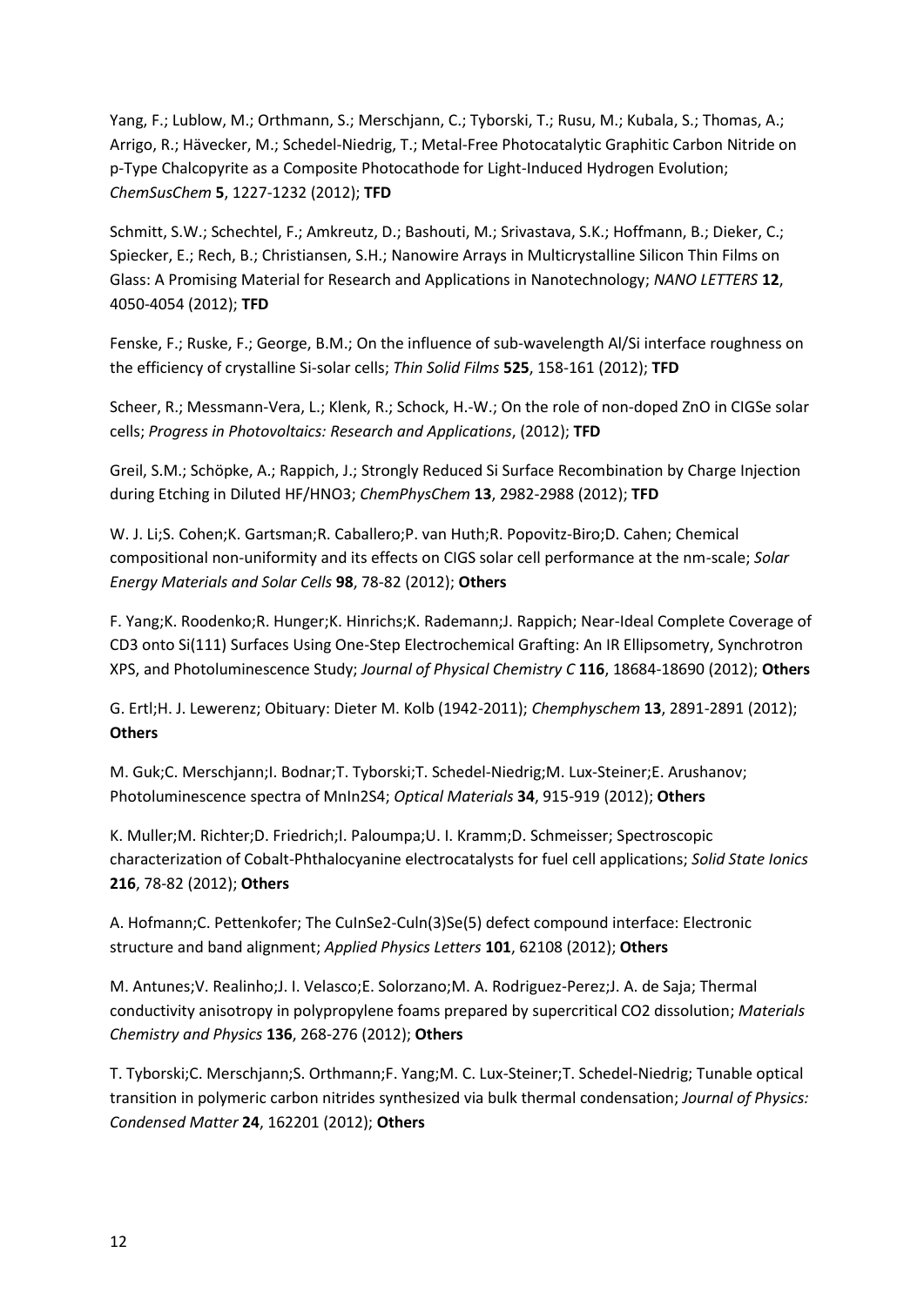O. Stefanczyk;R. Podgajny;T. Korzeniak;M. Rams;M. Koziel;W. Lasocha;D. A. Zajac;B. Sieklucka; X-ray Absorption Spectroscopy Study of Novel Inorganic-organic Hybrid Ferromagnetic Cu-pyz- M(CN)(8) (3-) Assemblies; *Inorganic Chemistry* **51**, 11722-11729 (2012); **Others**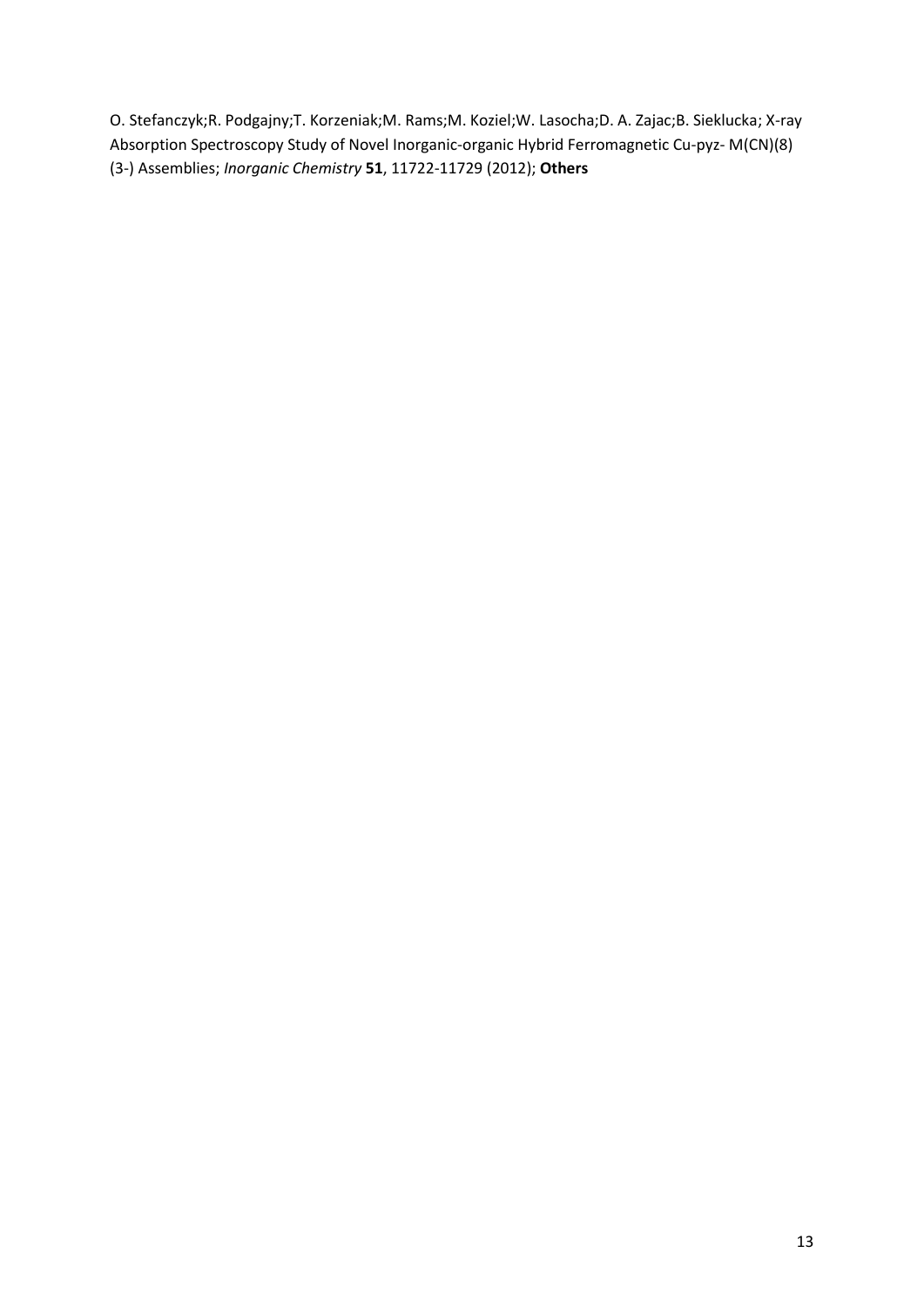#### <span id="page-13-0"></span>**Programm PNI**

<span id="page-13-1"></span>Banhart, J.; Liu, M.; Yong, Y.; Liang, Z.; Chang, C.S.T.; Elsayed, M.; Lay, M.D.H.; Study of ageing in Al-Mg-Si alloys by positron annihilation spectroscopy; *Physica B* **407**, 2689-2696 (2012); **EngM**

Grothausmann, R.; Fiechter, S.; Beare, R.; Lehmann, G.; Kropf, H.; Vinod Kumar, G.S.; Manke, I.; Banhart, J.; Automated quantitative 3D analysis of faceting of particles in tomographic datasets; *Ultramicroscopy* **122**, 65-75 (2012); **EngM**

Liang, Z.; Chang, C.S.T.; Abromeit, Ch.; Banhart, J.; Hirsch, J.; The kinetics of clustering in Al-Mg-Si alloys studied by Monte Carlo simulation; *INTERNATIONAL JOURNAL OF MATERIALS RESEARCH* **103**, 980-986 (2012); **EngM**

Saadatfar, M.; Mukherjee, M.; Madadi, M.; Schröder-Turk, G.E.; Garcia-Moreno, F.; Schaller, F.M.; Hutzler, S.; Sheppard, A.P.; Banhart, J.; Ramamurty, U.; Structure and deformation correlation of closed-cell aluminium foam subject to uniaxial compression; *Acta Materialia* **60**, 3604-3615 (2012); **EngM**

Banhart, J.; Seeliger, H.-W.; Recent Trends in Aluminum Foam Sandwich Technology.; *Advanced Engineering Materials* **14**, 1082-1087 (2012); **EngM**

Vierke, J.; Schumacher, G.; Balog, M.; Nagy, J.; Simancik, F.; Wollgarten, M.; Banhart, J.; Plastic deformation of \$AL\_{85}Ni\_{10}La\_5\$ by equal channel angular pressing; *Materials Science and Engineering A* **558**, 64-69 (2012); **EngM**

Liu, Y; Schumacher, G.; Zizak, I.; Erko, A.; Banhart, J.; Local structure and site substitution in Al86Ni6Co2Y4.5La1.5 bulk amorphous alloy; *Materials Letters* **70**, 171-173 (2012); **EngM**

Rolfs, K.; Chmielus, M.; Guldbakke, J.M.; Wimpory, R.C.; Raatz, A.; Petry, W.; Müllner, P.; Schneider, R.; Key Properties of Ni-Mn-Ga Based Single Crystals Grown with the SLARE Technique; *Advanced Engineering Materials* **14**, 614-635 (2012); **EngM**

Chang, C.S.T.; Liang, Z.; Schmidt, E.; Banhart, J.; Influence of Mg/Si ratio on the clustering kinetics in Al-Mg-Si alloys; *INTERNATIONAL JOURNAL OF MATERIALS RESEARCH* **103**, 955-961 (2012); **EngM**

Vogel, F.; Wanderka, N.; Matsumura, S.; Banhart, J.; Early stages of decomposition within the \$\gamma\$' phase of a Ni-Al-Ti model alloy; *Intermetallics* **22**, 226-230 (2012); **EngM**

Kieback, B.; Noethe, M.; Grupp, R.; Banhart, J.; Rasp, T.; Kraft, T.; Analysis of particle rolling and intrinsic rotations in copper powder during sintering; *Journal of Materials Science* **47**, 7047-7055 (2012); **EngM**

Jimenez, C.; Garcia-Moreno, F.; Rack, A.; Tucoulou, R.; Klaus, M.; Pfretzschner, B.; Rack, T.; Cloetens, P.; Banhart, J.; Partial decomposition of \$TiH\_2\$ studied in situ by energy-dispersive diffraction and ex situ by diffraction microtomography of hard X-ray synchrotron radiation; *Scripta Materialia* **66**, 757-760 (2012); **EngM**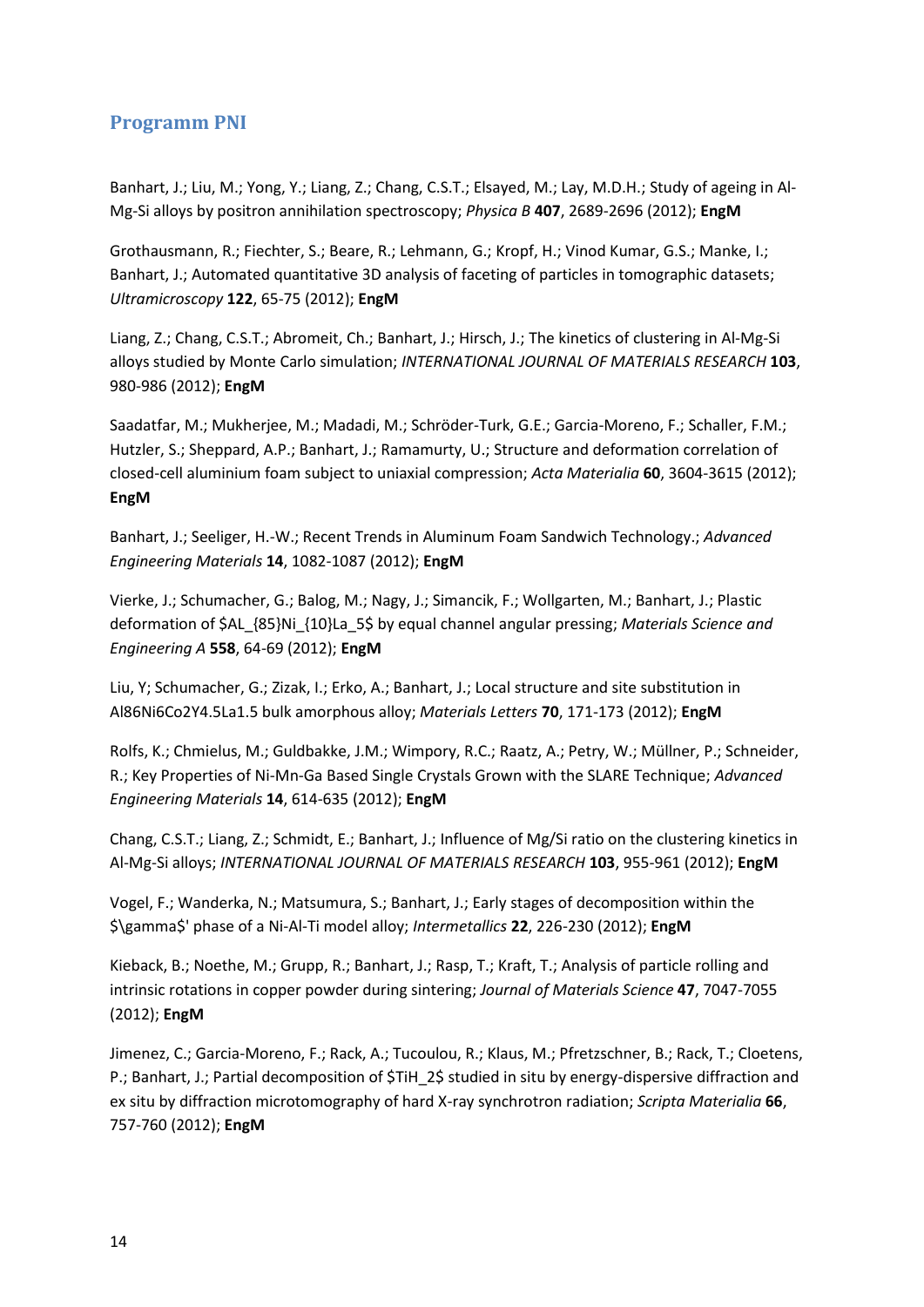Timpel, M.; Wanderka, N.; Schlesiger, R.; Yamamoto, T.; Lazarev, D.; Isheim, D.; Schmitz, G.; Matsumura, S.; Banhart, J.; The role of strontium in modifiying aluminium-silicon alloys; *Acta Materialia* **60**, 3920-3928 (2012); **EngM**

Prokes, K.; Hiess, A.; Bao, W.; Wheeler, E.; Landsgesell, S.; Argyriou, D.N.; Anisotropy of the (pi, pi) dynamic susceptibility in magnetically ordered (x=0.05) and superconducting (x=0.40) Fe1.02Te1 xSex; *Physical Review B* **86**, 064503/1-5 (2012); **Magn**

Prokes, K.; Ouladdiaf, B.; Harnagea, L.; Wurmehl, S.; Argyriou, D.N.; Büchner, B.; Collapsed tetragonal phase in \$Ca(Fe\_{1-x}Co\_x)\_2As\_2\$ stabilized by pressure: Structural studies using single-crystal neutron diffraction; *Physical Review B* **85**, 104523/1-9 (2012); **Magn**

Quintero-Castro, D.L.; Lake, B.; Reehuis, M.; Niazi, A.; Ryll, H.; Islam, A.T.M.N.; Fennell, T.; Kimber, S.A.J.; Klemke, B.; Ollivier, J.; Garcia Sakai, V.; Deen, P.P.; Mutka, H.; Coexistence of long- and shortrange magnetic order in the frustrated magnet \$SrYb\_2O\_4\$; *Physical Review B* **86**, 064203/1-10 (2012); **Magn**

Wu, H.-H.; Buchholz, M.; Trabant, C.; Chang, C.F.; Komarek, A.C.; Heigl, F.; v. Zimmermann, M.; Cwik, M.; Nakamura, F.; Braden, M.; Schüßler-Langeheine, C.; Charge stripe order near the surface of 12 percent doped La2-xSrxCuO4; *Nature Communications* **3**, 1023/1-5 (2012); **Magn**

Kimber, S.A.J.; Senn, M.S.; Fratini, S.; Wu, H.; Hill, A.H.; Manuel, P.; Attfield, J.P.; Argyriou, D.N.; Henry, P.F.; Charge Order at the Frontier between the Molecular and Solid States in Ba3NaRu2O9; *Physical Review Letters* **108**, 217205 (2012); **Magn**

Bocher, L.; Gloter, A.; Crassous, A.; Garcia, V.; March, K.; Zobelli, A.; Valencia, S.; Enouz-Vedrenne, S.; Moya, X.; Marthur, N.D.; Deranlot, C.; Fusil, S.; Bouzehouane, K.; Bibes, M.; Barthélémy, A.; Colliex, C.; Stéphan, O.; Atomic and Electronic Structure of the BaTiO3/Fe Interface in Multiferroic Tunnel Junctions; *Nano Letters* **12**, 376-382 (2012); **Magn**

Tennant, D.A.; Lake, B.; James, A.J.A.; Essler, F.H.L.; Notbohm, S.; Mikeska, H.-J.; Fielden, J,; Kögerler, P.; Canfield,P.C.; Telling, M.T.F.; Anomalous dynamical line shapes in a quantum magnet at finite temperature; *Physical Review B* **85**, 014402/1-11 (2012); **Magn**

Le, M.D.; McEwen, K.A.; Rotter, M.; Jensen, J.; Bewley, R.I.; Guidi, T.; Fort, D.; Dispersive crystal field excitations and quadrupolar interactions in UPd3; *Journal of Physics: Condensed Matter* **24**, 036002/1-5 (2012); **Magn**

Quintero-Castro, D.L.; Lake, B.; Islam, A.T.M.N.; Wheeler, E.M.; Balz, C.; Mansson, M.; Rule, K.C.; Gvasaliya, S.; Zheludev, A.; Asymmetric Thermal Line Shape Broadening in a Gapped 3D Antiferromagnet: Evidence for Strong Correlations at Finite Temperature; *Physical Review Letters* **109**, 127206/1-5 (2012); **Magn**

Toth, S.; Lake, B.; Hradil, K.; Guidi, T.; Rule, K.C.; Stone, M.B.; Islam, A.T.M.N.; Magnetic Soft Modes in the Distorted Triangular Antiferromagnet alpha-\$CaCr\_2O\_4\$; *Physical Review Letters* **109**, 127203/1-5 (2012); **Magn**

Scholz, M.R.; Sanchez-Barriga, J.; Marchenko, D.; Varykhalov, A.; Volykhov, A.; Yashina, L.V.; Rader, O.; Tolerance of Topological Surface States towards Magnetic Moments: Fe on \$Bi\_2Se\_3\$; *Physical Review Letters* **108**, 256810/1-5 (2012); **Magn**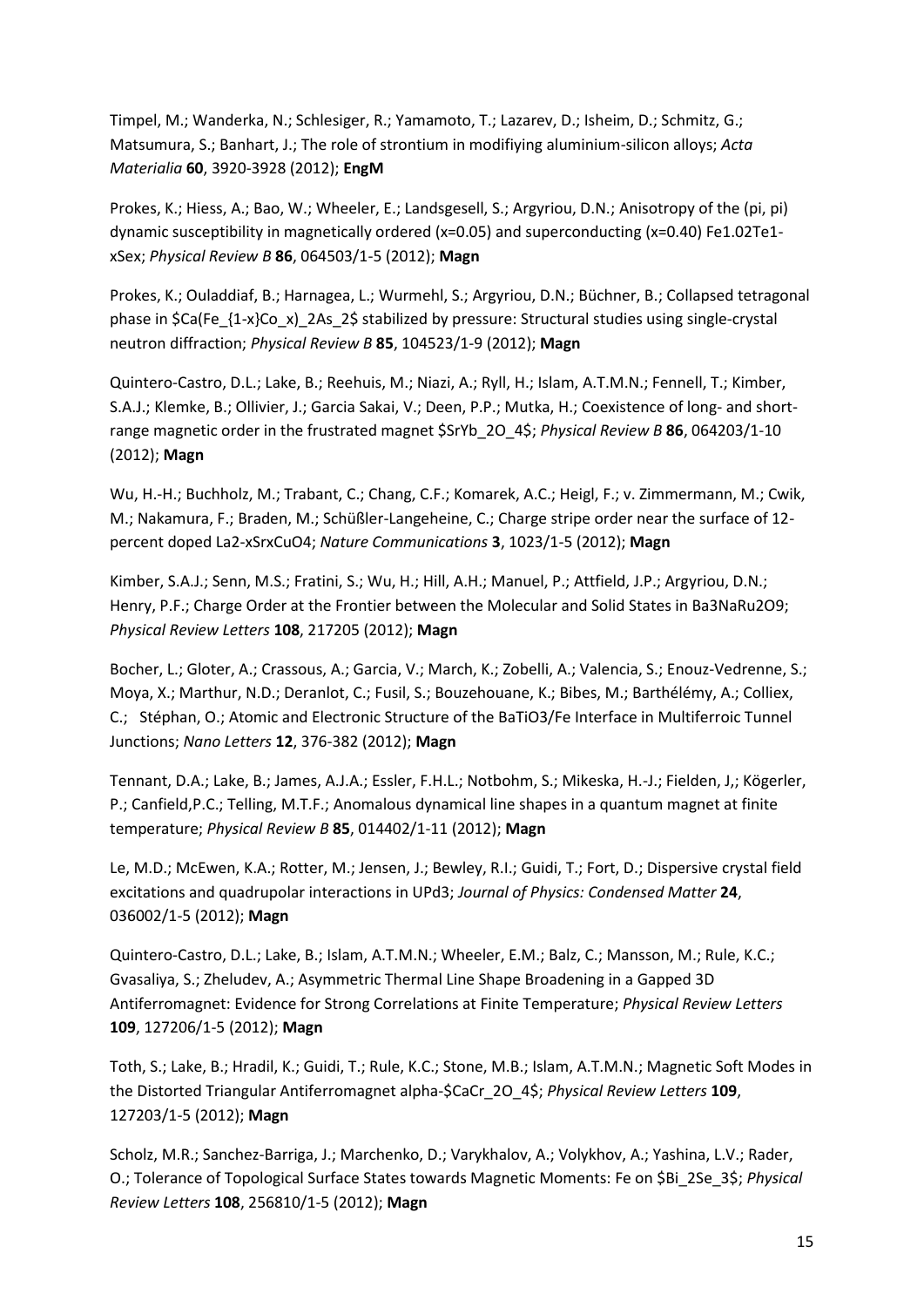López-Flores, V.; Arabski, J.; Stamm, C.; Halté, V.; Pontius, N.; Beaurepaire, E.; Boeglin, C.; Timeresolved x-ray magnetic circular dichroism study of ultrafast demagnetization in a CoPd ferromagnetic film excited by circularly polarized laser pulse; *Physical Review B* **86**, 014424/1-6 (2012); **Magn**

Strehlow, P.; Neubert, S.; Klemke, B.; Meissner, M.; Thermal transport in spin ice; *CONTINUUM MECHANICS AND THERMODYNAMICS* **24**, 347-359 (2012); **Magn**

Niemeyer, M.; Hirsch, K.; Zamudio-Bayer, V.; Langenberg, A.; Vogel, M.; Kossick, M.; Ebrecht, C.; Egashira, K.; Terasaki, A.; Möller, T.; von Issendorff, B.; Lau, J.T.; Spin Coupling and Orbital Angular Momentum Quenching in Free Iron Clusters; *Physical Review Letters* **108**, 057201/1-5 (2012); **Magn**

Artyukhin, S.; Mostovoy, M.; Jensen, N.P.; Le, D.; Prokes, K.; de Paula, V.G.; Bordallo, H.N.; Maljuk, A.; Landsgesell, S.; Ryll, H.; Klemke, B.; Paeckel, S.; Kiefer, K.; Lefmann, K.; Kuhn, L.T.; Argyriou, D.N.; Solitonic lattice and Yukawa forces in the rare-earth orthoferrite TbFeO3; *Nature Materials* **11**, 694- 699 (2012); **Magn**

Wulferding, D.; Choi, K.-Y.; Lemmens, P.; Ponomaryov, A.N.; van Tol, J.; Islam, A.T.M.N.; Toth, S.; Lake, B.; Softened magnetic excitations in the  $s=3/2$  distorted triangular antiferromagnet alpha-CaCr2O4; *Journal of Physics: Condensed Matter* **24**, 435604/1-7 (2012); **Magn**

Schlappa, J.; Chang, C.F.; Hu, Z.; Schierle, E.; Ott, H.; Weschke, E.; Kaindl, G.; Huijben, M.; Rijnders, G.; Blank, D.H.A.; Tjeng, L.H.; Schüßler-Langeheine, C.; Resonant soft x-ray scattering from stepped surfaces of SrTiO3; *Journal of Physics: Condensed Matter* **24**, 035501/1-9 (2012); **Magn**

Radu, F.; Abrudan, R.; Radu, I.; Schmitz, D.; Zabel, H.; Perpendicular exchange bias in ferrimagnetic spin valves; *Nature Communications* **3**, 715/1-7 (2012); **Magn**

Feyerherm, R.; Dudzik, E.; Valencia, S.; Mydosh, J.A.; Huang, Y.-K.; Hermes, W.; Pöttgen, R.; Complex charge ordering in CeRuSn; *Physical Review B* **85**, 085120/1-7 (2012); **Magn**

Landsgesell, S.; Prokes, K.; Ouladdiaf, B.; Klemke, B.; Prokhnenko, O.; Hepp, B.; Kiefer, K.; Argyriou, D.N.; Magnetoelectric properties in orthorhombic Nd1-xYxMnO3: Neutron diffraction experiments; *Physical Review B* **86**, 054429/1-5 (2012); **Magn**

Landsgesell, S.; Abou-Ras, D.; Alber, D.; Prokes, K.; Direct evidence of chemical and crystallographic phase separation in K0.65Fe1.74Se2; *Physical Review B* **86**, 224502/1-5 (2012); **Magn**

Toft-Petersen, R.; Andersen, N.H.; Li, H.; Li, J.; Tian, W.; Bud'ko, S.L.; Jensen, T.B.S.; Niedermayer, C.; Laver, M.; Zaharko, O.; Lynn, J.W.; Vaknin, D.; Magnetic phase diagram of magnetoelectric LiMnPO4; *Physical Review B* **85**, 224415/1-7 (2012); **Magn**

Köbler, U.; Hoser, A.; Magnetic Interaction by Exchange of Field Bosons; *Acta Physica Polonica A* **121**, 1176-1178 (2012); **Magn**

Viskadourakis, Z.; Radulov, I.; Petrovic, A.P.; Mukherjee, S.; Andersen, B.M.; Jelbert, G.; Headings, N.S.; Hayden, S.M.; Kiefer, K.; Landsgesell, S.; Argyriou, D.N.; Panagopoulos, C.; Low-temperature ferroelectric phase and magnetoelectric coupling in underdoped La2CuO4+x; *Physical Review B* **85**, 214502/1-8 (2012); **Magn**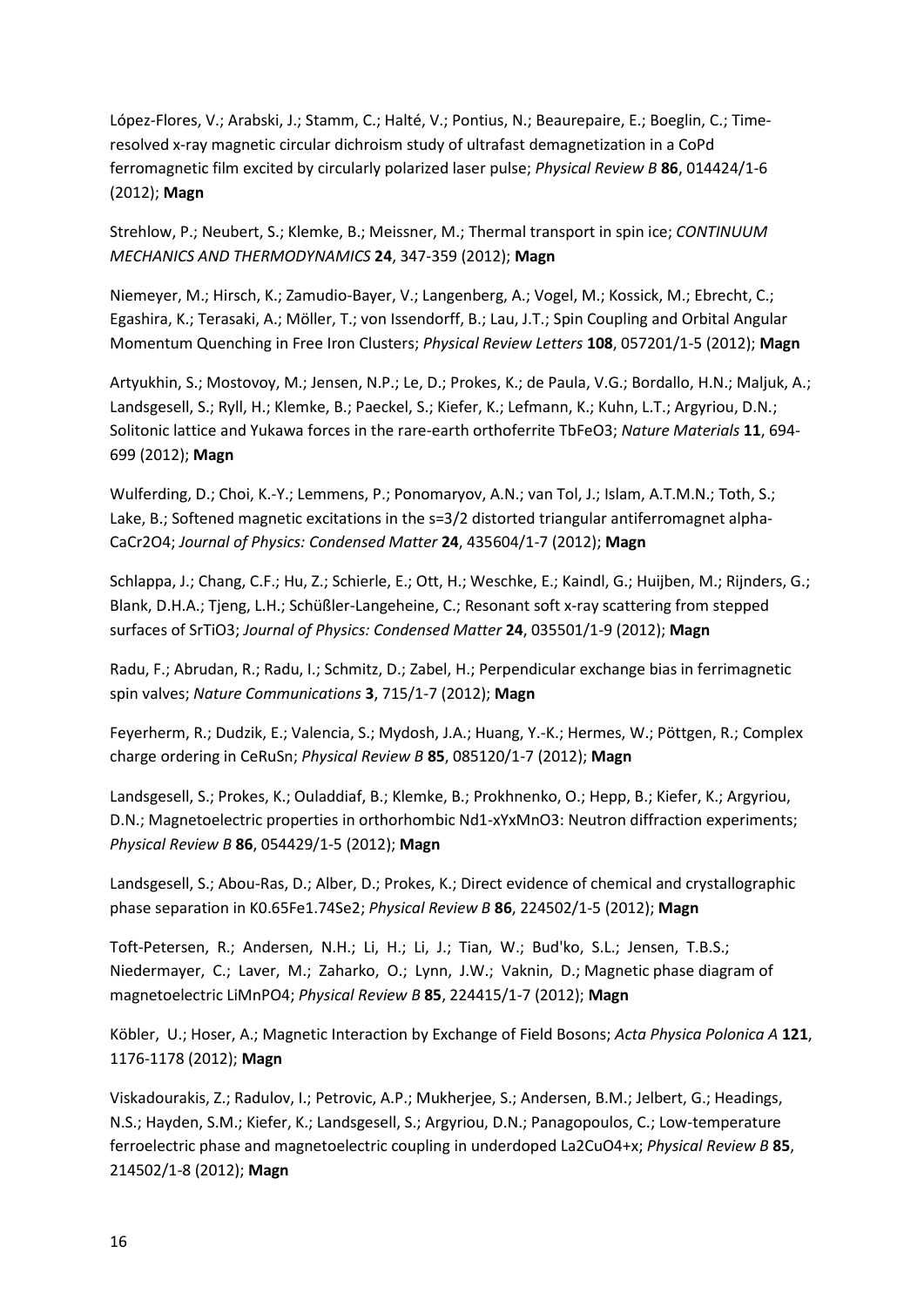Varykhalov, A.; Marchenko, D.; Scholz, M.R.; Rienks, E.D.L.; Kim, T.K.; Bihlmayer, G.; Sanchez-Barriga, J.; Rader, O.; Ir(111) Surface State with Giant Rashba Splitting Persists under Graphene in Air; *Physical Review Letters* **108**, 066804/1-5 (2012); **Magn**

Varykhalov, A.; Marchenko, D.; Sanchez-Barriga, J.; Scholz, M.R.; Verberck, B.; Trauzettel, B.; Wehling, T. O.; Carbone, C.; Rader, O.; Intact Dirac Cones at Broken Sublattice Symmetry: Photoemission Study of Graphene on Ni and Co; *Phys Rev X* **2**, 041017/1-10 (2012); **Magn**

Marchenko, D.; Varykhalov, A.; Scholz, M.R.; Bihlmayer, G.; Rashba, E.I.; Rybkin, A.; Shikin, A.M.; Rader, O,.; Giant Rashba splitting in graphene due to hybridization with gold; *Nature Communications* **3**, 1232/1-6 (2012); **Magn**

Tanaka, A.; Chang, C.F.; Buchholz, M.; Trabant, C.; Schierle, E.; Schlappa, J.; Schmitz, D.; Ott, H.; Metcalf, P.; Tjeng, L.H.; Schüßler-Langeheine, C.; Erratum: Symmetry of Orbital Order in Fe3O4 Studied by Fe L-2,L-3 Resonant X-Ray Diffraction (vol 108, 227203, 2012); *Physical Review Letters* **109**, 119901/1 (2012); **Magn**

Sanchez-Barriga, J.; Braun, J.; Minar, J.; Di Marco, I.; Varykhalov, A.; Rader, O.; Boni, V.; Bellini, V.; Manghi, F.; Ebert, H.; Katsnelson, M.I.; Lichtenstein, A.I.; Eriksson, O.; Eberhardt, W.; Dürr, H.A.; Fink, J.; Effects of spin-dependent quasiparticle renormalization in Fe, Co, and Ni photoemission spectra: An experimental and theoretical study; *Physical Review B* **85**, 205109/1-15 (2012); **Magn**

Dissanayake, S.E.; Chan, C.; Ji, S.; Lee, J.; Qiu, Y.; Rule, K.C.; Lake, B.; Green, M.; Hagihala, M.; Zheng, X.G.; Ng, T.K.; Lee, S.-H.; Magnetic-field-induced instability of the cooperative paramagnetic state in \$Zn\_xCo\_{4-x}(OD)\_6Cl\_2\$; *Physical Review B* **85**, 174435/1-6 (2012); **Magn**

Doert, Th.; Schneidewind, A.; Hölzel, M.; Stuckert, O.; Rutzinger, D.; Ruck, M.; Neutron scattering study on CeAgAs2; *Journal of Magnetism and Magnetic Materials* **324**, 1157-1164 (2012); **Magn**

Sanchez-Barriga, J.; Varykhalov, A.; Marchenko, D.; Scholz, M.R.; Rader, O.; Minigap isotropy and broken chirality in graphene with periodic corrugation enhanced by cluster superlattices; *Physical Review B* **85**, 201413(R)/1-5 (2012); **Magn**

Herzog, M.; Schick, D.; Gaal, P.; Shayduk, R.; v. Korff Schmising, C.; Bargheer, M.; Analysis of ultrafast X-ray diffraction data in a linear-chain model of the lattice dynamics; *Applied Physics A* **106**, 489-499 (2012); **MiNa**

Bojahr, A.; Herzog, M.; Schick, D.; Vrejoiu, I.; Bargheer, M.; Calibrated real-time detection of nonlinearly propagating strain waves; *Physical Review B* **86**, 144306/1-5 (2012); **MiNa**

Niederhausen, J.; Amsalem, P.; Wilke, A.; Schlesinger, R.; Winkler, S.; Vollmer, A.; Rabe, J.P.; Koch, N.; Doping of \$C\_{60}\$ (sub)monolayers by Fermi-level pinning induced electron transfer; *Physical Review B* **86**, 081411(R)/1-5 (2012); **MiNa**

Salzmann, I.; Heimel, G.; Duhm, S.; Oehzelt, M.; Pingel, P.; George, B.M.; Schnegg, A.; Lips, K.; Blum, R.-P.; Vollmer, A.; Koch, N.; Intermolecular Hybridization Governs Molecular Electrical Doping; *Physical Review Letters* **108**, 035502/1-5 (2012); **MiNa**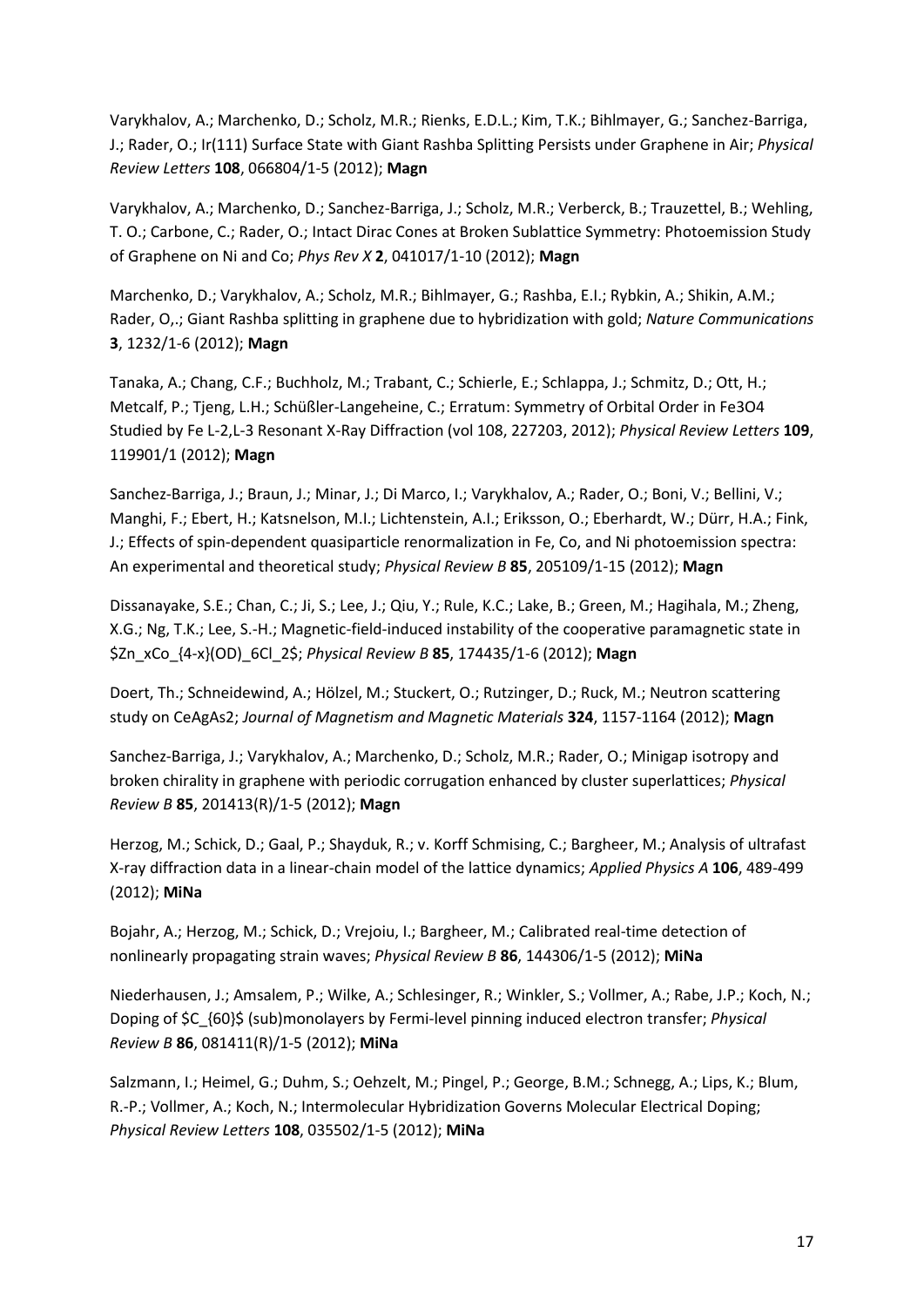Flewett, S.; Schaffert, S.; Mohanty, J.; Guehrs, E.; Geilhufe, J.; Günther, C.M.; Pfau, B.; Eisebitt, S.; Method for Single-Shot Coherent Diffractive Imaging of Magnetic Domains; *Physical Review Letters* **108**, 223902/1-5 (2012); **MiNa**

Guehrs, E.; Stadler, A,M,; Flewett, S,; Frommel, S,; Geilhufe, J,; Pfau, B,; Rander, T,; Schaffert, S,; Buldt, G,; Eisebitt, S,; Soft x-ray tomoholography; *New Journal of Physics* **14**, 013022/1-7 (2012); **MiNa**

Schlotter, W.F.; Turner, J.J.; Rowen, M.; Heimann, P.; Holmes, M.; Krupin, O.; Messerschmidt, M.; Moeller, S.; Krzywinski, J.; Soufli, R.; Fernandez-Perea, M.; Kelez, N.; Lee, S.; Coffee, R.; Hays, G.; Beye, M.; Gerken, N.; Sorgenfrei, F.; Hau-Riege, S.;; The soft x-ray instrument for materials studies at the linac coherent light source x-ray free-electron laser; *Review of Scientific Instruments* **83**, 043107/1-10 (2012); **MiNa**

Dixon, I.R.; Affinito, L.; Bird, M.D.; della Corte, A.; Hoffmann, M.; Painter, T.A.; Polli, G.M.; Roveta, G.; Roveta, M.; Smeibidl, P.; Nb3Sn Cable-in-Conduit Conductor Fabrication for the Series-Connected Hybrid Magnets; *IEEE Transaction on Applied Superconductivity* **22**, 4301004/1-4 (2012); **N-FE**

Tötzke, C.; Manke, I.; Arlt, T.; Markötter, H.; Kardjilov, N.; Hilger, A.; Williams, S.H.; Krüger, P.; Kuhn, R.; Hartnig, J.; Scholta, J.; Banhart, J.; Investigation of fuel cells using scanning neutron imaging and a focusing neutron guide; *Nuclear Instruments and Methods in Physics Research A* **663**, 48-54 (2012); **N-FE**

Ehmler, H.; Dixon, I.R.; Painter, T.A.; Powell, J.A.; Electrical AC Tests on CICC Coil for Series-Connected Hybrid Magnet; *IEEE Transaction on Applied Superconductivity* **22**, 9002204/1-4 (2012); **N-FE**

Williams, S.H.; Hilger, A.; Kardjilov, N.; Manke, I.; Strobl, M.; Douissard, P.A.; Martin, T.; Riesemeier, H.; Banhart, J.; Detection system for microimaging with neutrons; *Journal of Instrumentation* **7**, P02014/1-25 (2012); **N-user**

Rotter, M.; Le, M.D.; Boothroyd, A.T.; Blanco, J.A.; Dynamical matrix diagonalization for the calculation of dispersive excitations; *Journal of Physics: Condensed Matter* **24**, 213201/1-23 (2012); **N-user**

Glowatzki, H.; Heimel, G.; Vollmer, A.; Wong, S.L.; Huang, H.; Chen, W.; Wee, A.T.S.; Rabe, J.P.; Koch, N.; Impact of Fluorination on Initial Growth and Stability of Pentacene on Cu(111); *Journal of Physical Chemistry C* **116**, 7726-7734 (2012); **N-user**

Tatlisu, H.; Balek, V.; Beckman, I.N.; Kardjilov, N.; Hilger, A.; Rauch, H.; Imaging and diffusion structural diagnostics of silicon carbide-based composites and fibers; *JOURNAL OF THERMAL ANALYSIS AND CALORIMETRY* **107**, 447-452 (2012); **N-user**

Zhang, F.; Roosen-Runge, F.; Skoda, M.W.A.; Jacobs, R.M.J.; Wolf, M.; Callow, P.; Frielinghaus, H.; Pipich, V.; Prevost, S.; Schreiber, F.; Hydration and interactions in protein solutions containing concentrated electrolytes studied by small-angle scattering; *Physical Chemistry Chemical Physics* **14**, 2483-2493 (2012); **N-user**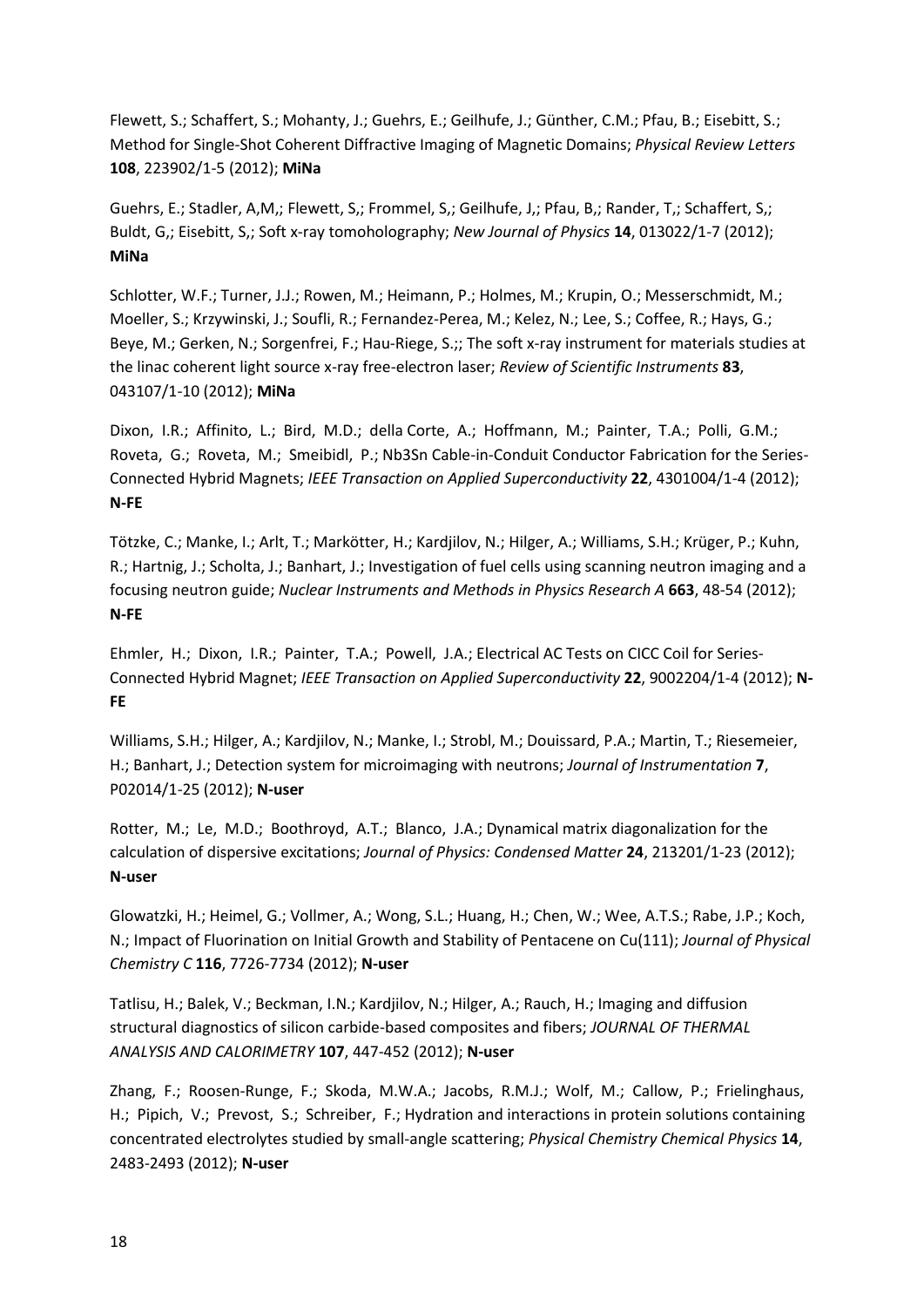Islam, A.T.M.N.; Wheeler, E.M.; Reehuis, M.; Siemensmeyer, K.; Tovar, M.; Klemke, B.; Kiefer, K.; Hill, A.H.; Lake, B.; Growth and magnetic properties of stoichiometric and site-disordered single crystalline \$MgV\_2O\_4\$; *Physical Review B* **85**, 024203/1-7 (2012); **N-user**

D. C. Peets;J. H. Kim;M. Reehuis;P. Dosanjh;B. Keimer; Floating zone growth of large single crystals of SrFeO3-delta; *Journal of Crystal Growth* **361**, 201-205 (2012); **N-user**

Demeter, J.; Menendez, E.; Schrauwen, A.; Teichert, A.; Steitz, R.; Vandezande, S.; Wildes, A.R.; Vandervorst, W.; Temst, K.; Vantomme, A.; Exchange bias induced by O ion implantation in ferromagnetic thin films; *Journal of Physics D: Applied Physics* **45**, 405004/1-8 (2012); **N-user**

Mourigal, M.; Enderle, M.; Fak, B.; Kremer, R.K.; Law, J.M.; Schneidewind, A.; Hiess, A.; Prokofiev, A.; Evidence of a Bond-Nematic Phase in LiCuVO4; *Physical Review Letters* **109**, 027203/1- 5 (2012); **N-user**

A. Desmedt;L. Bedouret;E. Pefoute;M. Pouvreau;S. Say-Liang-Fat;M. Alvarez; Energy landscape of clathrate hydrates; *European Physical Journal - Special Topics* **213**, 103-127 (2012); **N-user**

Hoch, C.; Schier, H.; Kallfaß, C.; Tötzke, C.; Hilger, A.; Manke, I.; Electrode deterioration processes in lithium ion capacitors monitored by in situ X-ray radiography on micrometre scale; *Micro & Nano Letters* **7**, 262-264 (2012); **N-user**

Kandemir, T.; Wallacher, D.; Hansen, T.; Liss, K.-D.; Naumann d'Alnoncourt, R.; Schlögl, R.; Behrens, M.; In situ neutron diffraction under high pressure - Providing an insight into working catalysts; *Nuclear Instruments and Methods in Physics Research A* **673**, 51 - 55 (2012); **N-user**

Kuhn, R.; Krüger, Ph.; Kleinau, S.; Dawson, M.; Geyer, J.; Roscher, M.; Manke, I.; Hartnig, Ch.; Dynamic fuel cell gas humidification system; *International Journal of Hydrogen Energy* **37**, 7702-7709 (2012); **N-user**

Sharifi, M.; Wallacher, D.; Wark, M.; Distribution of functional groups in periodic mesoporous organosilica materials studied by small-angle neutron scattering with in situ adsorption of nitrogen; *Beilstein Journal of Nanotechnology* **3**, 428-437 (2012); **N-user**

Gruszkiewicz, M.S.; Rother, G.; Wesolowski, D.J.; Cole, D.R.; Wallacher, D.; Direct Measurements of Pore Fluid Density by Vibrating Tube Densimetry; *Langmuir* **28**, 5070-5078 (2012); **N-user**

Kraemer, C.; Nikseresht, N.; Piatek, J.O.; Tsyrulin, N.; Dalla Piazza, B.; Kiefer, K.; Klemke, B.; Rosenbaum, T.F.; Aeppli, G.; Gannarelli, C.; Prokes, K.; Podlesnyak, A.; Straessle, T.; Keller, L.; Zaharko, O.; Kraemer, K.W.; Ronnow, H.M.; Dipolar Antiferromagnetism and Quantum Criticality in \$LiErF\_4\$; *Science* **336**, 1416-1419 (2012); **N-user**

Robinson, J.S.; Tanner, D.A.; Truman, C.E.; Paradowska, A.M.; Wimpory, R.C.; The influence of quench sensitivity on residual stresses in the aluminium alloys 7010 and 7075; *MATERIALS CHARACTERIZATION* **65**, 73-85 (2012); **N-user**

Pirogov, A.N.; Bogdanov, S.G.; Lee, S.; Park, J.G.; Choi, Y.-N.; Lee, H.; Grigorev, S.V.; Sikolenko, V.V.; Sherstobitova, E.A.; Schedler, R.; Determining the magnetic ground state of TbNi5 single crystal using polarized neutron scattering technique; *Journal of Magnetism and Magnetic Materials* **324**, 3811-3816 (2012); **N-user**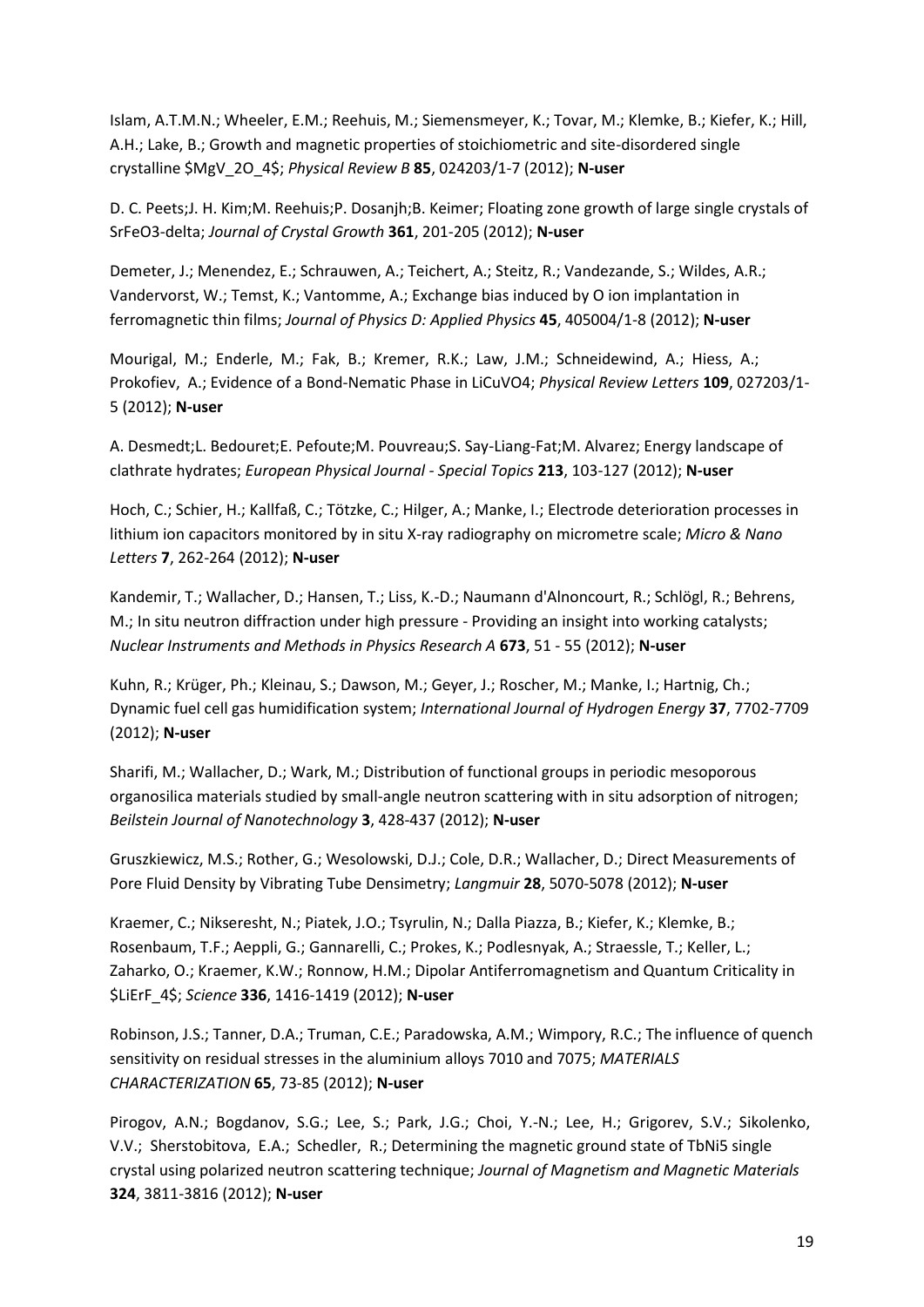Bazela, W.; Dul, M; Dyakonov, V.; Gondek, L.; Hoser, A.; Hoffmann, J.-U.; Penc, B.; Szytula, A.; Kravchenko, Z.; Nosalev, I.; Zarzycki, A.; Influence of the Grain Size on the Magnetic Properties of TbMnO3; *Acta Physica Polonica A* **121**, 785-788 (2012); **N-user**

Erko, M.; Wallacher, D.; Hoell, A.; Hauß, T.; Zizak, I.; Paris, O.; Density minimum of confined water at low temperatures: a combined study by small-angle scattering of X-rays and neutrons; *Physical Chemistry Chemical Physics* **14**, 3852-3858 (2012); **N-user**

Loewenhaupt, M.; Faulhaber, E.; Schneidewind, A.; Deppe, M.; Hradil, K.; Crystal field excitations in CeCu2Ge2: Revisited employing a single crystal and inelastic neutron scattering; *Journal of Applied Physics* **111**, 07E124/1-3 (2012); **N-user**

Bogdanov, S.G.; Gerasimov, E.G.; Skryabin, Yu.N.; Sherstobitova, E.A.; Sikolenko, V.V.; Schedler, R.; Pirogov, A.N.; Commensurate-incommensurate magnetic phase transition induced in TbNi5 by an external magnetic field; *PHYSICS OF METALS AND METALLOGRAPHY* **113**, 228-232 (2012); **N-user**

Stephan, C.; Scherb, T.; Kaufmann, C.A.; Schorr, S.; Schock, H.-W.; Cationic point defects in \$CuGaSe\_2\$ from a structural perspective; *Applied Physics Letters* **101**, 101907/1-4 (2012); **N-user**

Chang, H.; Lee, H.B.; Song, Y.-S.; Chung, J.-H.; Kim, S.A.; Oh, I.H.; Reehuis, M.; Schefer, J.; Al doping effect on magnetic phase transitions of magnetoelectric hexaferrite \$Ba\_{0.7}Sr\_{1.3}Zn\_{2}(Fe\_{1 x}Al\_{x})\_{12}O\_{22}\$; *Physical Review B* **85**, 064402/1-9 (2012); **N-user**

Pefoute, E.; Kemner, E.; Soetens, J.C.; Russina, M.; Desmedt, A.; Diffusive Motions of Molecular Hydrogen Confined in THF Clathrate Hydrate; *Journal of Physical Chemistry C* **116**, 16823-16829 (2012); **N-user**

Levy, D.; Giustetto, R.; Hoser, A.; Structure of magnetite (Fe3O4) above the Curie temperature: a cation ordering study; *PHYSICS AND CHEMISTRY OF MINERALS* **39**, 169-176 (2012); **N-user**

Kalisvaart, W.P.; Luber, E.J.; Poirier, E.; Harrower, C.T.; Teichert, A.; Wallacher, D.; Grimm, N.; Steitz, R.; Fritzsche, H.; Mitlin, D.; Probing the Room Temperature Deuterium Absorption Kinetics in Nanoscale Magnesium Based Hydrogen Storage Multilayers Using Neutron Reflectometry, X-ray Diffraction, and Atomic Force Microscopy; *Journal of Physical Chemistry C* **116**, 5868-5880 (2012); **Nuser**

Tremsin, A.S.; Lehmann, E.H.; Kardjilov, N.; Strobl, M.; Manke, I.; McPhate, J.B.; Vallerga, J.V.; Siegmund, O.H.W.; Feller, W.B.; Refraction contrast imaging and edge effects in neutron radiography; *Journal of Instrumentation* **7**, C02047/1-9 (2012); **N-user**

Lelong, G.; Heyd, R.; Charalambopoulou, G.; Steriotis, T.; Brandt, A.; Beck, K.; Vayer, M.; Price, D.L.; Brady, J.W.; Saboungi, M.-L.; Role of Glucose in Enhancing Stability of Aqueous Silica Gels Against Dehydration; *Journal of Physical Chemistry C* **116**, 9481-9486 (2012); **N-user**

Paul, N.; Paul, A.; Steitz, R.; Kreuzer, M.; Lux-Steiner, M.Ch.; Selective Self Assembly of Glutamate Molecules on Polyelectrolyte Multilayers; *Journal of Physical Chemistry B* **116**, 4492-4499 (2012); **Nuser**

Ende, M.; Schorr, S.; Kloess, G.; Franz, A.; Tovar, M.; Shocked quartz in Sahara fulgurite; *EUROPEAN JOURNAL OF MINERALOGY* **24**, 499-507 (2012); **N-user**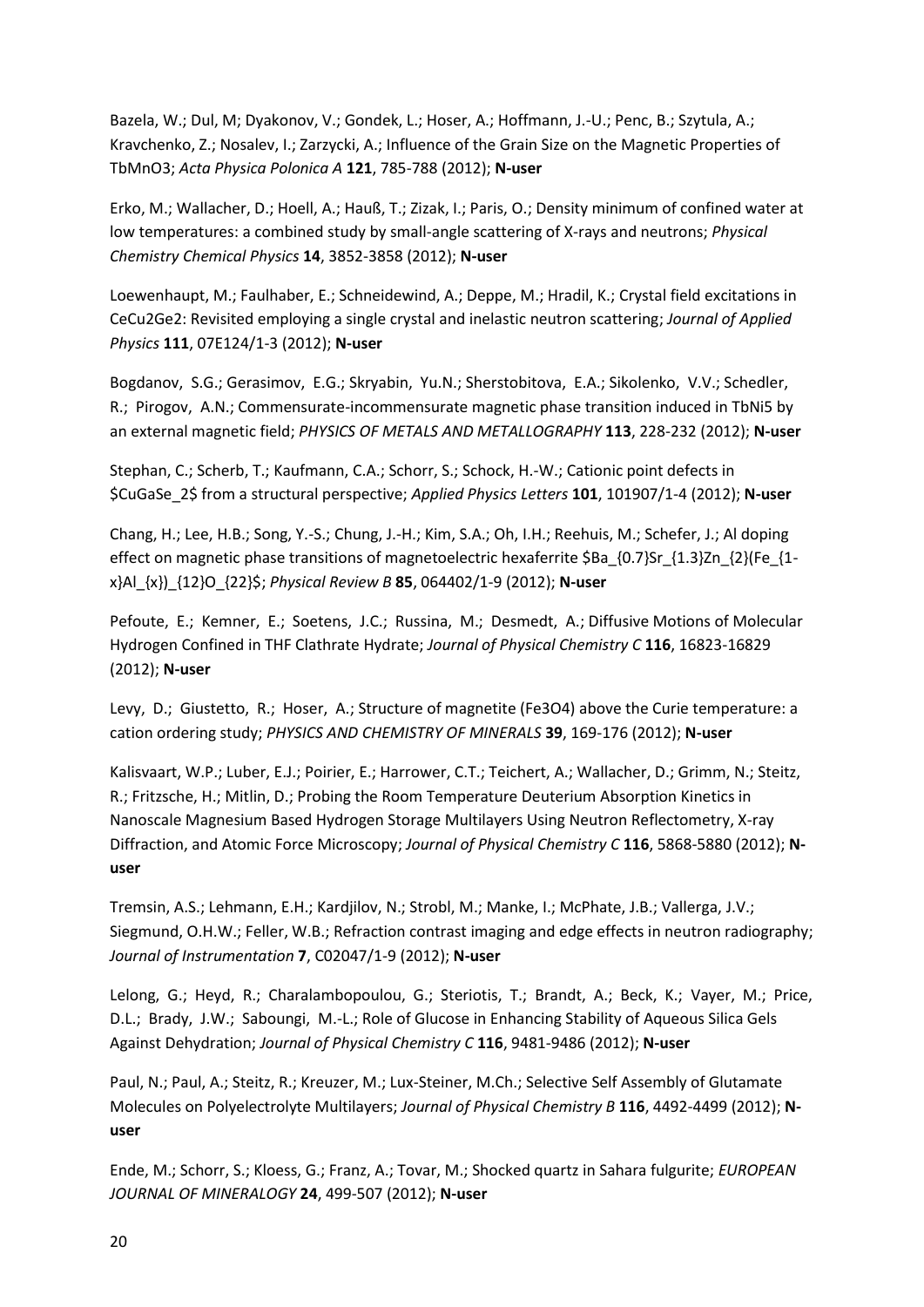Liu, H.Y.; Prevost, S.; Gradzielski, M.; Solubilisation of Oils of Different Polarity in Aqueous Solutions of Pluronic Triblock Copolymers; *Zeitschrift für Physikalische Chemie* **226**, 675-694 (2012); **N-user**

Demeter, J.; Menéndez, E.; Teichert, A.; Steitz, R.; Paramanik, D.; Van Haesendonck, C.; Vantomme, A.; Temst, K.; Influence of magnetocrystalline anisotropy on the magnetization reversal mechanism in exchange bias Co/CoO bilayers; *Solid State Communications* **152**, 292-295 (2012); **N-user**

Khomchenko, V.A.; Troyanchuk, I.O.; Karpinsky, D.V.; Das, S.; Amaral, V.S.; Tovar, M.; Sikolenko, V.; Paixao, J.A.; Structural transitions and unusual magnetic behavior in Mn-doped Bi1 xLaxFeO3 perovskites; *Journal of Applied Physics* **112**, 084102/1-6 (2012); **N-user**

Treimer, W.; Ebrahimi, O.; Karakas, N.; Observation of partial Meissner effect and flux pinning in superconducting lead containing non-superconducting parts; *Applied Physics Letters* **101**, 162603/1- 4 (2012); **N-user**

Behrens, M.; Studt, F.; Kasatkin, I.; Kühl, S.; Hävecker, M.; Abild-Pedersen, F.; Zander, S.; Girgsdies, F.; Kurr, P.; Kniep, B.-L.; Tovar, M.; Fischer, R.W.; Norskov, J.K.; Schlögl, R.; The Active Site of Methanol Synthesis over Cu/ZnO/Al2O3 Industrial Catalysts; *Science* **336**, 893-897 (2012); **N-user**

Engelbrecht, T.N.; Schroeter, A.; Hauß, T.; Demé, B.; Scheidt, H.A.; Huste, D.; Neubert, R.H.H.; The impact of ceramides NP and AP on the nanostructure of stratum corneum lipid bilayer. Part I: neutron diffraction and \$^2\$H NMR studies on multilamellar models based on ceramides with symmetric alkyl chain length distribution; *Soft Matter* **8**, 2599-2607 (2012); **N-user**

Chiapponi, C.; Di Bari, M.T.; Gerelli, Y.; Deriu, A.; Chiessi, E.; Finelli, I.; Paradossi, G.; Russina, M.; Izaola, Z.; Sakai, V.G.; Water Dynamics in Physical Hydrogels Based On Partially Hydrophobized Hyaluronic Acid; *Journal of Physical Chemistry B* **116**, 12915-12921 (2012); **N-user**

Strobl, M.; Wieder, F.; Duif, C.P.; Hilger, A.; Kardjilov, N.; Manke, I.; Bouwman, W.G.; Using a grating analyser for SEMSANS investigations in the very small angle range; *Physica B* **407**, 4132-4135 (2012); **N-user**

Wang, X.L.; Liu, C.T.; Keiderling, U.; Stoica, A.D.; Yang, L.; Miller, M.K.; Fu, C.L.; Ma, D.; An, K.; Unusual thermal stability of nano-structured ferritic alloys; *Journal of Alloys and Compounds* **529**, 96-101 (2012); **N-user**

Strobl, M.; Tremsin, A.S.; Hilger, A.; Wieder, F.; Kardjilov, N.; Manke, I.; Bouwman, W.G.; Plomp, J.; TOF-SEMSANS - Time-of-flight spin-echo modulated small-angle neutron scattering; *Journal of Applied Physics* **112**, 014503/1-4 (2012); **N-user**

Strobl, M.; Woracek, R.; Kardjilov, N.; Hilger, A.; Wimpory, R.; Tremsin, A.; Wilpert, T.; Schulz, C.; Manke, I,; Penumadu, D.; Time-of-flight neutron imaging for spatially resolved strain investigations based on Bragg edge transmission at a reactor source; *Nuclear Instruments and Methods in Physics Research A* **680**, 27-34 (2012); **N-user**

Gaiselmann, G.; Thiedmann, R.; Manke, I.; Lehnert, W.; Schmidt, V.; Stochastic 3D modeling of fiberbased materials; *COMPUTATIONAL MATERIALS SCIENCE* **59**, 75-86 (2012); **N-user**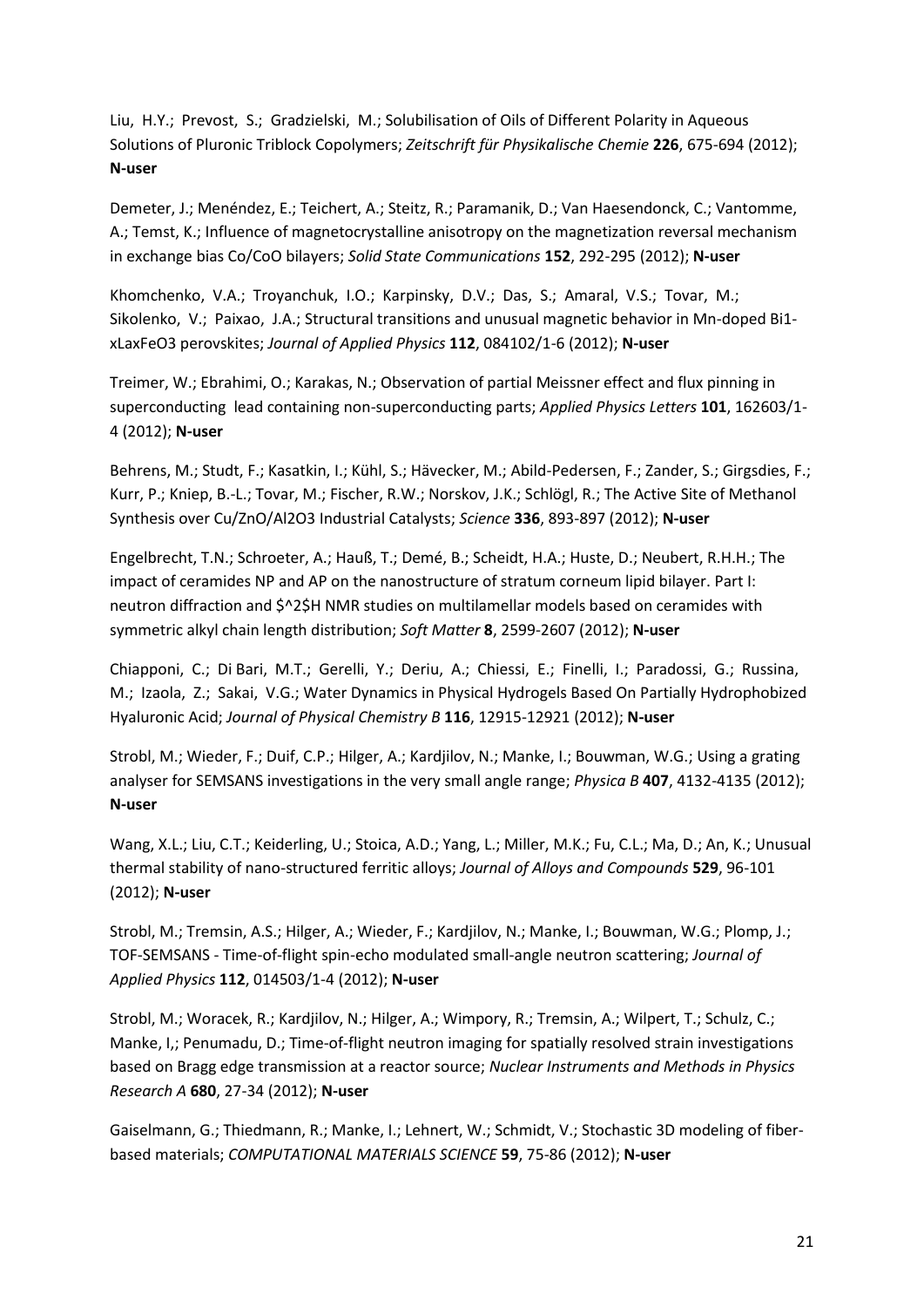Hofmann, T.; Wallacher, D.; Mayorova, M.; Zorn, R.; Frick, B.; Huber, P.; Molecular dynamics of nhexane: A quasi-elastic neutron scattering study on the bulk and spatially nanochannel-confined liquid; *Journal of Chemical Physics* **136**, 124505/1-9 (2012); **N-user**

Salzer, M.; Spettl, A.; Stenzel, O.; Smatt, J.-H.; Linden, M.; Manke, I.; Schmidt, V.; A two-stage approach to the segmentation of FIB-SEM images of highly porous materials; *MATERIALS CHARACTERIZATION* **69**, 115-126 (2012); **N-user**

Josic, L.; Lehmann, E.H.; Mannes, D.; Kardjilov, N.; Hilger, A.; Investigation of phase transfer properties of light and heavy water by means of energy selective neutron imaging; *Nuclear Instruments and Methods in Physics Research A* **670**, 68-72 (2012); **N-user**

Bazela, W.; Dul, M.; Dyakonov, V.; Gondek, L.; Hoser, A.; Hoffmann, J.-U.; Penc, B.; Szytula, A.; Kravchenko, Z.; Nosalev, I.; Zarzycki, A.; Magnetic and Neutron Diffraction Studies of the Polycrystalline and Nanoparticle TbMnO3; *Acta Physica Polonica A* **122**, 384-390 (2012); **N-user**

Koteswararao, B.; Mahajan, A.V.; Bert, F.; Mendels, P.; Chakraborty, J.; Singh, V.; Dasgupta, I.; Rayaprol, S.; Siruguri, V.; Hoser, A.; Kaushik, S.D.; Magnetic behavior of Ba3Cu3Sc4O12; *Journal of Physics: Condensed Matter* **24**, 236001/1-13 (2012); **N-user**

Stock, C.; Broholm, C.; Zhao, Y.; Demmel, F.; Kang, H.J.; Rule, K.C.; Petrovic, C.; Magnetic Field Splitting of the Spin Resonance in CeCoIn5; *Physical Review Letters* **109**, 167207/1-5 (2012); **N-user**

Klee, A.; Prevost, S.; Kunz, W.; Schweins, R.; Kiefer, K.; Gradzielski, M.; Magnetic microemulsions based on magnetic ionic liquids; *Physical Chemistry Chemical Physics* **14**, 15355- 15360 (2012); **N-user**

Rauch, D.; Süllow, S.; Bleckmann, M.; Klemke, B.; Kiefer, K.; Kim, M.S.; Aronson, M.C.; Bauer, E.; Magnetic phase diagram of CePt3B1−xSix; *Physical Review B* 86, 245104/1-7 (2012); N-user

Rother, G.; Krukowski, E.G.; Wallacher, D.; Grimm, N.; Bodnar, R.J.; Cole, D.R.; Pore size effects on the sorption of supercritical \$CO\_2\$ in mesoporous CPG-10 silica; *Journal of Physical Chemistry C* **116**, 917-922 (2012); **N-user**

Woracek, R.; Bunn, J.R.; Penumadu, D.; Hubbard, C.R.; Method to determine hkl strains and shear moduli under torsion using neutron diffraction; *Applied Physics Letters* **100**, 191904/1-5 (2012); **Nuser**

Treimer, W.; Ebrahimi, O.; Karakas, N.; Prozorov, R.; Polarized neutron imaging and threedimensional calculation of magnetic flux trapping in bulk of superconductors; *Physical Review B* **85**, 184522/1 - 9 (2012); **N-user**

Meier, D.; Ryll, H.; Kiefer, K.; Klemke, B.; Hoffmann, J.-U.; Ramesh, R.; Fiebig, M.; Mutual induction of magnetic 3d and 4f order in multiferroic hexagonal ErMnO3; *Physical Review B* **86**, 184415/1-8 (2012); **N-user**

Kardjilov, N.; Manke, I.; Hilger, A.; Williams, S.; Strobl, M.; Woracek, R.; Boin, M.; Lehmann, E.; Penumadu, D.; Banhart, J.; Neutron Bragg-edge mapping of weld seams; *INTERNATIONAL JOURNAL OF MATERIALS RESEARCH* **102**, 151-154 (2012); **N-user**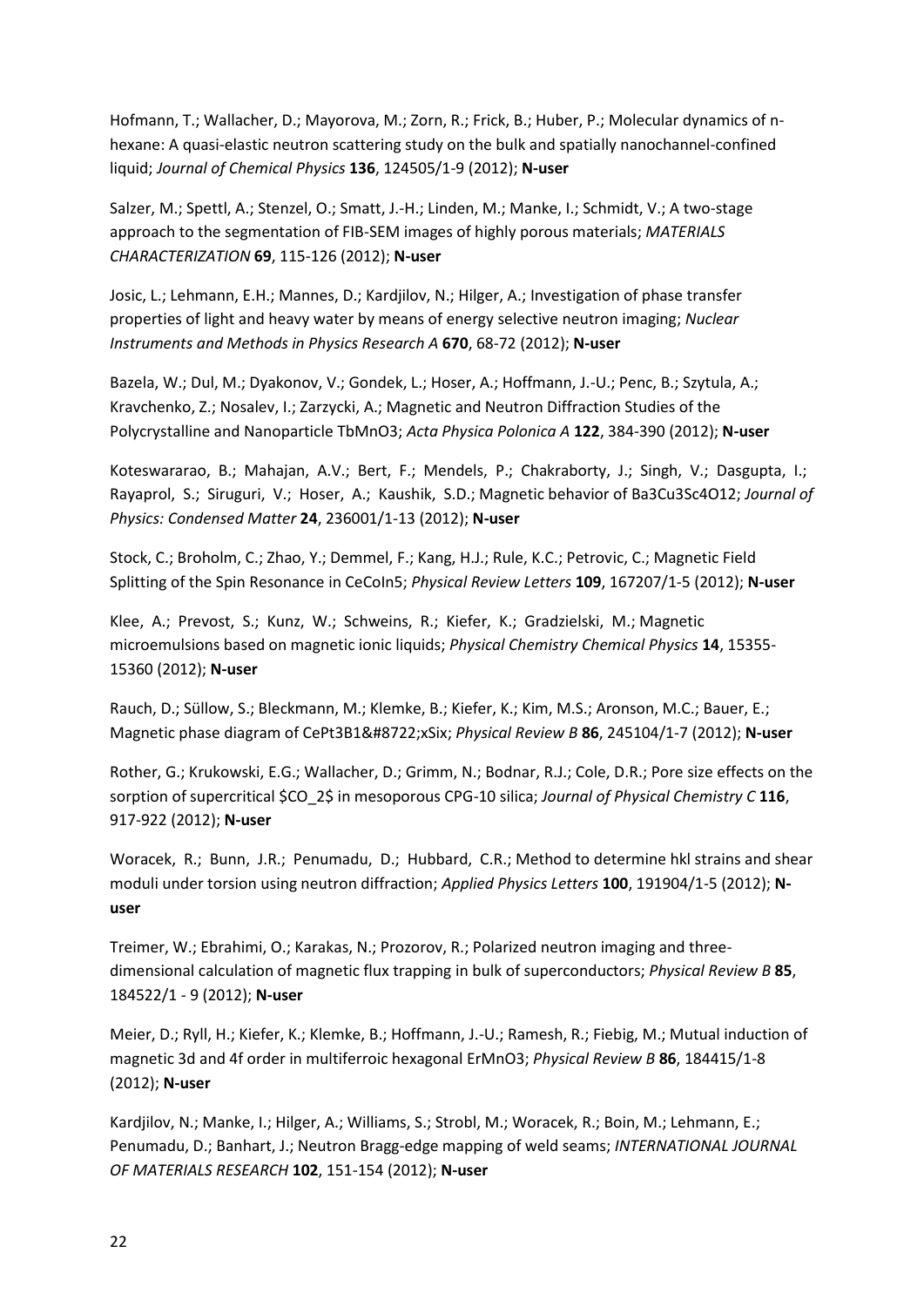Naberezhnov, A.; Antropova, T.; Glavatsky, I.; Seregin, M.; Drozdova, I.; Neutron diffraction study of porous glasses structure; *OPTICA APPLICATA* **42**, 271-280 (2012); **N-user**

Golosovsky, I.V.; Mukhin, A.A.; Ivanov, V.Yu.; Vakhrushev, S.B.; Golovenchits, E.I.; Sanina, V.A.; Hoffmann, J.-U.; Feyerherm, R.; Dudzik, E.; Neutron powder diffraction and single crystal X-ray magnetic resonant and non-resonant scattering studies of the doped multiferroic \$Tb(Bi)MnO 3\$; *European Physical Journal B* **85**, 103/1-6 (2012); **N-user**

Markötter, H.; Manke, I.; Kuhn, R.; Arlt, T.; Kardjilov, N.; Hentschel, M.P.; Kupsch, A.; Lange, A.; Hartnig, C.; Scholta, J.; Banhart, J.; Neutron tomographic investigations of water distributions in polymer electrolyte membrane fuel cell stacks; *Journal of Power Sources* **219**, 120-125 (2012); **N-user**

Boin, M.; nxs: a program library for neutron cross section calculations; *Journal of Applied Crystallography* **45**, 603-607 (2012); **N-user**

Soltwedel, O.; Nestler, P.; Neumann, H.-G.; Paßvogel, M.; Köhler, R.; Helm, C.A.; Influence of Polycation (PDADMAC) Weight on Vertical Diffusion within Polyelectrolyte Multilayers during Film Formation and Postpreparation Treatment; *Macromolecules* **45**, 7995-8004 (2012); **N-user**

Bakandritsos, A.; Papagiannopoulos, A.; Anagnostou, E.N.; Avgoustakis, K.; Zboril, R.; Pispas, S.; Tucek, J.; Ryukhtin, V.; Bouropoulos, N.; Kolokithas-Ntoukas, A.; Steriotis, T.A.; Keiderling, U.; Winnefeld, .F; Merging High Doxorubicin Loading with Pronounced Magnetic Response and Biorepellent Properties in Hybrid Drug Nanocarriers; *SMALL* **8**, 2381-2393 (2012); **N-user**

Witzmann, F.; Schoch, R.R.; Hilger, A.; Kardjilov, N.; Braincase, palatoquadrate and ear region of the plagiosaurid Gerrothorax pulcherrimus from the Middle Triassic of Germany; *Palaeontology* **55**, 31- 50 (2012); **N-user**

S. Wuttge;M. Bommer;F. Jager;B. M. Martins;S. Jacob;A. Licht;F. Scheffel;H. Dobbek;E. Schneider; Determinants of substrate specificity and biochemical properties of the sn-glycerol-3-phosphate ATP binding cassette transporter (UgpB-AEC2) of Escherichia coli; *Molecular Microbiology* **86**, 908-920 (2012); **Others**

A. V. Sybachin;O. V. Zaborova;M. Ballauff;E. Kesselman;J. Schmidt;Y. Talmon;F. M. Menger;A. A. Yaroslavov; Composition and Properties of Complexes between Spherical Polycationic Brushes and Anionic Liposomes; *Langmuir* **28**, 16108-16114 (2012); **Others**

S. Q. Zhou;Y. T. Wang;Z. N. Jiang;E. Weschke;M. Helm; Ferromagnetic InMnAs on InAs Prepared by Ion Implantation and Pulsed Laser Annealing; *Applied Physics Express* **5**, 93007 (2012); **Others**

T. H. Wang;D. L. Zhu;B. Wu;C. Graves;S. Schaffert;T. Rander;L. Muller;B. Vodungbo;C. Baumier;D. P. Bernstein;B. Brauer;V. Cros;S. de Jong;R. Delaunay;A. Fognini;R. Kukreja;S. Lee;V. Lopez-Flores;J. Mohanty;B. Pfau;H. Popescu;M. Sacchi;A. B. Sardinha;F. Si; Femtosecond Single-Shot Imaging of Nanoscale Ferromagnetic Order in Co/Pd Multilayers Using Resonant X-Ray Holography; *Physical Review Letters* **108**, 267403 (2012); **Others**

R. Mantovan;H. P. Gunnlaugsson;D. Naidoo;S. Olafsson;K. Johnston;H. Masenda;T. E. Molholt;K. Bharuth-Ram;M. Fanciulli;H. P. Gislason;G. Langouche;R. Sielemann;G. Weyer;Isolde Collaboration; Fe charge state adjustment in ZnO upon ion implantation; *Journal of Physics: Condensed Matter* **24**, 485801 (2012); **Others**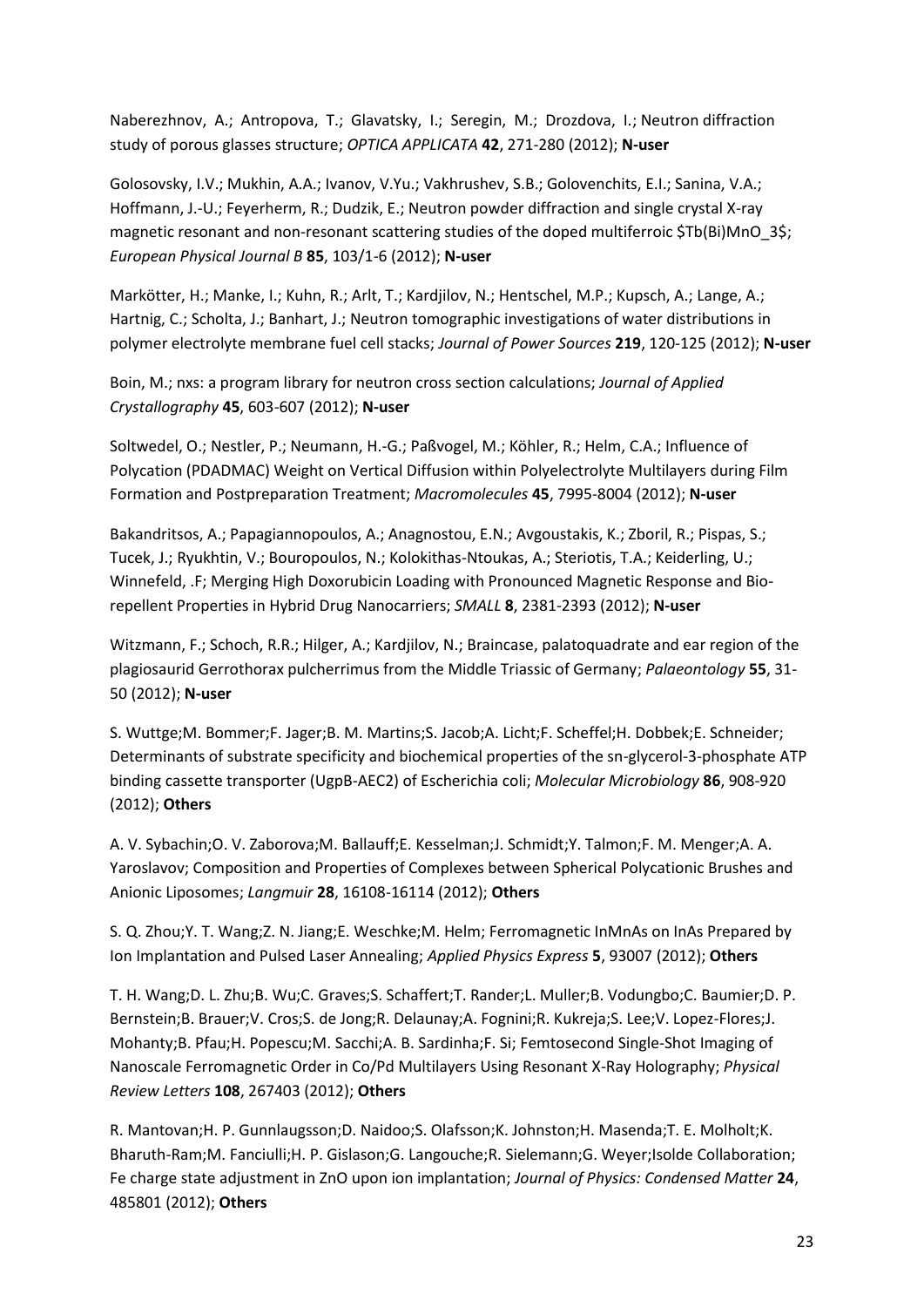E. M. Baitinger;M. M. Brzhezinskaya;I. V. Voinkova;N. A. Vekesser;I. N. Kovalev;V. V. Viktorov; F 1s core level spectra of fluorinated multiwalled carbon nanotubes; *Inorganic Materials* **48**, 803-807 (2012); **Others**

A. M. Lebedev;L. P. Sukhanov;M. M. Brzhezinskaya;K. A. Men'shikov;N. Y. Svechnikov;R. G. Chumakov;V. G. Stankevich; Experimentally observed orientation of C60F18 molecules on the nickel single crystal (100) surface; *Journal of Surface Investigation-X-Ray Synchrotron and Neutron Techniques* **6**, 833-839 (2012); **Others**

H. V. Alberto;R. C. Vilao;J. P. Duarte;J. M. Gil;A. Weidinger;J. S. Lord;S. F. J. Cox; Electron polarization and formation probability of bound muonium in CdS and Si; *Physical Review B* **86**, 35203 (2012); **Others**

E. Janata; Early stages in the growth of small silver clusters in aqueous solution; *Radiation Physics and Chemistry* **81**, 1404-1406 (2012); **Others**

F. Herbst;S. Seiffert;W. H. Binder; Dynamic supramolecular poly(isobutylene)s for self-healing materials; *Polymer Chemistry* **3**, 3084-3092 (2012); **Others**

R. Grunker;V. Bon;A. Heerwig;N. Klein;P. Muller;U. Stoeck;I. A. Baburin;U. Mueller;I. Senkovska;S. Kaskel; Dye Encapsulation Inside a New Mesoporous Metal-Organic Framework for Multifunctional Solvatochromic-Response Function; *Chemistry - A European Journal* **18**, 13299-13303 (2012); **Others**

T. Tolinski;A. Kowalczyk;M. Falkowski;K. Synoradzki;G. Chelkowska;A. Hoser;S. Rols; From Heavy Fermion and Spin-Glass Behavior to Magnetic Order in CeT4M Compounds; *Acta Physica Polonica A* **121**, 1014-1018 (2012); **Others**

P. Wernet;K. Kunnus;S. Schreck;W. Quevedo;R. Kurian;S. Techert;F. M. F. de Groot;M. Odelius;A. Fohlisch; Dissecting Local Atomic and Intermolecular Interactions of Transition-Metal Ions in Solution with Selective X-ray Spectroscopy; *Journal of Physical Chemistry Letters* **3**, 3448-3453 (2012); **Others**

W. Fredriksson;S. Malmgren;T. Gustafsson;M. Gorgoi;K. Edstrom; Full depth profile of passive films on 316L stainless steel based on high resolution HAXPES in combination with ARXPS; *Applied Surface Science* **258**, 5790-5797 (2012); **Others**

S. Kozhevnikov;F. Ott;F. Radu; Data representations of Zeeman spatial beam splitting in polarized neutron reflectometry; *Journal of Applied Crystallography* **45**, 814-825 (2012); **Others**

H. Bruning;V. Dieckmann;B. Schoke;K. M. Voit;M. Imlau;G. Corradi;C. Merschjann; Small-polaron based holograms in LiNbO3 in the visible spectrum; *Optics Express* **20**, 13326-13336 (2012); **Others**

J. D. Howgate;M. Hofstetter;S. J. Schoell;M. Schmid;S. Schafer;I. Zizak;V. Hable;C. Greubel;G. Dollinger;S. Thalhammer;M. Stutzmann;I. D. Sharp; Ultrahigh gain AlGaN/GaN high energy radiation detectors; *Physica Status Solidi a* **209**, 1562-1567 (2012); **Others**

I. A. Sluchinskaya;A. I. Lebedev;A. Erko; Crystal structure, local structure, and defect structure of Prdoped SrTiO3; *Journal of Applied Physics* **112**, 24103 (2012); **Others**

L. M. Roncery;S. Weber;W. Theisen; Welding of twinning-induced plasticity steels; *Scripta Materialia* **66**, 997-1001 (2012); **Others**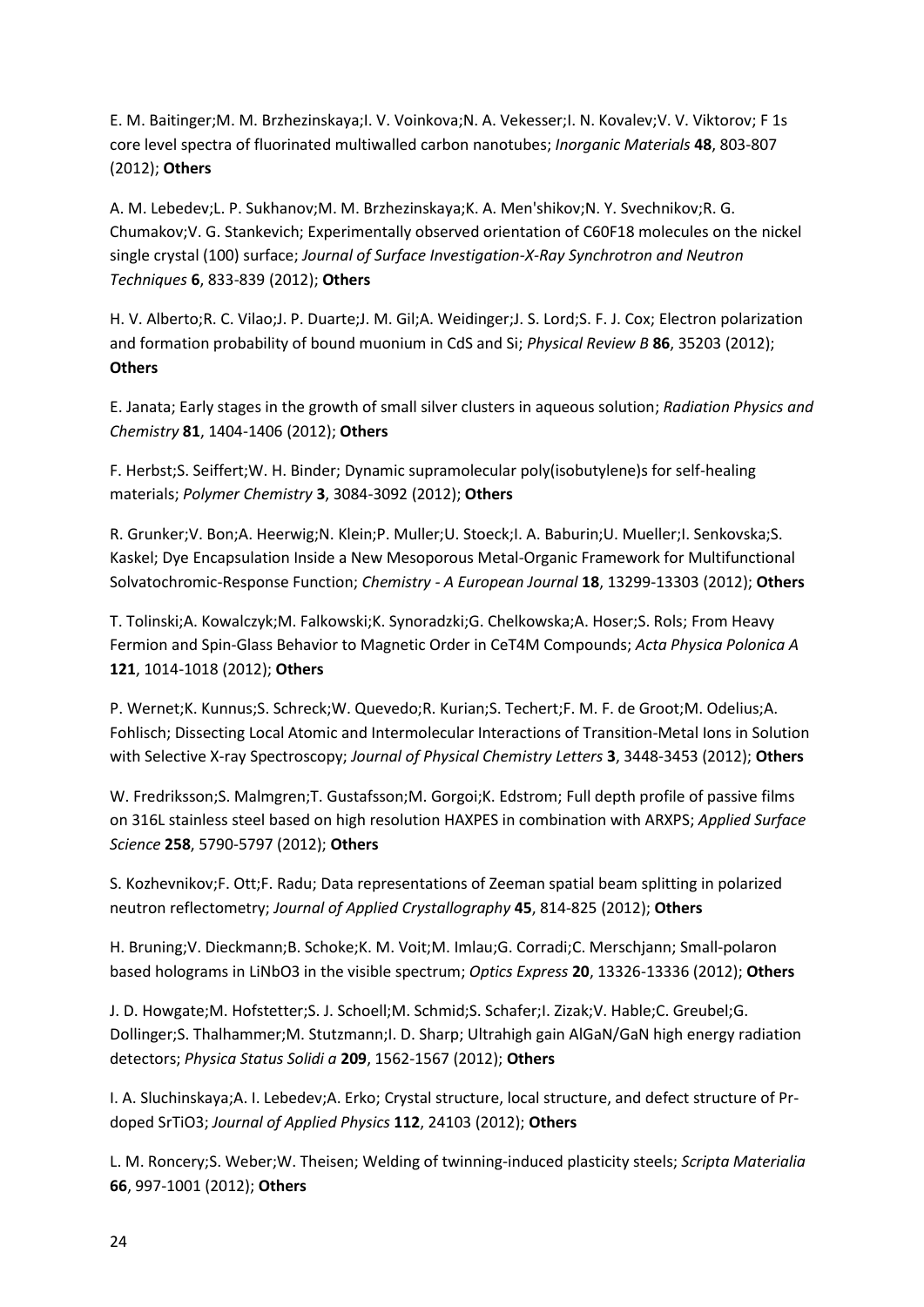F. X. Chauviac;M. Bommer;J. Yan;G. Parkin;T. Daviter;P. Lowden;E. L. Raven;K. Thalassinos;N. H. Keep; Crystal Structure of Reduced MsAcg, a Putative Nitroreductase from Mycobacterium smegmatis and a Close Homologue of Mycobacterium tuberculosis Acg; *Journal of Biological Chemistry* **287**, 44372- 44383 (2012); **Others**

J. Wolters;G. Kewes;A. W. Schell;N. Nusse;M. Schoengen;B. Lochel;T. Hanke;R. Bratschitsch;A. Leitenstorfer;T. Aichele;O. Benson; Coupling of single nitrogen-vacancy defect centers in diamond nanocrystals to optical antennas and photonic crystal cavities; *Physica Status Solidi B* **249**, 918-924 (2012); **Others**

H. Hill;M. Kunze;C. Heet;A. Petsch;S. Weber;R. Reiter;P. Giese;W. Theisen;B. Wielage;V. Wesling; Correlation of processing route and heat treatment with the abrasive wear resistance of a plastic mold steel; *Materialwissenschaft Und Werkstofftechnik* **43**, 711-718 (2012); **Others**

M. Myllykoski;P. Baumgartel;P. Kursula; Conformations of peptides derived from myelin-specific proteins in membrane-mimetic conditions probed by synchrotron radiation CD spectroscopy; *Amino Acids* **42**, 1467-1474 (2012); **Others**

R. Salikhov;R. Abrudan;F. Brussing;K. Gross;C. Luo;K. Westerholt;H. Zabel;F. Radu;I. A. Garifullin; Configurational dependence of the magnetization dynamics in spin valve systems: Influence of spin pumping and domain wall induced coupling; *Physical Review B* **86**, 144422 (2012); **Others**

A. J. Achkar;R. Sutarto;X. Mao;F. He;A. Frano;S. Blanco-Canosa;M. Le Tacon;G. Ghiringhelli;L. Braicovich;M. Minola;M. M. Sala;C. Mazzoli;R. X. Liang;D. A. Bonn;W. N. Hardy;B. Keimer;G. A. Sawatzky;D. G. Hawthorn; Distinct Charge Orders in the Planes and Chains of Ortho-III-Ordered YBa2Cu3O6+delta Superconductors Identified by Resonant Elastic X-ray Scattering; *Physical Review Letters* **109**, 167001 (2012); **Others**

Többens, D.M.; Glinneman, J.; Chierotti, M.R.; van de Streek, J.; Sheptyakov, D.; On the hightemperature phase of barbituric acid; *CrystEngComm* **14**, 3046 - 3055 (2012); **Others**

K. Zumsande;N. Krasokha;S. Huth;S. Weber;W. Theisen; In situ investigation of the gas-solid interaction between high-alloyed steel powder and nitrogen by energy dispersive diffraction; *Journal of Materials Science* **47**, 3214-3226 (2012); **Others**

R. Mainz;R. Klenk; In situ analysis of elemental depth distributions in thin films by combined evaluation of synchrotron x ray fluorescence and diffraction (vol 109, 123515, 2011); *Journal of Applied Physics* **111**, 89906 (2012); **Others**

S. Weber;M. Martin;W. Theisen; Impact of heat treatment on the mechanical properties of AISI 304L austenitic stainless steel in high-pressure hydrogen gas; *Journal of Materials Science* **47**, 6095-6107 (2012); **Others**

A. Rottger;S. L. Weber;W. Theisen;B. Rajasekaran;R. Vassen; HVOF Spraying of Fe-Based MMC Coatings with In Situ Formation of Hard Particles by Hot Isostatic Pressing; *Journal of Thermal Spray Technology* **21**, 344-354 (2012); **Others**

S. Flewett;C. M. Gunther;C. V. Schmising;B. Pfau;J. Mohanty;F. Buttner;M. Riemeier;M. Hantschmann;M. Klaui;S. Eisebitt; Holographically aided iterative phase retrieval; *Optics Express* **20**, 29210-29216 (2012); **Others**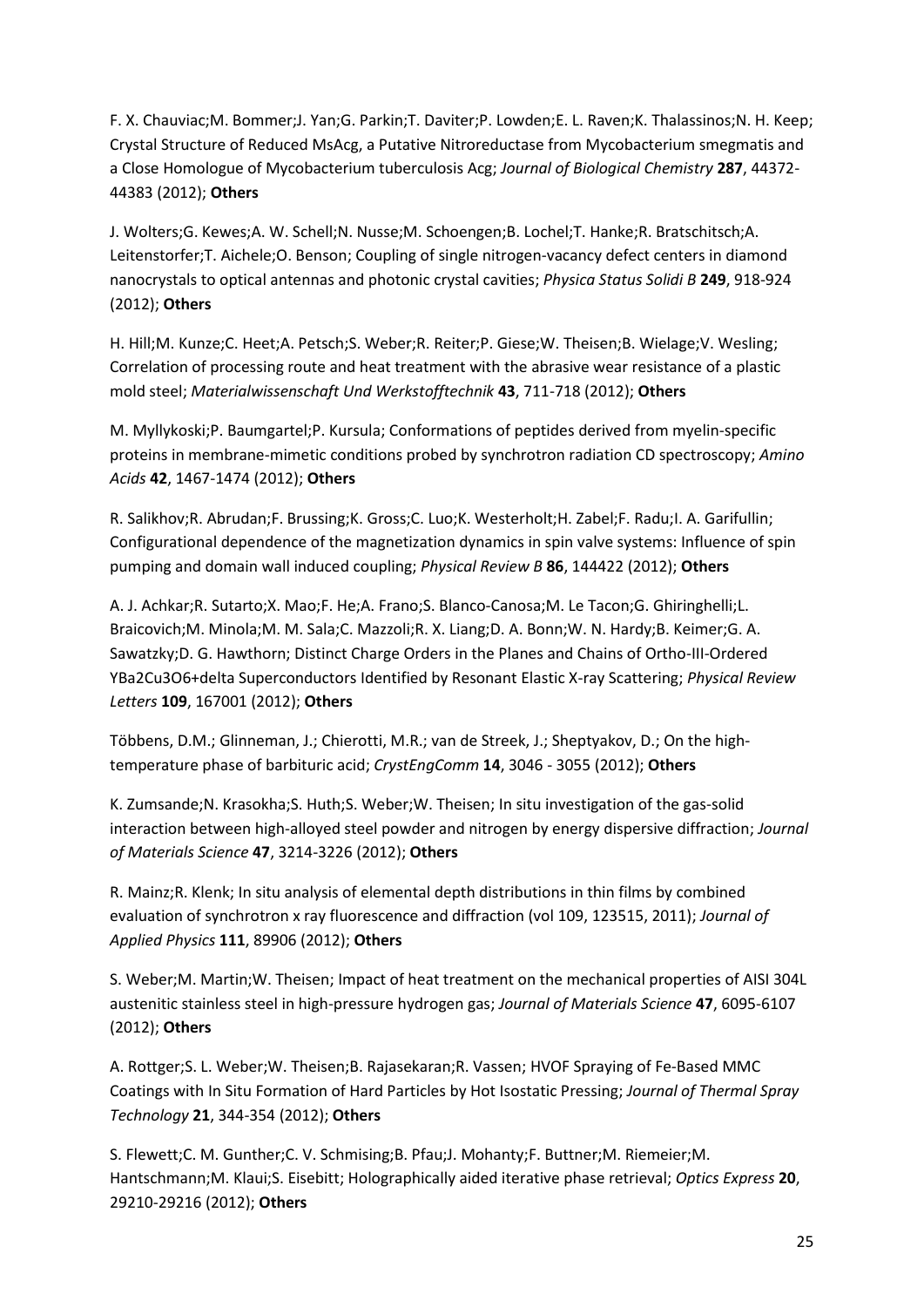Ruschel, K.; Nasdala, L.; Kronz, A.; Hanchar, J.M.; Többens, D.M.; Skoda, R.; Finger, F.; Möller, A.; A Raman spectroscopic study on the structural disorder of monazite-(Ce); *MINERALOGY AND PETROLOGY* **105**, 41 - 55 (2012); **Others**

Röhrich, J.; Damerow, T.; Hahn, W.; Müller, U.; Reinholz, U.; Denker, A.; A Tandetron\$^{TM}\$ as proton injector for the eye tumor therapy in Berlin; *Review of Scientific Instruments* **83**, 02B903/1-3 (2012); **Others**

Hejny, C.; Sagl, R.; Többens, D.M.; Miletich, R.; Wildner, M.; Nasdala, L.; Ullrich, A.; Balic-Zunic, T.; Crystal-structure properties and the molecular nature of hydrostatically compressed realgar; *PHYSICS AND CHEMISTRY OF MINERALS* **39**, 399 - 412 (2012); **Others**

Willenberg, B.; Schäpers, M.; Rule, K.C.; Süllow, S.; Reehuis, M.; Ryll, H.; Klemke, B.; Kiefer, K.; Schottenhamel, W.; Büchner, B.; Ouladdiaf, B.; Uhlarz, M.; Beyer, R.; Wosnitza, J.; Wolter, A.U.B.; Magnetic Frustration in a Quantum Spin Chain: The Case of Linarite PbCuSO4(OH)(2); *Physical Review Letters* **108**, 117202/1-5 (2012); **Others**

Wolter, A.U.B.; Lipps, F.; Schäpers, M.; Drechsler, S-L.; Nishimoto, S.; Vogel, R.; Kataev, V.; Büchner, B.; Rosner, H.; Schmitt, M.; Uhlarz, M.; Skourski, Y.; Wosnitza, J.; Süllow, S.; Rule, K.C.; Magnetic properties and exchange integrals of the frustrated chain cuprate linarite \$PbCuSO\_4(OH)\_2\$; *Physical Review B* **85**, 014407/1-16 (2012); **Others**

V. M. Mikoushkin;V. V. Bryzgalov;S. Y. Nikonov;A. P. Solonitsyna;M. M. Brzhezinskaya; Formation of GaAsN/GaN cluster nanostructures on the surface of GaAs by the implantation of low-energy nitrogen ions; *Journal of Surface Investigation-X-Ray Synchrotron and Neutron Techniques* **6**, 971-974 (2012); **Others**

Strothkämper, C.; Schwarzburg, K.; Schütz, R.; Eichberger, R.; Bartelt, A.; Multiple-Trapping Governed Electron Transport and Charge Separation in ZnO/\$In\_2S\_3\$ Core/Shell Nanorod Heterojunctions; *Journal of Physical Chemistry C* **116**, 1165-1173 (2012); **Others**

E. Wendler;T. Bierschenk;F. Felgentrager;J. Sommerfeld;W. Wesch;D. Alber;G. Bukalis;L. C. Prinsloo;N. van der Berg;E. Friedland;J. B. Malherbe; Damage formation and optical absorption in neutron irradiated SiC; *Nuclear Instruments and Methods in Physics Research B* **286**, 97-101 (2012); **Others**

Kaindl, R.; Többens, D.M.; Penner, S.; Bielz, T.; Soisuwan, S.; Klötzer, B.; Quantum mechanical calculations of the vibrational spectra of quartz- and rutile-type \$GeO\_2\$; *PHYSICS AND CHEMISTRY OF MINERALS* **39**, 47 - 55 (2012); **Others**

Schlappa, J.; Wohlfeld, K.; Zhou, K.J.; Mourigal, M.; Haverkort, M.W.; Strocov, V.N.; Hozoi, L.; Monney, C.; Nishimoto, S.; Singh, S.; Revcolevschi, A.; Caux, J.-S.; Patthey, L.; Ronnow, H.M.; van den Brink, J.; Schmitt, T.; Spin-orbital separation in the quasi-one-dimensional Mott insulator \$Sr\_2CuO\_3\$; *Nature* **485**, 82-85 (2012); **Others**

Stein, W.-D.; Liebertz, J.; Becker, P.; Bohaty, L.; Braden, M.; Structural investigations of the tetraborates \$MB\_4O\_7\$ (M = Pb, Sr, Ba); *European Physical Journal B* **85**, 236/1-5 (2012); **Others**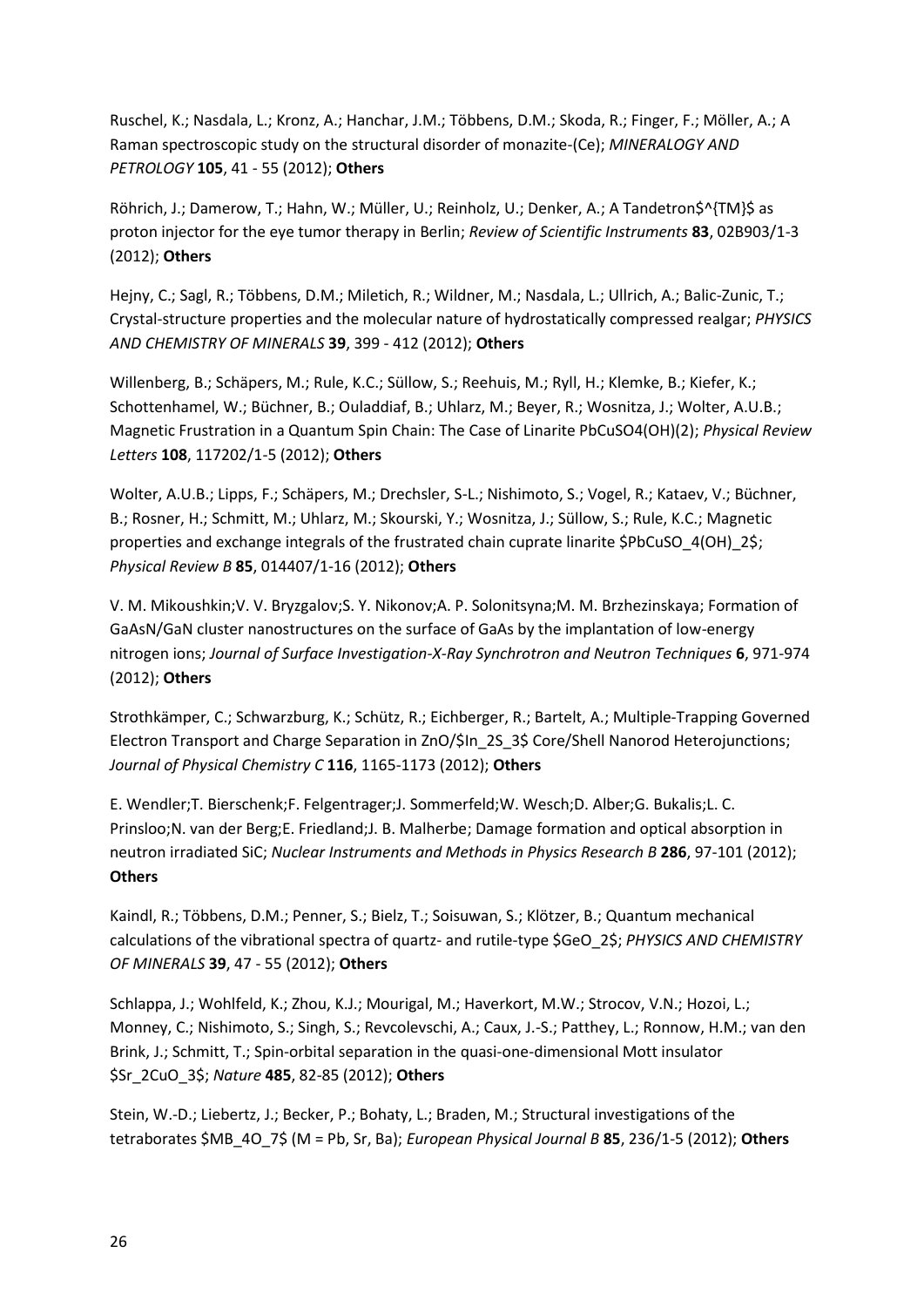Hävecker, M.; Wrabetz, S.; Kröhnert, J.; Csepei, L.-I.; Naumann d'Alnoncourt, R.; Kolen'ko, Y.V.; Girgsdies, F.; Schlögl, R.; Trunschke, A.; Surface chemistry of phase-pure M1 MoVTeNb oxide during operation in selective oxidation of propane to acrylic acid; *Journal of Catalysis* **285**, 48-60 (2012); **Others**

Kleno, K.H.; Lieutenant, K.; Andersen, K.H.; Lefmann, K.; Systematic performance study of common neutron guide geometries; *Nuclear Instruments and Methods in Physics Research A* **696**, 75-84 (2012); **Others**

Weber, A.; Cordini, D.; Stark, R.; Heufelder, J.; The influence of silicone oil used in ophthalmology on the proton therapy of uveal melanomas; *Physics in Medicine and Biology* **57**, 8325-8341 (2012); **Others**

Grothausmann, R; Zehl, G.; Manke, I.; Fiechter, S.; Bogdanoff, P.; Dorbandt, I.; Kupsch, A.; Lange, A.; Hentschel, M.; Schumacher, G.; Banhart, J.; Three-Dimensional Characterization of Nano-Particles Catalyst; *INTERNATIONAL JOURNAL OF MATERIALS RESEARCH* **103**, 135-136 (2012); **Others**

F. Siewert;J. Buchheim;T. Hoft;S. Fiedler;G. Bourenkov;M. Cianci;R. Signorato; High angular resolution slope measuring deflectometry for the characterization of ultra-precise reflective x-ray optics; *MEASUREMENT SCIENCE AND TECHNOLOGY* **23**, 74015 (2012); **Others**

M. Steiner; Hans Dachs (1927-2011); *Journal of Applied Crystallography* **45**, 373-373 (2012); **Others**

N. Krasokha;S. Weber;S. Huth;K. Zumsande;W. Theisen; Gas-Solid Interactions During Nonisothermal Heat Treatment of a High-Strength CrMnCN Austenitic Steel Powder: Influence of Atmospheric Conditions and Heating Rate on the Densification Behavior; *Metallurgical and Materials Transactions A* **0**, 4237-4246 (2012); **Others**

S. Ebbinghaus;K. Meister;M. B. Prigozhin;A. L. DeVries;M. Havenith;J. Dzubiella;M. Gruebele; Functional Importance of Short-Range Binding and Long-Range Solvent Interactions in Helical Antifreeze Peptides; *Biophysical Journal* **103**, L20-L22 (2012); **Others**

Reehuis, M.; Saha-Dasgupta, T.; Orosel, D.; Nuss, J.; Rahaman, B.; Keimer, B.; Andersen, O.K.; Jansen, M.; Magnetic properties of \$PdAs 2O 6\$: A dilute spin system with an unusually high Neel temperature; *Physical Review B* **85**, 115118/1-8 (2012); **Others**

I. Hoffmann;C. Oppel;S. Prevost;U. Gernert;P. Barreleiro;W. von Rybinski;M. Gradzielski; The influence of polymers, surfactants and salt on the fine structure of cotton revealed by SANS; *Colloids and Surfaces B* **91**, 175-180 (2012); **Others**

G. Kaur;L. Chiappisi;S. Prevost;R. Schweins;M. Gradzielski;S. K. Mehta; Probing the Microstructure of Nonionic Microemulsions with Ethyl Oleate by Viscosity, ROESY, DLS, SANS, and Cyclic Voltammetry; *Langmuir* **28**, 10640-10652 (2012); **Others**

T. Arion;R. Puttner;C. Lupulescu;R. Ovsyannikov;M. Forstel;G. Ohrwall;A. Lindblad;K. Ueda;S. Svensson;A. M. Bradshaw;W. Eberhardt;U. Hergenhahn; New insight into the Auger decay process in O-2: The coincidence perspective; *Journal of Electron Spectroscopy and Related Phenomena* **185**, 234-243 (2012); **Others**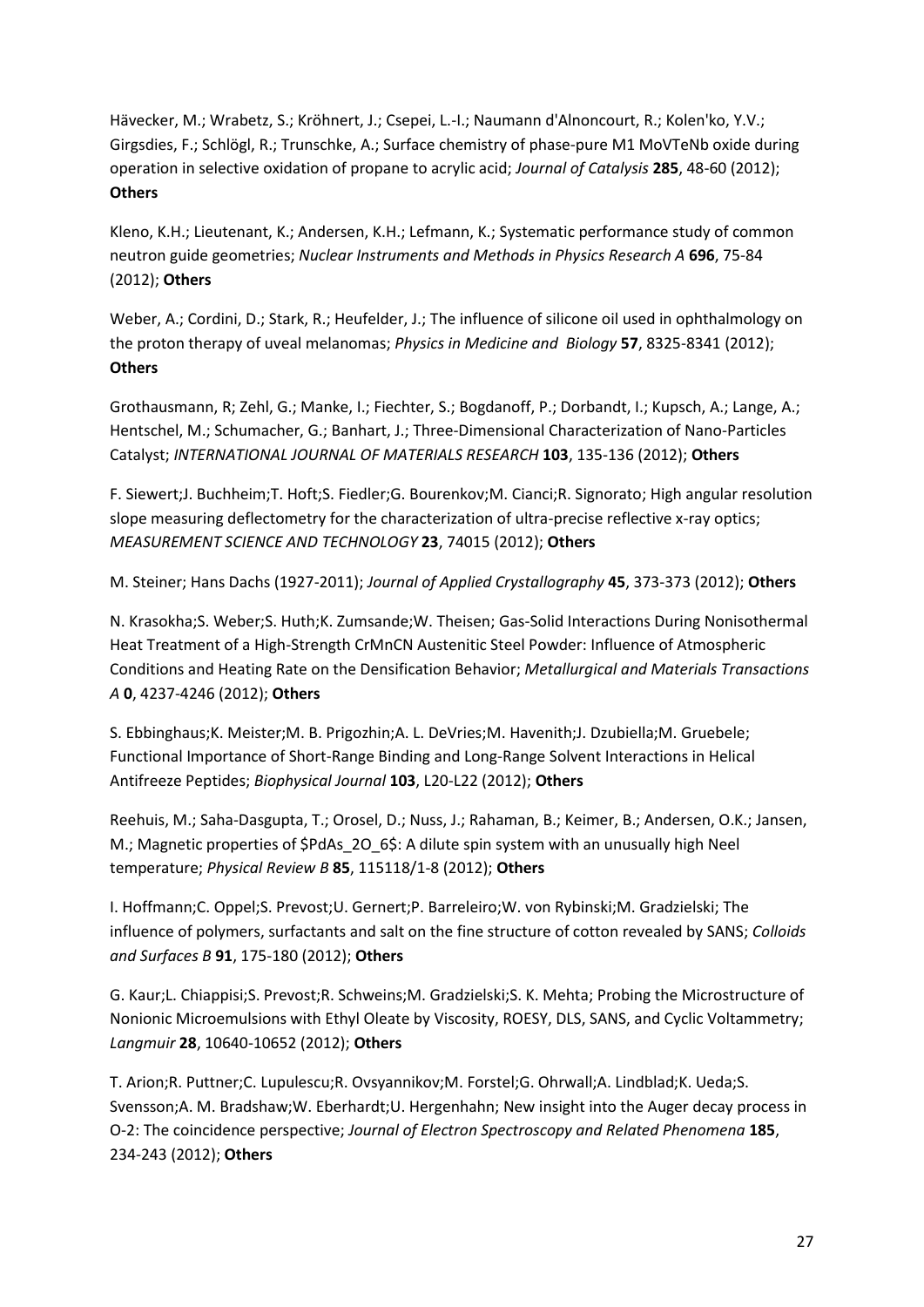H. Boysen;M. Lerch;F. Fernandez-Alonso;M. Krzystyniak;Z. T. Lalowicz;C. A. Chatzidimitriou-Dreismann;M. Tovar; On the mechanism of proton conductivity in H3OSbTeO6; *Journal of Physics and Chemistry of Solids* **73**, 808-817 (2012); **Others**

A. Briones-Leon;X. J. Liu;P. Ayala;H. Kataura;K. Yanagi;E. Weschke;T. Pichler;H. Shiozawa; Orbital and spin magnetic moments of ferrocene encapsulated in metallicity sorted single-walled carbon nanotubes; *Physica Status Solidi B* **249**, 2424-2427 (2012); **Others**

S. Lehmann;S. Seiffert;W. Richtering; Spatially Resolved Tracer Diffusion in Complex Responsive Hydrogels; *Journal of the American Chemical Society* **134**, 15963-15969 (2012); **Others**

I. Turkevych;V. Ryukhtin;V. Garamus;S. Kato;T. Takamasu;G. Kido;M. Kondo; Studies of selforganization processes in nanoporous alumina membranes by small-angle neutron scattering; *Nanotechnology* **23**, 325606 (2012); **Others**

O. B. Pavlova-Verevkina;L. A. Ozerina;A. Chemseddine;A. N. Ozerin; Slow aggregation and disaggregation of TiO2 nanocrystals in aqueous HCl solutions; *Journal of Sol-Gel Science and Technology* **63**, 162-167 (2012); **Others**

M. Lang;F. X. Zhang;W. X. Li;D. Severin;M. Bender;S. Klaumunzer;C. Trautmann;R. C. Ewing; Swift heavy ion-induced amorphization of CaZrO3 perovskite; *Nuclear Instruments and Methods in Physics Research B* **286**, 271-276 (2012); **Others**

A. Bojahr;D. Schick;L. Maerten;M. Herzog;I. Vrejoiu;C. V. Schmising;C. Milne;S. L. Johnson;M. Bargheer; Comparing the oscillation phase in optical pump-probe spectra to ultrafast x-ray diffraction in the metal-dielectric SrRuO3/SrTiO3 superlattice; *Physical Review B* **85**, 224302 (2012); **Others**

A. Paul;C. Schmidt;N. Paul;A. Ehresmann;S. Mattauch;P. Boni; Symmetric magnetization reversal in polycrystalline exchange coupled systems via simultaneous processes of coherent rotation and domain nucleation; *Physical Review B* **86**, 94420 (2012); **Others**

C. R. Rotundu;W. Tian;K. C. Rule;T. R. Forrest;J. Zhao;J. L. Zarestky;R. J. Birgeneau; Neutron scattering study of underdoped Ba1-xKxFe2As2 (x=0.09 and 0.17) self-flux-grown single crystals and the universality of the tricritical point; *Physical Review B* **85**, 144506 (2012); **Others**

Y. V. Pyatkov;D. V. Kamanin;W. von Oertzen;A. A. Alexandrov;I. A. Alexandrova;O. V. Falomkina;N. Jacobs;N. A. Kondratjev;E. A. Kuznetsova;Y. E. Lavrova;V. Malaza;Y. V. Ryabov;O. V. Strekalovsky;A. N. Tyukavkin;V. E. Zhuchko; The collinear cluster tri-partition (CCT) of Cf-252 (sf): New aspects from neutron gated data; *European Physical Journal A* **48**, 94 (2012); **Others**

M. H. Modi;S. K. Rai;M. Idir;F. Schaefers;G. S. Lodha; NbC/Si multilayer mirror for next generation EUV light sources; *Optics Express* **20**, 15114-15120 (2012); **Others**

A. Mosquera;D. Horwat;L. Vazquez;A. Gutierrez;A. Erko;A. Anders;J. Andersson;J. L. Endrino; Thermal decomposition and fractal properties of sputter-deposited platinum oxide thin films; *Journal of Materials Research* **27**, 829-836 (2012); **Others**

S. Aull;O. Kugeler;J. Knobloch; Trapped magnetic flux in superconducting niobium samples; *Physical Review Special Topics - Accelerators and Beams* **15**, 62001 (2012); **Others**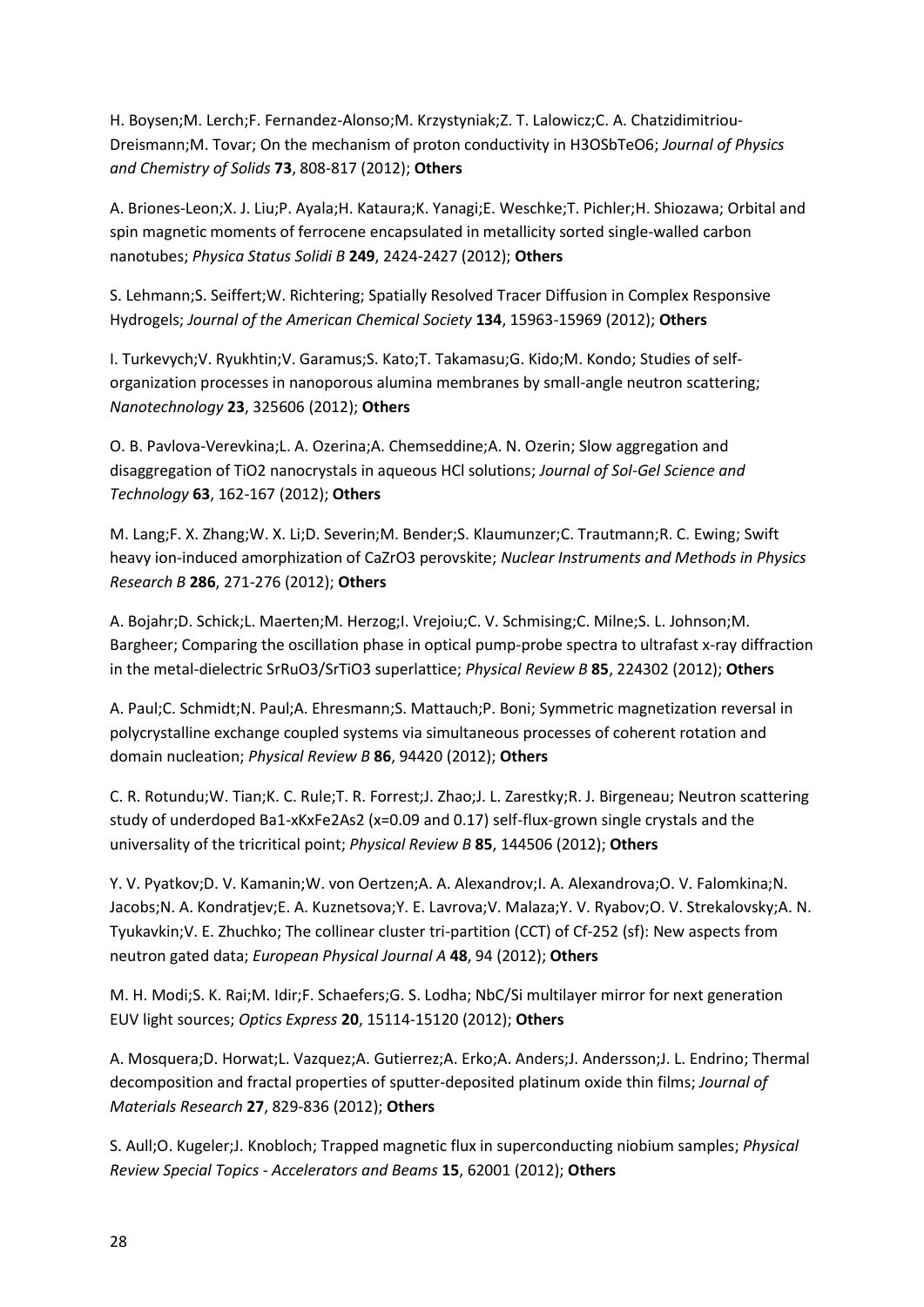M. Ballauff;G. Krausch; Tribute to Axel Muller on the occasion of his 65th birthday; *Polymer* **53**, 1803- 1804 (2012); **Others**

L. Rettig;R. Cortes;S. Thirupathaiah;P. Gegenwart;H. S. Jeevan;M. Wolf;J. Fink;U. Bovensiepen; Ultrafast Momentum-Dependent Response of Electrons in Antiferromagnetic EuFe2As2 Driven by Optical Excitation; *Physical Review Letters* **108**, 97002 (2012); **Others**

B. Pfau;S. Schaffert;L. Muller;C. Gutt;A. Al-Shemmary;F. Buttner;R. Delaunay;S. Dusterer;S. Flewett;R. Fromter;J. Geilhufe;E. Guehrs;C. M. Gunther;R. Hawaldar;M. Hille;N. Jaouen;A. Kobs;K. Li;J. Mohanty;H. Redlin;W. F. Schlotter;D. Stickler;R. Treusch;B.; Ultrafast optical demagnetization manipulates nanoscale spin structure in domain walls; *Nature Communications* **3**, 1100 (2012); **Others**

M. V. Kharlamova;L. V. Yashina;A. A. Eliseev;A. A. Volykhov;V. S. Neudachina;M. M. Brzhezinskaya;T. S. Zyubina;A. V. Lukashin;Y. D. Tretyakov; Single-walled carbon nanotubes filled with nickel halogenides: Atomic structure and doping effect; *Physica Status Solidi B* **249**, 2328-2332 (2012); **Others**

K. Bressel;M. Muthig;S. Prevost;J. Gummel;T. Narayanan;M. Gradzielski; Shaping Vesicles-Controlling Size and Stability by Admixture of Amphiphilic Copolymer; *Acs Nano* **6**, 5858-5865 (2012); **Others**

T. Ichikawa;N. Itagaki;Y. Kanada-En'yo;T. Kokalova;W. von Oertzen; Search for three-alpha states around an O-16 core in Si-28; *Physical Review C* **86**, 31303 (2012); **Others**

B. Jenichen;J. Herfort;T. Hentschel;A. Nikulin;X. Kong;A. Trampert;I. Zizak; Residual disorder and diffusion in thin Heusler alloy films; *Physical Review B* **86**, 75319 (2012); **Others**

S. V. Kozhevnikov;F. Radu;Y. V. Nikitenko;V. L. Aksenov; Reflection of neutrons from a magnetic film placed in static and oscillating magnetic fields; *Journal of Surface Investigation-X-Ray Synchrotron and Neutron Techniques* **6**, 784-795 (2012); **Others**

A. L. Becker;K. Henzler;N. Welsch;M. Ballauff;O. Borisov; Proteins and polyelectrolytes: A charged relationship; *Current Opinion in Colloid & Interface Science* **17**, 90-96 (2012); **Others**

A. R. Maier;A. Meseck;S. Reiche;C. B. Schroeder;T. Seggebrock;F. Gruner; Demonstration Scheme for a Laser-Plasma-Driven Free-Electron Laser; *Phys Rev X* **2**, 31019 (2012); **Others**

R. Kurian;K. Kunnus;P. Wernet;S. M. Butorin;P. Glatzel;F. M. F. de Groot; Intrinsic deviations in fluorescence yield detected x-ray absorption spectroscopy: the case of the transition metal L-2,L-3 edges; *Journal of Physics: Condensed Matter* **24**, 452201 (2012); **Others**

M. Tecimer;K. Holldack; Comment on "Tunable terahertz-mirror and multi-channel terahertz-filter based on one-dimensional photonic crystals containing semiconductors" J. Appl. Phys. 110, 073111 (2011); *Journal of Applied Physics* **111**, 66105 (2012); **Others**

M. Uchman;M. Stepanek;S. Prevost;B. Angelov;J. Bednar;M. S. Appavou;M. Gradzielski;K. Prochazka; Coassembly of Poly(ethylene oxide)-block-poly(methacrylic acid) and N-Dodecylpyridinium Chloride in Aqueous Solutions Leading to Ordered Micellar Assemblies within Copolymer Aggregates; *Macromolecules* **45**, 6471-6480 (2012); **Others**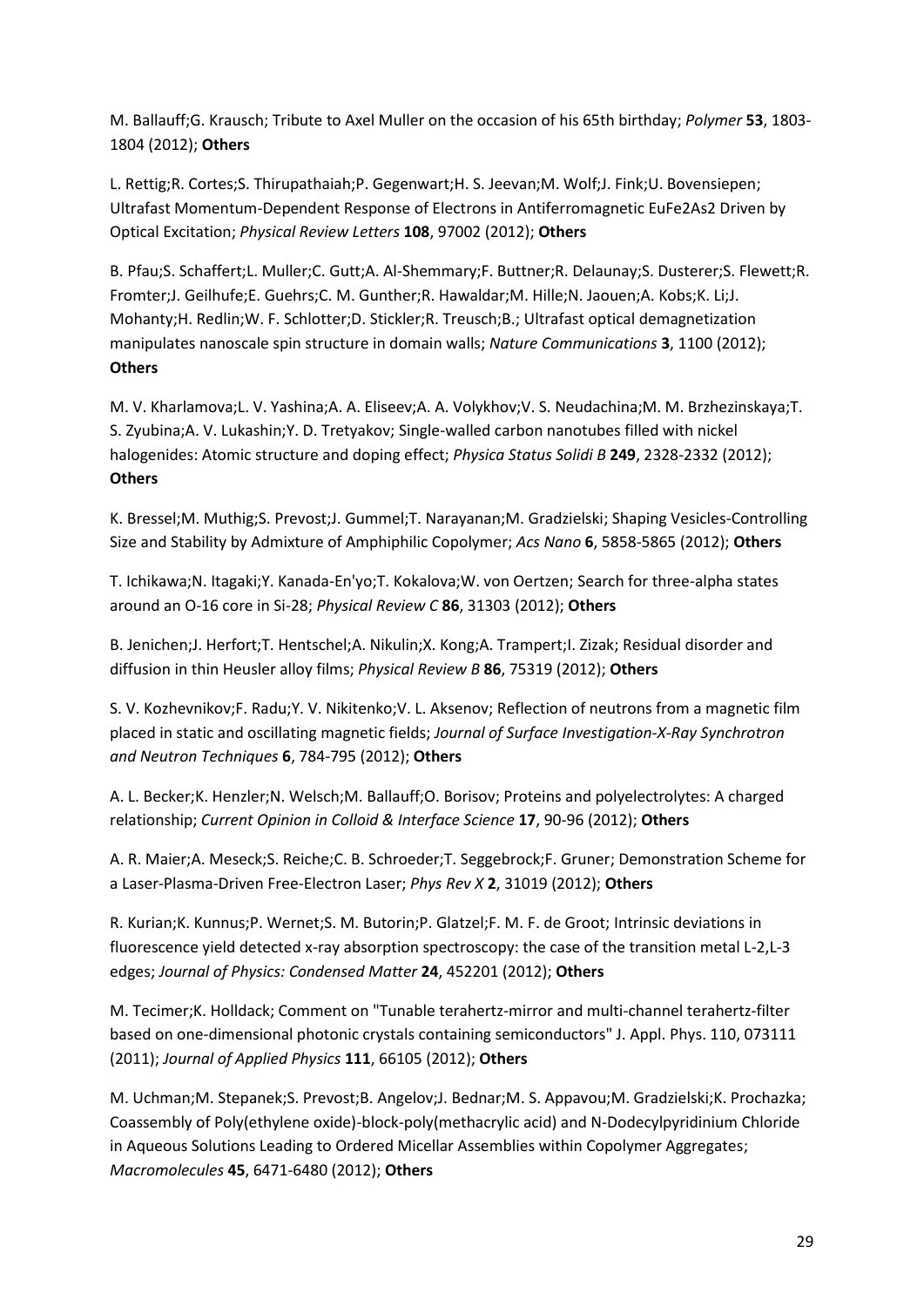K. Zumsande;A. Weddeling;E. Hryha;S. Huth;L. Nyborg;S. Weber;N. Krasokha;W. Theisen; Characterization of the surface of Fe-19Mn-18Cr-C-N during heat treatment in a high vacuum - An XPS study; *Materials Characterization* **71**, 66-76 (2012); **Others**

H. Einspahr;M. S. Weiss; Call for a crystallization ontology; *Acta Crystallographica F* **68**, 252-252 (2012); **Others**

T. Som;A. Simo;R. Fenger;G. V. Troppenz;R. Bansen;N. Pfander;F. Emmerling;J. Rappich;T. Boeck;K. Rademann; Bismuth Hexagons: Facile Mass Synthesis, Stability and Applications; *Chemphyschem* **13**, 2162-2169 (2012); **Others**

M. Risch;D. Shevchenko;M. F. Anderlund;S. Styring;J. Heidkamp;K. M. Lange;A. Thapper;I. Zaharieva; Atomic structure of cobalt-oxide nanoparticles active in light-driven catalysis of water oxidation; *International Journal of Hydrogen Energy* **37**, 8878-8888 (2012); **Others**

I. Josefsson;K. Kunnus;S. Schreck;A. Fohlisch;F. de Groot;P. Wernet;M. Odelius; Ab Initio Calculations of X-ray Spectra: Atomic Multiplet and Molecular Orbital Effects in a Multiconfigurational SCF Approach to the L-Edge Spectra of Transition Metal Complexes; *Journal of Physical Chemistry Letters* **3**, 3565-3570 (2012); **Others**

N. Nabiran;S. Weber;W. Theisen; Influence of Laves Phase Precipitation and Coarsening on High-Temperature Strength of Ferritic Stainless Steels; *Steel Research International* **83**, 758-765 (2012); **Others**

S. Gabani;I. Batko;M. Batkova;K. Flachbart;E. Gazo;M. Reiffers;N. Shitsevalova;K. Siemensmeyer;N. Sluchanko; Influence of Lu - Substitution on the frustrated antiferromagnetic system HoB12; *Solid State Sciences* **14**, 1722-1724 (2012); **Others**

A. Rottger;S. L. Weber;W. Theisen; Influence of post-treatment on the microstructural evolution of thermally sprayed Fe-base MMC containing TiC and Cr3C2; *Surface and Coatings Technology* **209**, 151-159 (2012); **Others**

C. Antoniak;H. C. Herper;Y. N. Zhang;A. Warland;T. Kachel;F. Stromberg;B. Krumme;C. Weis;K. Fauth;W. Keune;P. Entel;R. Q. Wu;J. Lindner;H. Wende; Induced magnetism on silicon in Fe3Si quasi-Heusler compound; *Physical Review B* **85**, 214432 (2012); **Others**

A. A. Eliseev;L. V. Yashina;N. I. Verbitskiy;M. M. Brzhezinskaya;M. V. Kharlamova;M. V. Chernysheva;A. V. Lukashin;N. A. Kiselev;A. S. Kumskov;B. Freitag;A. V. Generalov;A. S. Vinogradov;Y. V. Zubavichus;E. Kleimenov;M. Nachtegaal; Interaction between single walled carbon nanotube and 1D crystal in CuX@SWCNT (X = Cl, Br, I) nanostructures; *Carbon* **50**, 4021-4039 (2012); **Others**

K. R. Vijayaraghavan;W. von Oertzen;M. Balasubramaniam; Kinetic energies of cluster fragments in ternary fission of Cf-252; *European Physical Journal A* **48**, 27 (2012); **Others**

G. Ghiringhelli;M. Le Tacon;M. Minola;S. Blanco-Canosa;C. Mazzoli;N. B. Brookes;G. M. De Luca;A. Frano;D. G. Hawthorn;F. He;T. Loew;M. M. Sala;D. C. Peets;M. Salluzzo;E. Schierle;R. Sutarto;G. A. Sawatzky;E. Weschke;B. Keimer;L. Braicovich; Long-Range Incommensurate Charge Fluctuations in (Y,Nd)Ba2Cu3O6+x; *Science* **337**, 821-825 (2012); **Others**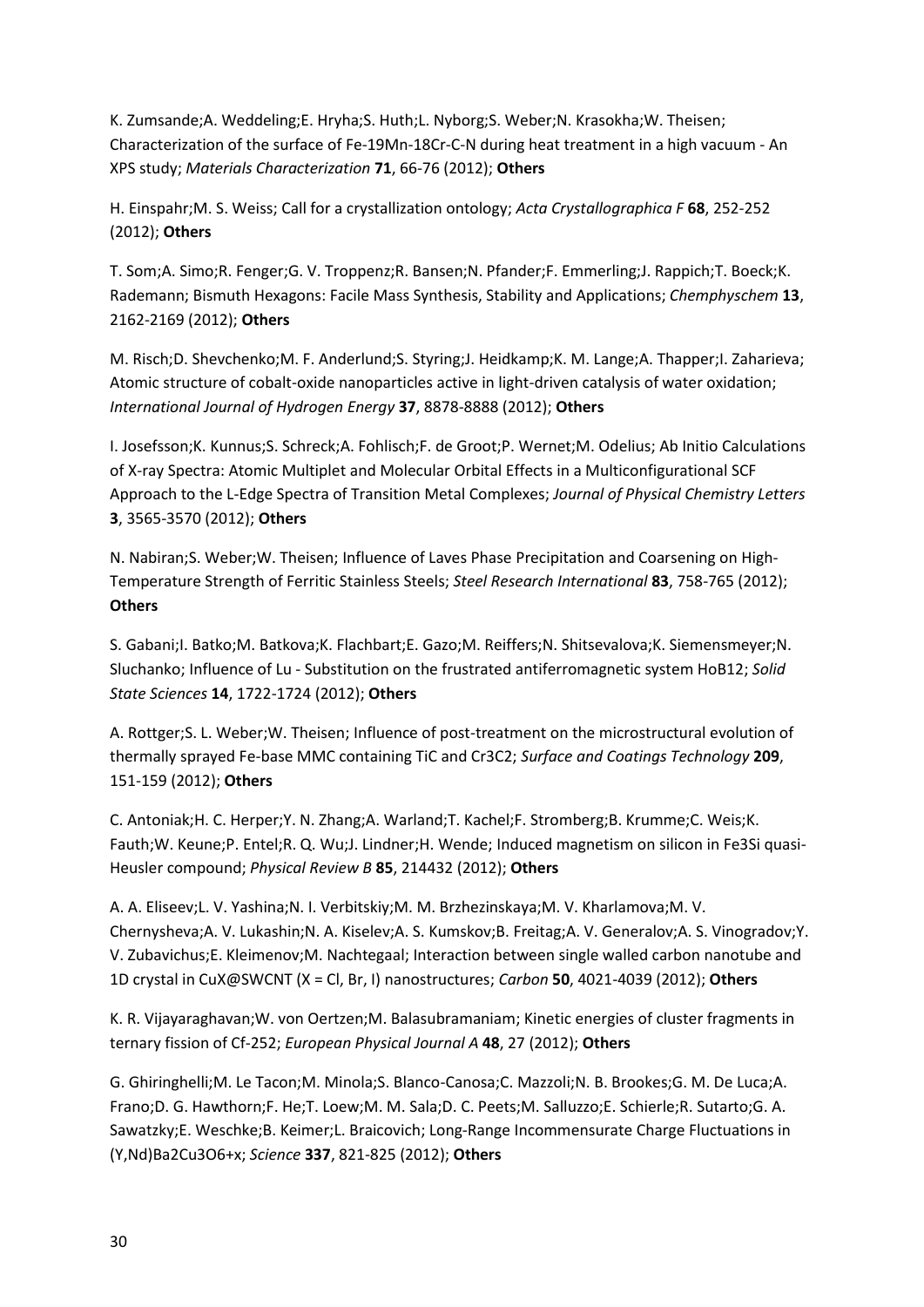G. Ehlers;A. Huq;S. O. Diallo;C. Adriano;K. C. Rule;A. L. Cornelius;P. Fouquet;P. G. Pagliuso;J. S. Gardner; Low energy spin dynamics in the spin ice Ho2Sn2O7; *Journal of Physics: Condensed Matter* **24**, 76005 (2012); **Others**

D. K. Satapathy;M. A. Uribe-Laverde;I. Marozau;V. K. Malik;S. Das;T. Wagner;C. Marcelot;J. Stahn;S. Bruck;A. Ruhm;S. Macke;T. Tietze;E. Goering;A. Frano;J. H. Kim;M. Wu;E. Benckiser;B. Keimer;A. Devishvili;B. P. Toperverg;M. Merz;P. Nagel;S. Schuppler;C.; Magnetic Proximity Effect in YBa2Cu3O7/La2/3Ca1/3MnO3 and YBa2Cu3O7/LaMnO3+delta Superlattices; *Physical Review Letters* **108**, 197201 (2012); **Others**

B. Penc;S. Gerischer;A. Hoser;A. Szytula; Magnetic structure of TmCu2Ge2; *Journal of Magnetism and Magnetic Materials* **324**, 657-659 (2012); **Others**

T. Tolinski;M. Falkowski;K. Synoradzki;A. Hoser;N. Stusser; Magnetocaloric effect in the ferromagnetic GdNi4M (M = Al, Si) and antiferromagnetic NdNiAl4 compounds; *Journal of Alloys and Compounds* **523**, 43-48 (2012); **Others**

M. M. Brzhezinskaya;L. A. Pesin;V. M. Morilova;E. M. Baitinger; Manifestation of auger processes in C1s-satellite spectra of single-walled carbon nanotubes; *Physics of the Solid State* **54**, 1930-1934 (2012); **Others**

M. Kiel;M. Klotzer;S. Mitzscherling;M. Bargheer; Measuring the Range of Plasmonic Interaction; *Langmuir* **28**, 4800-4804 (2012); **Others**

L. M. Roncery;S. Weber;W. Theisen; Mechanical Properties of (20-30)Mn12Cr(0.56-0.7)CN Corrosion Resistant Austenitic TWIP Steels; *Steel Research International* **83**, 307-314 (2012); **Others**

T. Ohkochi;H. Fujiwara;M. Kotsugi;A. Tsukamoto;K. Arai;S. Isogami;A. Sekiyama;J. Yamaguchi;K. Fukushima;R. Adam;C. M. Schneider;T. Nakamura;K. Kodama;M. Tsunoda;T. Kinoshita;S. Suga; Microscopic and Spectroscopic Studies of Light-Induced Magnetization Switching of GdFeCo Facilitated by Photoemission Electron Microscopy; *Japanese Journal of Applied Physics* **51**, 73001 (2012); **Others**

D. Schwen;E. Bringa;J. Krauser;A. Weidinger;C. Trautmann;H. Hofsass; Nano-hillock formation in diamond-like carbon induced by swift heavy projectiles in the electronic stopping regime: Experiments and atomistic simulations; *Applied Physics Letters* **101**, 113115 (2012); **Others**

H. Hill;S. Weber;U. Raab;W. Theisen;L. Wagner; Influence of Processing and Heat Treatment on Corrosion Resistance and Properties of High Alloyed Steel Coatings; *Journal of Thermal Spray Technology* **21**, 987-994 (2012); **Others**

Krupin, O.; Trigo, M.; Schlotter, W.F.; Beye, M.; Sorgenfrei, F.; Turner, J.J.; Reis, D.A.; Gerken, N.; Lee, S.; Lee, W.S.; Hays, G.; Acremann, Y.; Abbey, B.; Coffee, R.; Messerschmidt, M.; Hau-Riege, S.P.; Lapertot, G.; Lüning, J.; Heimann, P.; Soufli, R; Temporal cross-correlation of x-ray free electron and optical lasers using soft x-ray pulse induced transient reflectivity; *Optics Express* **20**, 11396-11406 (2012); **P-FE**

Erko, M.; Wallacher, D.; Findenegg, G.H.; Paris, O.; Repeated sorption of water in SBA-15 investigated by means of in situ small-angle x-ray scattering; *Journal of Physics: Condensed Matter* **24**, 284112/1-8 (2012); **P-FE**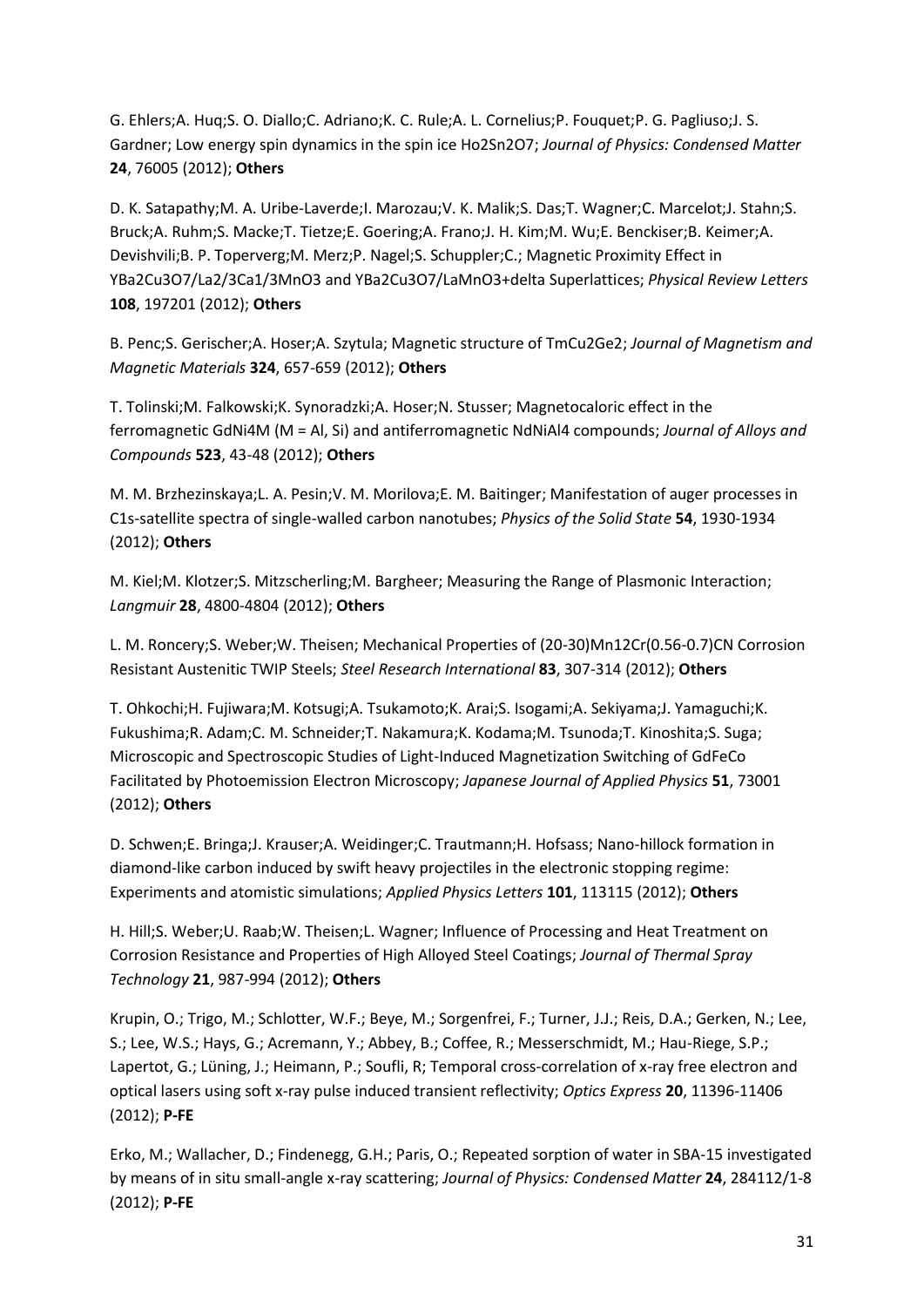Beye, M.; Krupin, O.; Hays, G.; Reid, A.H.; Rupp, D.; de Jong, S.; Lee, S.; Lee, W.-S.; Chuang, Y.-D.; Coffee, R.; Cryan, J.P.; Glownia, J.M.; Föhlisch, A.; Holmes, M.R.; Fry, A.R.; White, W.E.; Bostedt, C.; Scherz, A.O.; Durr, H.A.; Schlotter, W.F.; X-ray pulse preserving single-shot optical cross-correlation method for improved experimental temporal resolution; *Applied Physics Letters* **100**, 121108/1-4 (2012); **P-FE**

Hellmann, S.; Sohrt, C.; Beye, M.; Rohwer, T.; Sorgenfrei, F.; Marczynski-Bühlow, M.; Kalläne, M.; Redlin, H.; Hennies, F.; Bauer, M.; Föhlisch, A.; Kipp, L.; Wurth, W.; Rossnagel, K.; Time-resolved x-ray photoelectron spectroscopy at FLASH; *New Journal of Physics* **14**, 013062/1-26 (2012); **P-FE**

Gaal, P.; Schick, D.; Herzog, M.; Bojahr, A.; Shayduk, R.; Goldshteyn, J.; Navirian, H.; Leitenberger, W.; Vrejoiu, I.; Khakhulin, D.; Wulff, M.; Bargheer, M.; Time-domain sampling of x-ray pulses using an ultrafast sample response; *Applied Physics Letters* **101**, 243106/1-4 (2012); **P-FE**

Jakubassa-Amundse, D.H.; Barday R.; The Sherman function in highly relativistic elastic electron-atom scattering; *Journal of Physics G* **39**, 025102/1-14 (2012); **P-FE**

Herzog, M.; Schick, D.; Leitenberger, W.; Shayduk, R.; van der Veen, R.M.; Milne, C.J.; Johnson, S.L.; Vrejoiu, I.; Bargheer, M.; Tailoring interference and nonlinear manipulation of femtosecond x-rays; *New Journal of Physics* **14**, 013004/1-9 (2012); **P-FE**

Raghuwanshi, V.S.; Tatchev, D.; Haas, S.; Harizanova, R.; Gugov, I.; Rüssel, C.; Hoell, A.; Structural analysis of magnetic nanocrystals embedded in silicate glasses by anomalous small-angle X-ray scattering; *Journal of Applied Crystallography* **45**, 644 - 651 (2012); **P-FE**

Navirian, H.; Shayduk, R.; Leitenberger, W.; Goldshteyn, J.; Gaal, P.; Bargheer, M.; Synchrotron-based ultrafast x-ray diffraction at high repetition rates; *Review of Scientific Instruments* **83**, 063303/1-7 (2012); **P-FE**

Filatova, E.O.; Kozhevnikov, I.V.; Sokolov, A.A.; Ubyivovk, E.V.; Yulin, S.; Gorgoi, M.; Schäfers, F.; Soft x-Ray reflectometry, hard x-ray photoelectron spectroscopy and transmission electron microscopy investigations of the internal structure of \$TiO\_2 (Ti)/SiO\_2/Si\$ stacks; *Science and Technology of Advanced Materials* **13**, 015001/1-12 (2012); **P-FE**

Vogel, M.; Kasigkeit, C.; Hirsch, K.; Langenberg, A.; Rittmann, J.; Zamudio-Bayer, V.; Kulesza, A.; Mitric, R.; Möller, T.; v. Issendorff, B.; Lau, J.T.; 2p core-level binding energies of size-selected free silicon clusters: Chemical shifts and cluster structure; *Physical Review B* **85**, 195454/1-5 (2012); **P-FE**

Schick, D.; Bojahr, A.; Herzog, M.; von Korff Schmising, C.; Shayduk, R.; Leitenberger, W.; Gaal, P.; Bargheer, M.; Normalization schemes for ultrafast x-ray diffraction using a table-top laser-driven plasma source; *Review of Scientific Instruments* **83**, 025104/1-7 (2012); **P-FE**

Marcelli, A.; Innocenzi, P.; Malfatti, L.; Newton, M.A.; Rau, J.V.; Ritter, E.; Schade, U.; Xu, W.; IR and Xray time-resolved simultaneous experiments: an opportunity to investigate the dynamics of complex systems and non-equilibrium phenomena using third-generation synchrotron radiation sources; *Journal of Synchrotron Radiation* **19**, 892-904 (2012); **P-FE**

Hirsch, K.; Zamudio-Bayer, V.; Rittmann, J.; Langenberg, A.; Vogel, M.; Möller, T.; v. Issendorff, B.; Lau, J.T.; Initial- and final-state effects on screening and branching ratio in 2p x-ray absorption of sizeselected free 3d transition metal clusters; *Physical Review B* **86**, 165402/1-11 (2012); **P-FE**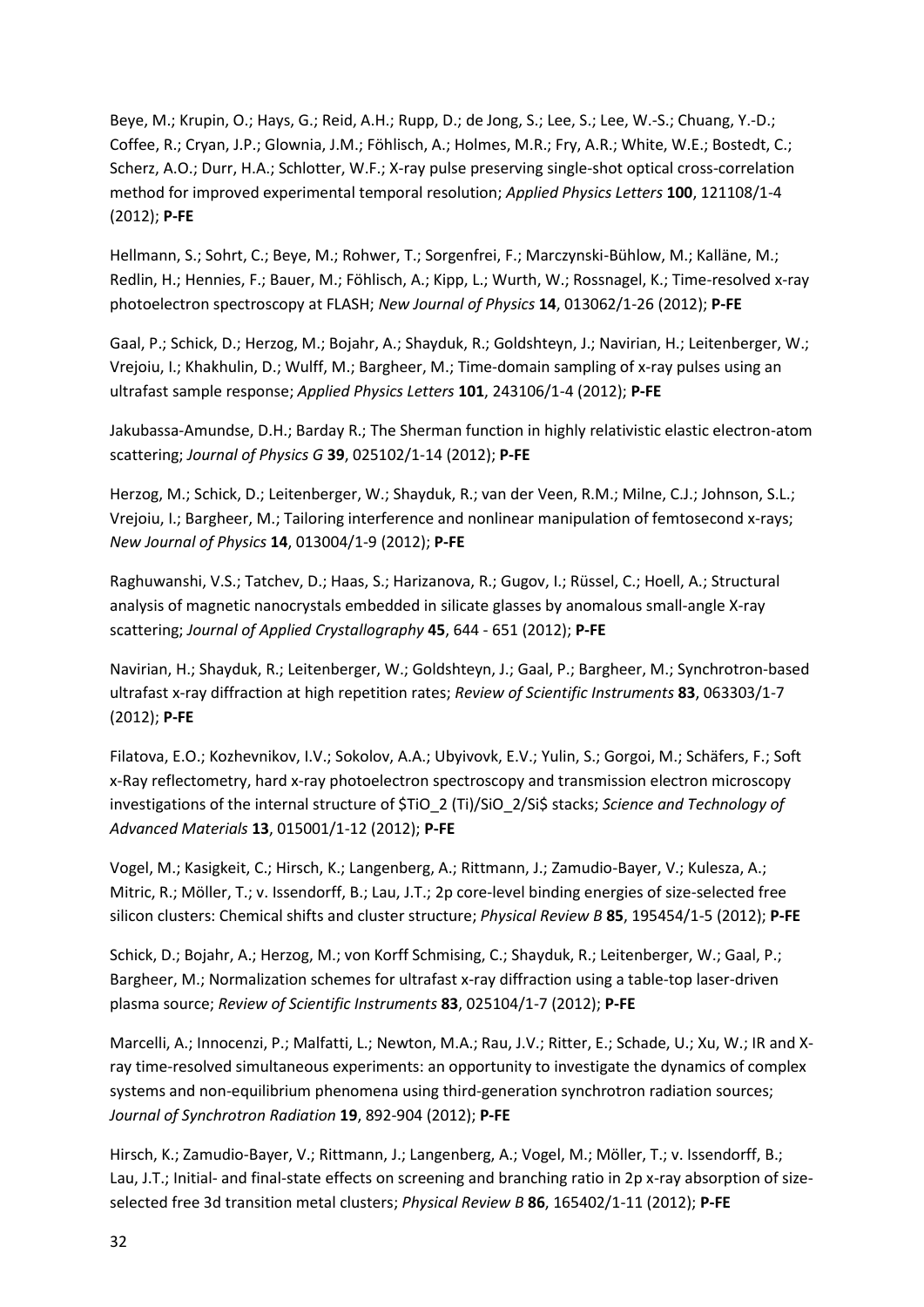Carley, R.; Döbrich, K.; Frietsch, B.; Gahl, C.; Teichmann, M.; Schwarzkopf, O.; Wernet, P.; Weinelt, M.; Femtosecond Laser Excitation Drives Ferromagnetic Gadolinium out of Magnetic Equilibrium; *Physical Review Letters* **109**, 057401/1-4 (2012); **P-FE**

M. Krasilnikov;F. Stephan;G. Asova;H. J. Grabosch;M. Gross;L. Hakobyan;I. Isaev;Y. Ivanisenko;L. Jachmann;M. Khojoyan;G. Klemz;W. Kohler;M. Mahgoub;D. Malyutin;M. Nozdrin;A. Oppelt;M. Otevrel;B. Petrosyan;S. Rimjaem;A. Shapovalov;G. Vashchenko;S. Weidinge; Experimentally minimized beam emittance from an L-band photoinjector; *Physical Review Special Topics - Accelerators and Beams* **15**, 100701 (2012); **P-FE**

Raghuwanshi, V.S.; Hoell, A.; Bocker, C.; Rüssel, C.; Experimental evidence of a diffusion barrier around \$BaF\_2\$ nanocrystals in a silicate glass system by ASAXS; *CrystEngComm* **14**, 5215 - 5223 (2012); **P-FE**

Herzog, M.; Bojahr, A.; Goldshteyn, J.; Leitenberger, W.; Vrejoiu, I.; Khakhulin, D.; Wulff, M.; Shayduk, R.; Gaal, P.; Bargheer, M.; Detecting optically synthesized quasi-monochromatic sub-terahertz phonon wavepackets by ultrafast x-ray diffraction; *Applied Physics Letters* **100**, 094101/1-4 (2012); **P-FE**

Hirsch, K.; Zamudio-Bayer, V.; Ameseder, F.; Langenberg, A.; Rittmann, J.; Vogel, M.; Möller, T.; v. Issendorff, B.; Lau, J.T.; 2p x-ray absorption of free transition-metal cations across the 3d transition elements: Calcium through copper; *Physical Review A* **85**, 062501/1-9 (2012); **P-FE**

Schiwietz, G.; Grande, P.L.; Stopping of protons - Improved accuracy of the UCA model; *Nuclear Instruments and Methods in Physics Research B* **273**, 1 (2012); **P-FE**

Brown, M.A.; Vila, F.; Sterrer, M.; Thürmer, S.; Winter, B.; Ammann, M.; Rehr, J.J.; van Bokhoven, J.A.; Electronic Structures of Formic Acid (HCOOH) and Formate (HCOO-) in Aqueous Solutions; *Journal of Physical Chemistry Letters* **3**, 1754-1759 (2012); **P-user**

Weatherup, R.S.; Bayer, B.C.; Blume, R.; Baehtz, C.; Kidambi, P.R.; Fouquet, M.; Wirth, C.T.; Schlögl, R.; Hofmann, S.; On the mechanism of Ni-Catalysed Graphene Chemical Vapour Deposition; *Chemphyschem* **13**, 2544-2549 (2012); **P-user**

Bartosik, M.; Daniel, R.; Zhang, Z.; Deluca, M.; Ecker, W.; Stefenelli, M.; Klaus, M.; Genzel, C.; Mitterer, C.; Keckes, J.; Lateral gradients of phases, residual stresses and hardness in a laser heated \$Ti\_{0.52}Al\_{0.48}N coating on hard metal; *Surface and Coatings Technology* **206**, 4502-4510 (2012); **P-user**

Engel, N.; Atak, K.; Lange, K.M.; Gotz, M.; Soldatov, M.; Golnak, R.; Suljoti, E.; Rubensson, J.-E.; Aziz, E.F.; DMSO-Water Clustering in Solution Observed in Soft X-ray Spectra; *Journal of Physical Chemistry Letters* **3**, 3697-3701 (2012); **P-user**

Papaefthimiou, V.; Dintzer, T.; Lebedeva, M.; Teschner, D.; Hävecker, M.; Knop-Gericke, A.; Schlogl, R.; Pierron-Bohnes, V.; Savinova, E.; Zafeiratos, S.; Probing Metal-Support Interaction in Reactive Environments: An in Situ Study of PtCo Bimetallic Nanoparticles Supported on TiO2; *Journal of Physical Chemistry C* **116**, 14342-14349 (2012); **P-user**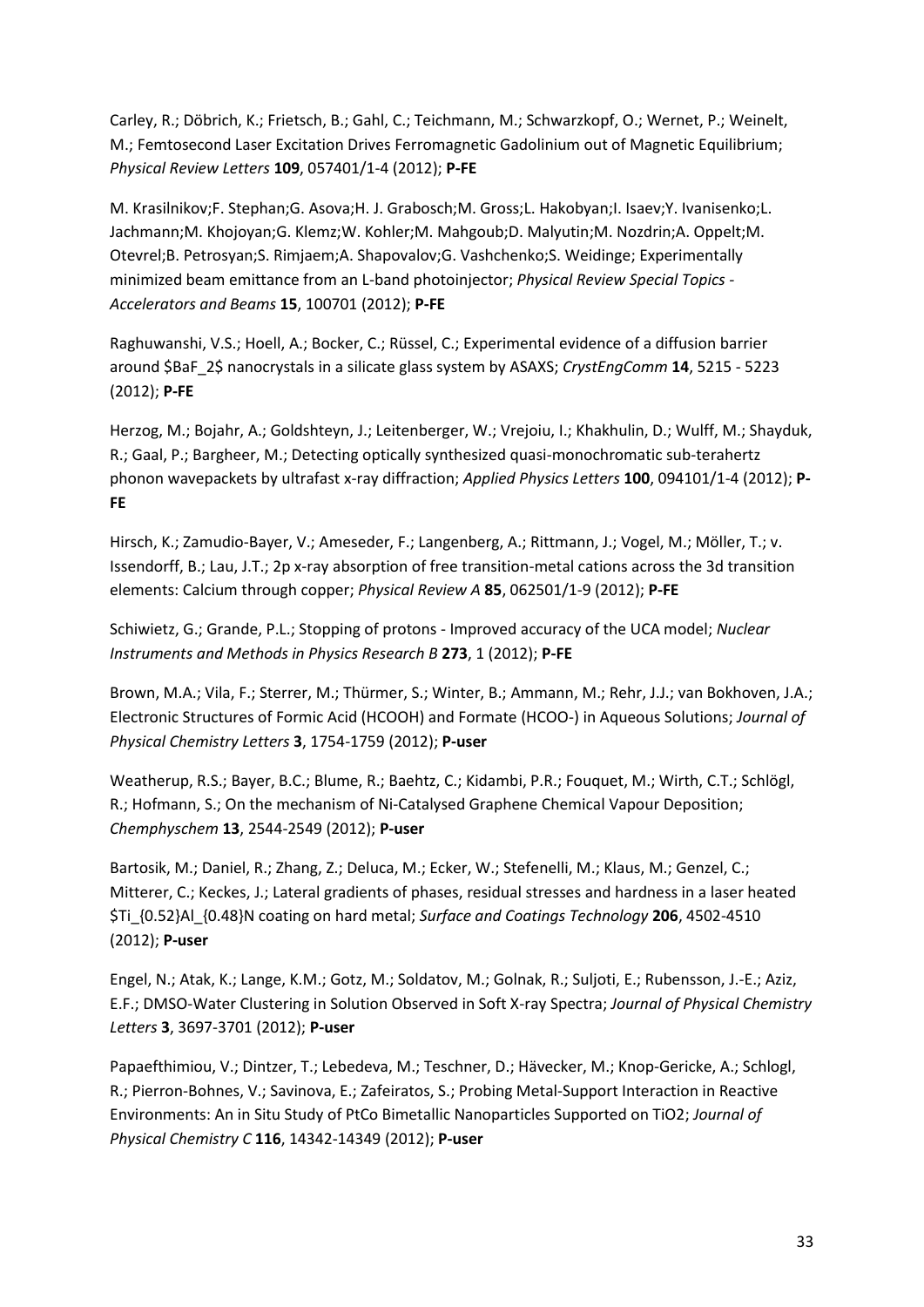Hummel, E.; Guttmann, P.; Werner, S.; Tarek, B.; Schneider, G.; Kunz, M.; Frangakis, A.S.; Westermann, B.; 3D Ultrastructural Organization of Whole Chlamydomonas reinhardtii Cells Studied by Nanoscale Soft X-Ray Tomography; *PLOS One* **7**, e53293/1-9 (2012); **P-user**

Koch-Müller, M.; Mrosko, M.; Gottschalk, M.; Schade, U.; Pressure-induced phase transitions in ilvaite studied by in situ micro-FTIR spectroscopy; *EUROPEAN JOURNAL OF MINERALOGY* **24**, 831-838 (2012); **P-user**

Seidel, R.; Ghadimi, S.; Lange, K.M.; Bonhommeau, S.; Soldatov, M.A.; Golnak, R.; Kothe, A.; Könnecke, R.; Soldatov, A.; Thürmer, S.; Winter, B.; Aziz, E.F.; Origin of dark-channel X-ray fluorescence from transition-metal ions in water; *Journal of the American Chemical Society* **134**, 1600-1605 (2012); **P-user**

Kapishnikov, S.; Weiner, A.; Shimoni, E.; Guttmann, P.; Schneider, G.; Dahan-Pasternak, N.; Dzikowski, R.; Leiserowitz, L.; Elbaum, M.; Oriented nucleation of hemozoin at the digestive vacuole membrane in Plasmodium falciparum; *Proceedings of the National Academy of Sciences* **109**, 11188-11193 (2012); **P-user**

Partzsch, S.; Wilkins, S.B.; Schierle, E.; Hamann-Borrero, J.E.; Wadati, H.; Soltwisch, V.; Hill, J.P.; Weschke, E.; Souptel, D.; Büchner, B.; Geck, J.; Resonant soft X-ray scattering studies of multiferroic \$YMn\_2O\_5\$; *European Physical Journal - Special Topics* **208**, 133-139 (2012); **P-user**

Soldatov, M.A.; Lange, K.M.; Gotz, M.D.; Engel, N.; Golnak, R.; Kothe, A.; Aziz, E.F.; On the origin of dips in total fluorescence yield X-ray absorption spectra: Partial and inverse partial fluorescence yield at the L-edge of cobalt aqueous solution; *Chemical Physics Letters* **546**, 164-167 (2012); **P-user**

Dittmann, R.; Muenstermann, R.; Krug, I.; Park, D.; Menke, T.; Mayer, J.; Besmehn, A.; Kronast, F.; Schneider, C.M.; Waser, R.; Scaling Potential of Local Redox Processes in Memristive SrTiO3 Thin-Film Devices; *PROCEEDINGS OF THE IEEE* **100**, 1979-1990 (2012); **P-user**

Rotella, H.; Lüders, U.; Janolin, P.-E.; Dao, V.H.; Chateigner, D.; Feyerherm, R.; Dudzik, E.; Prellier, W.; Octahedral tilting in strained \$LaVO\_3\$ thin films; *Physical Review B* **85**, 184101/1-7 (2012); **P-user**

Wang, X.-P.; Richard, P.; Shi, X.; Roekeghem, A.; Huang, Y.-B.; Razzoli, E.; Qian, T.; Rienks, E.; Thirupathaiah, S.; Wang, H.-D.; Dong, C.-H.; Fang, M.-H.; Shi, M.; Ding, H.; Observation of an isotropic superconducting gap at the Brillouin zone centre of Tl0.63K0.37Fe1.78Se2; *EPL* **99**, 67001/1-5 (2012); **P-user**

Bonilla, C.M.; Calvo, I.; Herrero-Albillos, J.; Figueroa, A.I.; Castan-Guerrero, C.; Bartolomé, J.; Rodriguez-Velamazan, J.A.; Schmitz, D.; Weschke, E.; Paudyal, D.; Pecharsky, V.K.; Gschneidner Jr., K.A.; Bartolomé, F.; Garcia, L.M.; New magnetic configuration in paramagnetic phase of \$HoCo\_2\$; *Journal of Applied Physics* **111**, 07E315/1-3 (2012); **P-user**

Philippe, B.; Dedryvere, R.; Allouche, J.; Lindgren, F.; Gorgoi, M.; Rensmo, H.; Gonbeau, D.; Edström, K.; Nanosilicon Electrodes for Lithium-Ion Batteries: Interfacial Mechanisms Studied by Hard and Soft X-ray Photoelectron Spectroscopy; *Chem. Mater.* **24**, 1107-1115 (2012); **P-user**

Brisard, S.; Chae, R.S.; Bihannic, I.; Michot, L.; Guttmann, P.; Thieme, J.; Schneider, G.; Monteiro, P.J.M.; Levitz, P.; Morphological quantification of hierarchical geomaterials by X-ray nano-CT bridges the gap from nano to micro length scales; *American Mineralogist* **97**, 480-483 (2012); **P-user**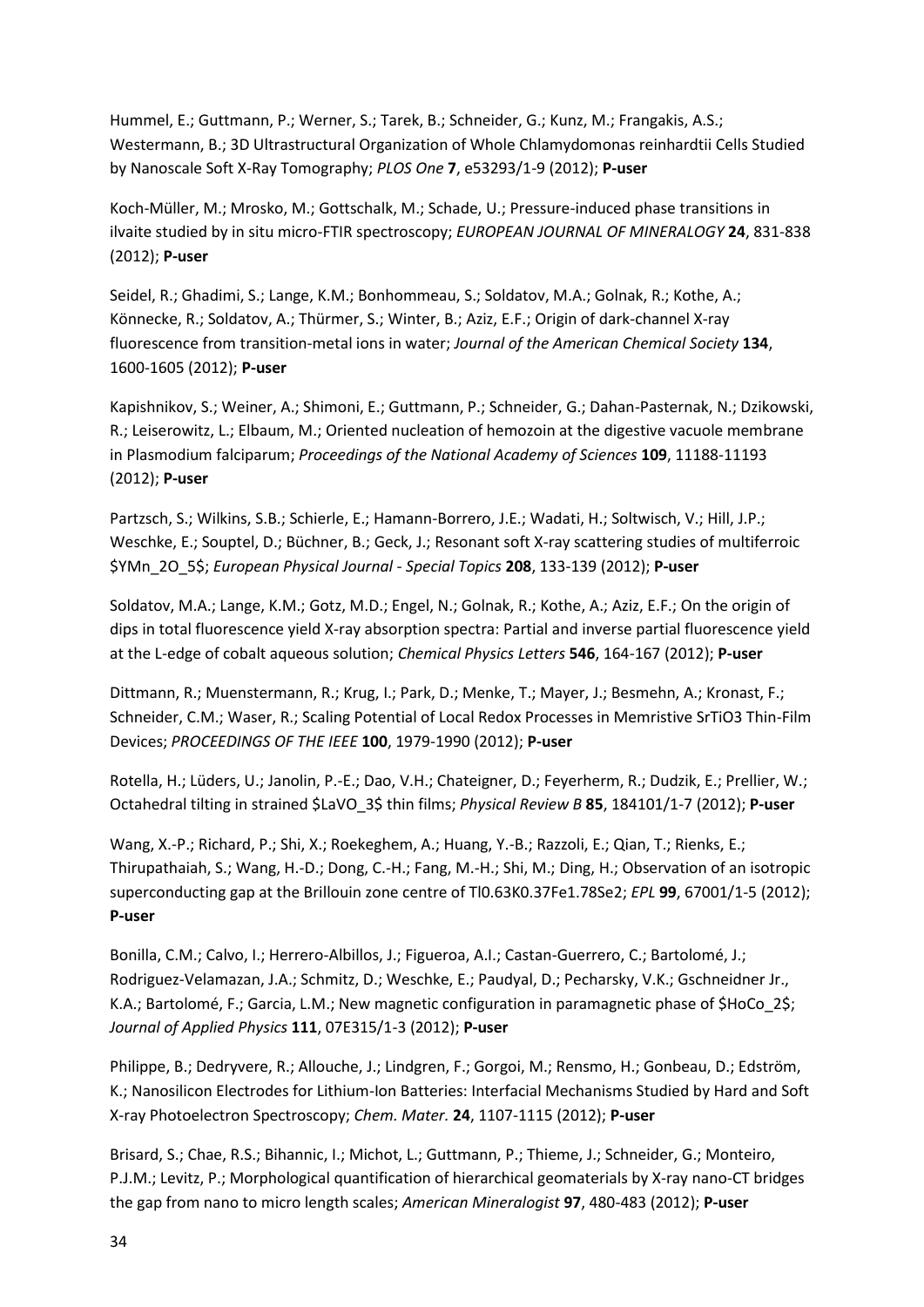Streubel, R.; Thurmer, D.J.; Makarov, D.; Kronast, F.; Kosub, T.; Kravchuk, V.; Sheka, D.D.; Gaididei, Y.; Schäfer, R.; Schmidt, O.G.; Magnetically Capped Rolled-up Nanomembranes; *NANO LETTERS* **12**, 3961-3966 (2012); **P-user**

Streubel, R.; Makarov, D.; Kronast, F.; Kravchuk, V.; Albrecht, M.; Schmidt, O.G.; Magnetic vortices on closely packed spherically curved surfaces; *Physical Review B* **85**, 174429/1-4 (2012); **P-user**

Hamann-Borrero, J.E.; Partzsch, S.; Valencia, S.; Mazzoli, C.; Herrero-Martin, J.; Feyerherm, R.; Dudzik, E.; Hess, C.; Vasiliev, A.; Bezmaternykh, L.; Büchner, B.; Geck, J.; Magnetic frustration, phase competition, and the magneto-electric effect in \$NdFe\_3(BO\_3)\_4\$; *Physical Review Letters* **109**, 267202/1-5 (2012); **P-user**

Di Pietro, P; Vitucci, F M.; Nicoletti, D; Baldassarre, L; Calvani, P; Cava, R; Hor, S; Schade, U; Lupi, S; Optical conductivity of bismuth-based topological insulators; *Physical Review B* **86**, 045439/1-5 (2012); **P-user**

Atak, K.; Engel, N.; Lange, K.M.; Golnak, R.; Gotz, M.; Soldatov, M.; Rubensson, J.-E.; Kosugi, N.; Aziz, E.F.; The Chemical Bond in Carbonyl and Sulfinyl Groups Studied by Soft X-ray Spectroscopy and ab Initio Calculations; *ChemPhysChem* **13**, 3106-3111 (2012); **P-user**

Merazzo, K.J.; Castan-Guerrero, C.; Herrero-Albillos, J.; Kronast, F.; Bartolome, F.; Bartolome, J.; Sese, J.; del Real, R.P.; Garcia, L.M.; Vazquez, M.; X-ray photoemission electron microscopy studies of local magnetization in Py antidot array thin films; *Physical Review B* **85**, 184427/1-9 (2012); **P-user**

Lange, K.M.; Soldatov, M.; Golnak, R.; Gotz, M.; Engel, N.; Koennecke, R.; Rubensson, J.-E.; Aziz, E.F.; X-ray emission from pure and dilute \$H\_2O\$ and \$D\_2O\$ in a liquid microjet: Hydrogen bonds and nuclear dynamics; *Physical Review B* **85**, 155104/1-6 (2012); **P-user**

Bittencourt, C.; Hitchock, A.P.; Ke, X.; Van Tendeloo, G.; Ewels, C.P.; Guttmann, P.; X-ray absorption spectroscopy by full-field X-ray microscopy of a thin graphite flake: Imaging and electronic structure via the carbon K-edge; *Beilstein Journal of Nanotechnology* **3**, 345-350 (2012); **P-user**

Krug, M.; Weiss, M.S.; Heinemann, U.; Mueller, U.; XDSAPP: a graphical user interface for the convenient processing of diffraction data using XDS; *Journal of Applied Crystallography* **45**, 568-572 (2012); **P-user**

Markötter, H.; Alink, R.; Haußmann, J.; Dittmann, K.; Arlt, T.; Wieder, F.; Tötzke, C.; Klages, M.; Reiter, C.; Riesemeier, H.; Scholta, J.; Gerteisen, D.; Banhart, J.; Manke, I.; Visualization of the water distribution in perforated gas diffusion layers by means of synchrotron X-ray radiography; *International Journal of Hydrogen Energy* **37**, 7757-7761 (2012); **P-user**

Vollmer, A.; Ovsyannikov, R.; Gorgoi, M.; Krause, S.; Oehzelt, M.; Lindblad, A.; Martensson, N.; Svensson, S.; Karlsson, P.; Lundvuist, M.; Schmeiler, T.; Pflaum, J.; Koch, N.; Two dimensional band structure mapping of organic single crystals using the new generation electron energy analyzer ARTOF; *Journal of Electron Spectroscopy and Related Phenomena* **185**, 55-60 (2012); **P-user**

Pluharova, E.; Oncak, M.; Seidel, R.; Schroeder, C.; Schroeder, W.; Winter, B.; Bradforth, S.E.; Jungwirth, P.; Slavicek, P.; Transforming Anion Instability into Stability: Contrasting Photoionization of Three Protonation Forms of the Phosphate Ion upon Moving into Water; *Journal of Physical Chemistry B* **116**, 13254-13264 (2012); **P-user**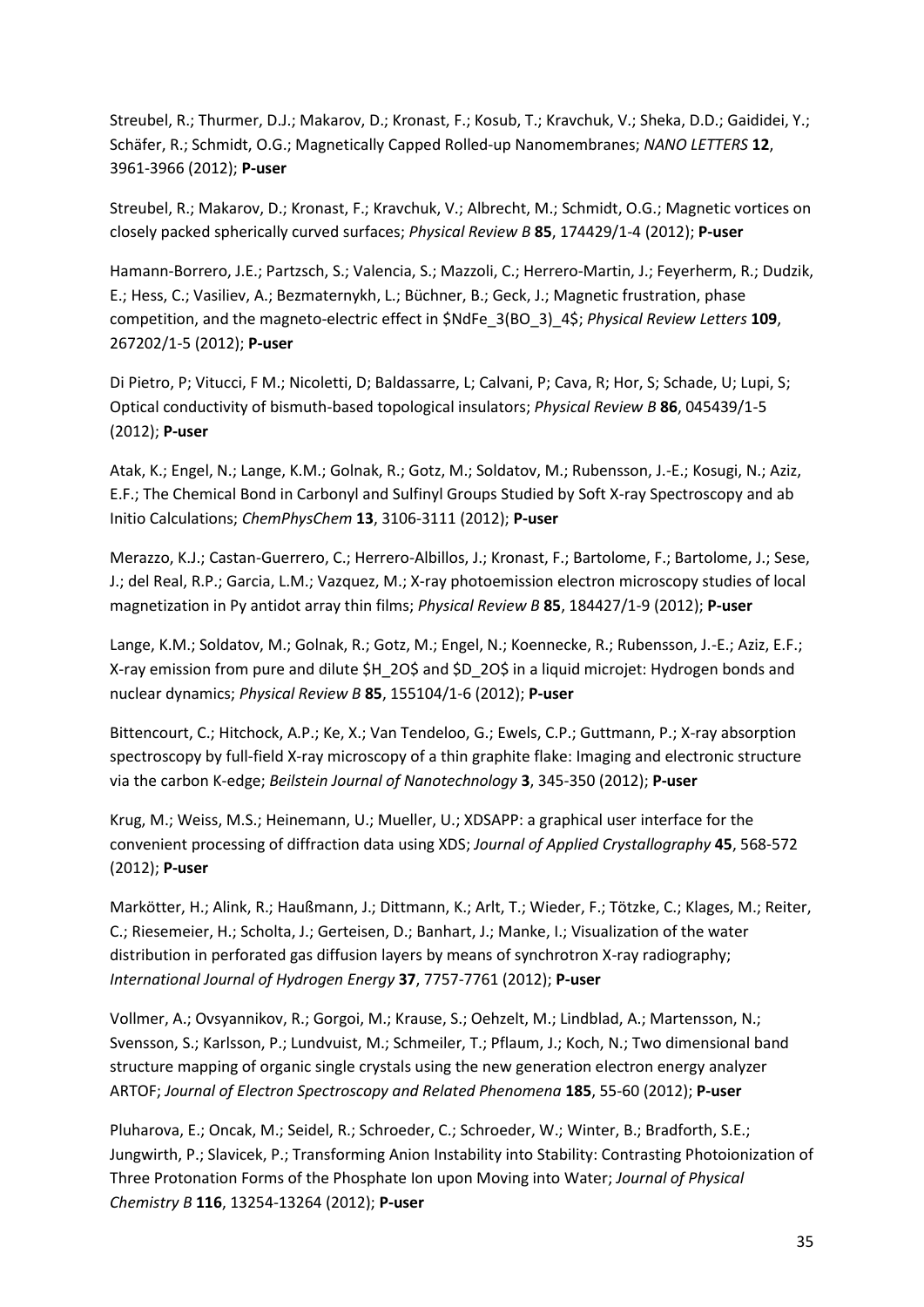Aziz, E.F.; Lange, K.M.; Bonhommeau, S.; Chergui, M.; Reply to 'Dark channel fluorescence...' and 'Dips and peaks...'; *Nature Chemistry* **4**, 767-768 (2012); **P-user**

Rybkin, A.G.; Krasovskii, E.E.; Marchenko, D.; Chulkov, E.V.; Varykhalov, A.; Rader, O.; Shikin, A.M.; Topology of spin polarization of the 5d states on W(110) and Al/W(110) surfaces; *Physical Review B* **86**, 035117/1-5 (2012); **P-user**

Gotz, M.D.; Soldatov, M.A.; Lange, K.M.; Engel, N.; Golnak, R.; Könnecke, R.; Atak, K.; Eberhardt, W.; Aziz, E.F.; Probing Coster-Kronig Transitions in Aqueous \$Fe^{2+}\$ Solution Using Inverse Partial and Partial Fluorescence Yield at the L-Edge; *Journal of Physical Chemistry Letters* **3**, 1619-1623 (2012); **Puser**

Baldasseroni, C.; Bordel, C.; Gray, A.X.; Kaiser, A.M.; Kronast, F.; Herrero-Albillos, J.; Schneider, C.M.; Fadley, C.S.; Hellman, F.; Temperature-driven nucleation of ferromagnetic domains in FeRh thin films; *Applied Physics Letters* **100**, 262401/1-5 (2012); **P-user**

Tanaka, A.; Chang, C.F.; Buchholz, M.; Trabant, C.; Schierle, E.; Schlappa, J.; Schmitz, D.; Ott, H.; Metcalf, P.; Tjeng, L.H.; Schüßler-Langeheine, C.; Symmetry of orbital order in \$Fe\_3O\_4\$ studied by Fe \$L\_{2,3}\$ resonant x-ray diffraction; *Physical Review Letters* **108**, 227203/1-5 (2012); **P-user**

Jarrier, R.; Marti, X.; Herrero-Albillos, J.; Ferrer, P.; Haumont, R.; Gemeiner, P.; Geneste, G.; Berthet, P.; Schülli, T.; Cevc, P.; Blinc, R.; Wong, S.S.; Park, T.-J.; Alexe, M.; Carpenter, M.A.; Scott, J.F.; Catalan, G.; Dkhil, B.; Surface phase transitions in \$BiFeO\_3\$ below room temperature; *Physical Review B* **85**, 184104/1-10 (2012); **P-user**

Vyas, R.; Tewari, R.; Weiss, M.S.; Karthikeyan, S.; Structures of ternary complexes of aspartatesemialdehyde dehydrogenase (Rv3708c) from Mycobacterium tuberculosis H37Rv; *Acta Crystallographica D* **68**, 671-679 (2012); **P-user**

Puehringer, S.; Hellmig, M.; Liu, S.; Weiss, M.S.; Wahl, M.C.; Mueller, U.; Structure determination by multiple-wavelength anomalous dispersion (MAD) at the Pr \$L\_{III}\$ edge; *Acta Crystallographica F* **68**, 981-984 (2012); **P-user**

Rybkin, A. G.; Shikin, A. M.; Marchenko, D.; Varykhalov, A.; Rader, O.; Spin-dependent avoidedcrossing effect on quantum-well states in Al/W(110); *Physical Review B* **85**, 045425/1-7 (2012); **Puser**

Willers, T.; Adroja, D.T.; Rainford, B.D.; Hu, Z.; Hollmann, N.; Körner, P.O.; Chin, Y.-Y.; Schmitz, D.; Hsieh, H.H.; Lin, H.-J.; Chen, C.T.; Bauer, E.D.; Sarrao, J.L.; McClellan, K.J.; Byler, D.; Geibel, C.; Steglich, F.; Aoki, H.; Lejay, P.; Tanaka, A.;; Spectroscopic determination of crystal-field levels in \$CeRh\_2Si\_2\$ and CeRu2Si2 and of the \$4f^0\$ contributions in \$CeM\_2Si\_2\$ (M=Cu, Ru, Rh, Pd, and Au); *Physical Review B* **85**, 035117/1-8 (2012); **P-user**

Guo, C.S.; Hermann, K.; Hävecker, M.; Trunschke, A.; Schlögl, R.; Silica-Supported Titania Species: Structural Analysis from Quantum Theory and X-ray Spectroscopy; *Journal of Physical Chemistry C* **116**, 22449-22457 (2012); **P-user**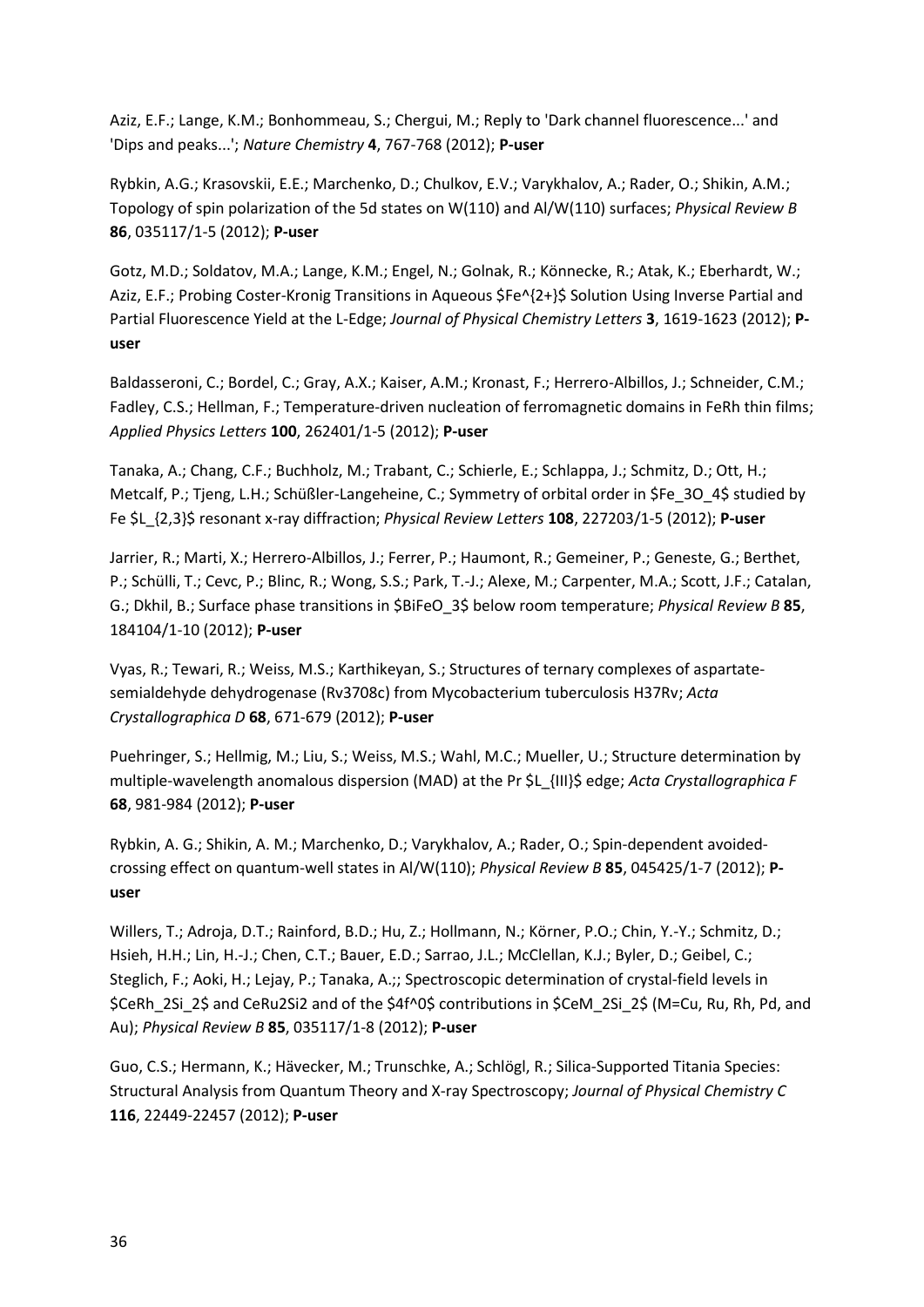Bittencourt, C.; Krueger, P.; Lagos, M.J.; Ke, X.; Van Tendeloo, G.; Ewels, C.; Umek, P.; Guttmann, P.; Towards atomic resolution in sodium titanate nanotubes using near-edge X-ray-absorption finestructure spectromicroscopy combined with multichannel multiple-scattering calculations; *Beilstein Journal of Nanotechnology* **3**, 789-797 (2012); **P-user**

Lange, K.M.; Kothe, A.; Aziz, E.F.; Chemistry in solution: recent techniques and applications using soft X-ray spectroscopy; *Physical Chemistry Chemical Physics* **14**, 5331-5338 (2012); **P-user**

Einspahr, H.; Weiss, M.S.; Crystals on the cover 2012; *Acta Crystallographica F* **68**, 1 (2012); **P-user**

Wedl, B.; Resel, R.; Leising, G.; Kunert, B.; Salzmann, I.; Oehzelt, M.; Koch, N.; Vollmer, A.; Duhm, S.; Werzer, O.; Gbabode, G.; Sferrazza, M.; Geerts, Y.; Crystallisation kinetics in thin films of dihexylterthiophene: the appearance of polymorphic phases; *RSC Advances* **2**, 4404-4414 (2012); **P-user**

Chichón, F.J.; Rodríguez, M.J.; Pereiro, E.; Chiappi, M.; Perdiguero, B.; Guttmann, P.; Werner, S.; Rehbein, S.; Schneider, G.; Esteban, M.; Carrascosa, J.L.; Cryo X-ray nano-tomography of vaccinia virus infected cells; *Journal of Structural Biology* **177**, 201-211 (2012); **P-user**

Hagen, C.; Guttmann, P.; Klupp, B.; Werner, S.; Rehbein, S.; Mettenleiter, T.C.; Schneider, G.; Grünewald, K.; Correlative VIS-fluorescence and soft X-ray cryo-microscopy/tomography of adherent cells; *Journal of Structural Biology* **177**, 193-201 (2012); **P-user**

Wilke, A.; Endres, J.; Hörmann, U.; Niederhausen, J.; Schlesinger, R.; Frisch, J.; Amsalem, P.; Wagner, J.; Gruber, M.; Opitz, A.; Vollmer, A.; Brütting, W.; Kahn, A.; Koch, N.; Correlation between interface energetics and open circuit voltage in organic photovoltaic cells; *Applied Physics Letters* **101**, 233301/1-4 (2012); **P-user**

Heidler, J.; Rhensius, J.; Vaz, C. A. F.; Wohlhüter, P.; Körner, H. S.; Bisig, A.; Schweitzer, S.; Farhan, A.; Mechin, L.; Le Guyader, L.; Nolting, F.; Locatelli, A.; Mentes, T. O.; Nino, M. A.; Kronast, F.; Heyderman, L. J.; Kläui, M.; Control of the magnetization in pre-patterned half-metallic La0.7Sr0.3MnO3 nanostructures; *Journal of Applied Physics* **112**, 103921/1-6 (2012); **P-user**

Markötter, H.; Manke, I.; Haußmann, J.; Arlt, T.; Klages, M.; Krüger, P.; Hartnig, C.; Scholta, J.; Müller, B.R.; Riesemeier, H.; Banhart, J.; Combined synchrotron X-ray radiography and tomography study of water transport in gas diffusion layers; *Micro & Nano Letters* **7**, 689-692 (2012); **P-user**

Erko, M.; Wallacher, D.; Paris, O.; Deformation mechanism of nanoporous materials upon water freezing and melting; *Applied Physics Letters* **101**, 181905/1-4 (2012); **P-user**

Reinhard, L.; Mueller-Dieckmann, J.; Weiss, M.S.; Cloning, expression, purification, crystallization and preliminary X-ray diffraction analysis of succinyl-diaminopimelate desuccinylase (Rv1202, DapE) from Mycobacterium tuberculosis; *Acta Crystallographica F* **68**, 1089-1093 (2012); **P-user**

Send, S.; Abboud, A.; Leitenberger, W.; Weiss, M.S.; Hartmann, R.; Strüder, L.; Pietsch, U.; Analysis of polycrystallinity in hen egg-white lysozyme using a pnCCD; *Journal of Applied Crystallography* **45**, 517-522 (2012); **P-user**

Matsushima, U.; Hilger, A.; Graf, W.; Zabler, S.; Manke, I.; Dawson, M.; Choinka, G.; Herppich, W.B.; Calcium oxalate crystals distribution in rose peduncles: Non-invasive analysis by synchrotron X-ray micro-tomography; *POSTHARVEST BIOLOGY AND TECHNOLOGY* **72**, 27-34 (2012); **P-user**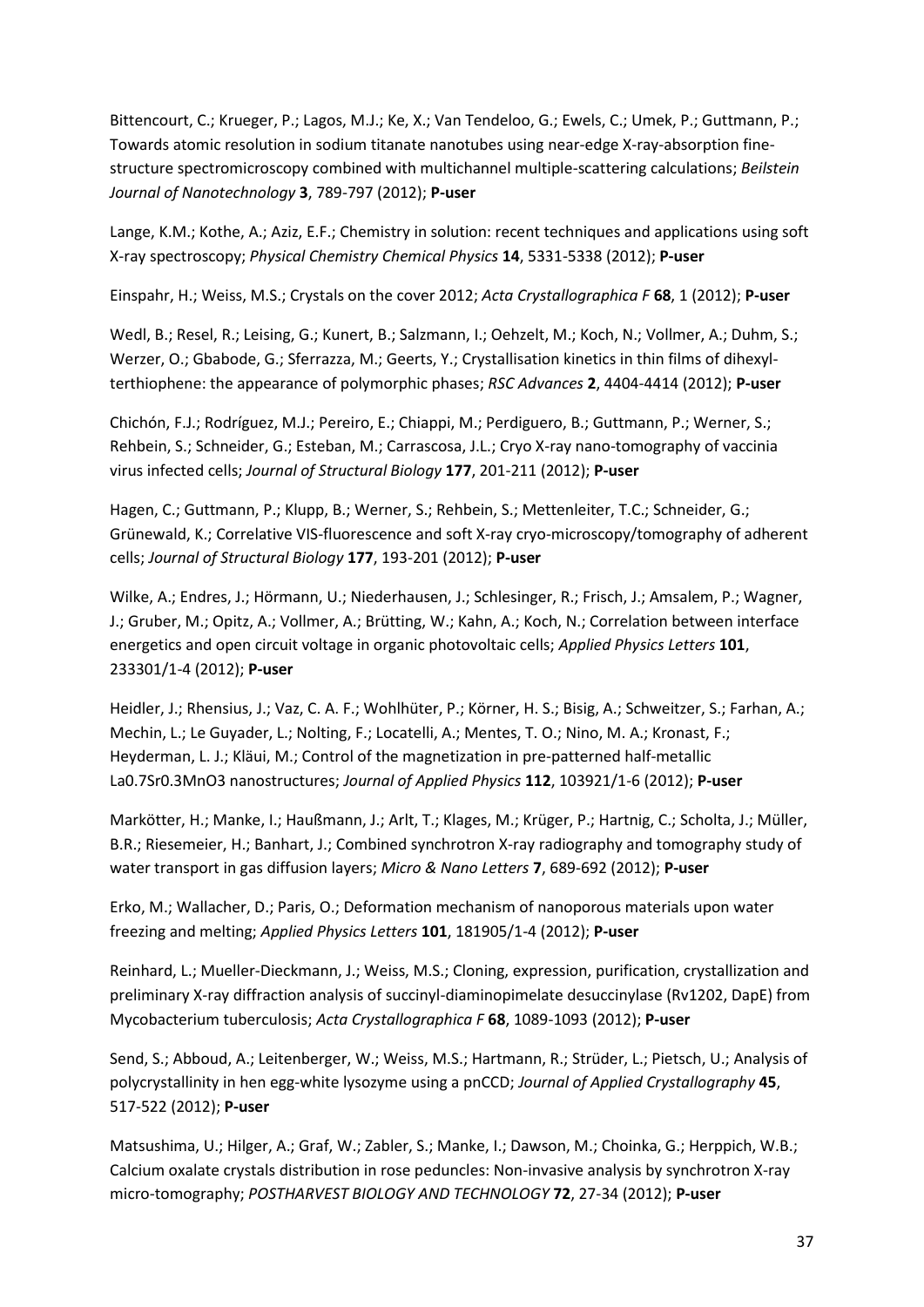Pokapanich, W.; Ottosson, N.; Svensson, S.; Öhrwall, G.; Winter, B.; Björneholm, O.; Bond Breaking, Electron Pushing, and Proton Pulling: Active and Passive Roles in the Interaction between Aqueous Ions and Water as Manifested in the O 1s Auger Decay; *Journal of Physical Chemistry B* **116**, 3 (2012); **P-user**

Weiss, M.S.; Einspahr, H.; Baker, T.; Dauter, Z.; Another case of fraud in structural biology; *Acta Crystallographica F* **68**, 365-365 (2012); **P-user**

Mirri, C.; Vitucci, F.M.; Di Pietro, P.; Lupi, S.; Fittipaldi, R.; Granata, V.; Vecchione, A.; Schade, U.; Calvani, P.; Anisotropic optical conductivity of \$Sr\_4Ru\_3O\_{10}\$; *Physical Review B* **85**, 235124/1-7 (2012); **P-user**

Maawad, E.; Sano, Y.; Wagner, L.; Brokmeier, H.-G.; Genzel, Ch.; Investigation of laser shock peening effects on residual stress state and fatigue performance of titanium alloys; *Materials Science and Engineering A* **536**, 82-91 (2012); **P-user**

Thielemann, N.; Hoffmann, P.; Föhlisch, A.; A versatile detector for total fluorescence and electron yield experiments; *Review of Scientific Instruments* **83**, 093109/1-3 (2012); **P-user**

Pauly, C.; Bihlmayer, G.; Liebmann, M.; Grob, M.; Georgi, A.; Subramaniam, D.; Scholz, M.R.; Sanchez-Barriga, J.; Varykhalov, A.; Blügel, S.; Rader, O.; Morgenstern, M.; Probing two topological surface bands of \$Sb\_2Te\_3\$ by spin-polarized photoemission spectroscopy; *Physical Review B* **86**, 235106/1-8 (2012); **P-user**

Hauptvogel, I.M.; Bon, V.; Grünker, R.; Baburin, I.A.; Senkovska, I.; Mueller, U.; Kaskel, S.; A family of 2D and 3D coordination polymers involving a trigonal tritopic linker; *DALTON TRANSACTIONS* **41**, 4172-4179 (2012); **P-user**

Simbrunner, C.; Hernandez-Sosa, G.; Quochi, F.; Schwabegger, G.; Botta, C.; Oehzelt, M.; Salzmann, I.; Djuric, T.; Neuhold, A.; Resel, R.; Saba, M.; Mura, A.; Bongiovanni, G.; Vollmer, A.; Koch, N.; Sitter, H.; Color Tuning of Nanofibers by Periodic Organic-Organic Hetero-Epitaxy; *Acs Nano* **6**, 4629-4638 (2012); **P-user**

Garcés, G.; Onorbe, E.; Pérez, P.; Klaus, M.; Genzel, C.; Adeva, P.; Influence of SiC particles on compressive deformation of magnesium matrix composites; *Materials Science and Engineering A* **533**, 119-123 (2012); **P-user**

Kunnus, K.; Rajkovic, I.; Schreck, S.; Quevedo, W.; Eckert, S.; Beye, M.; Suljoti, E.; Weniger, C.; Kalus, C.; Grübel, S.; Scholz, M.; Nordlund, D.; Zhang, W.; Hartsock, R.W.; Gaffney, K.J.; Schlotter, W.F.; Turner, J.J.; Kennedy, B.; Hennies, F.; Techert; A setup for resonant inelastic soft x-ray scattering on liquids at free electron laser light sources; *Review of Scientific Instruments* **83**, 123109/1-8 (2012); **Puser**

Seemann, K.M.; Garcia-Sanchez, F.; Kronast, F.; Miguel, J.; Kakay, A.; Schneider, C.M.; Hertel, R.; Freimuth, F.; Mokrousov, Y.; Blügel, S.; Disentangling the Physical Contributions to the Electrical Resistance in Magnetic Domain Walls: A Multiscale Study; *Physical Review Letters* **108**, 077201/1-5 (2012); **P-user**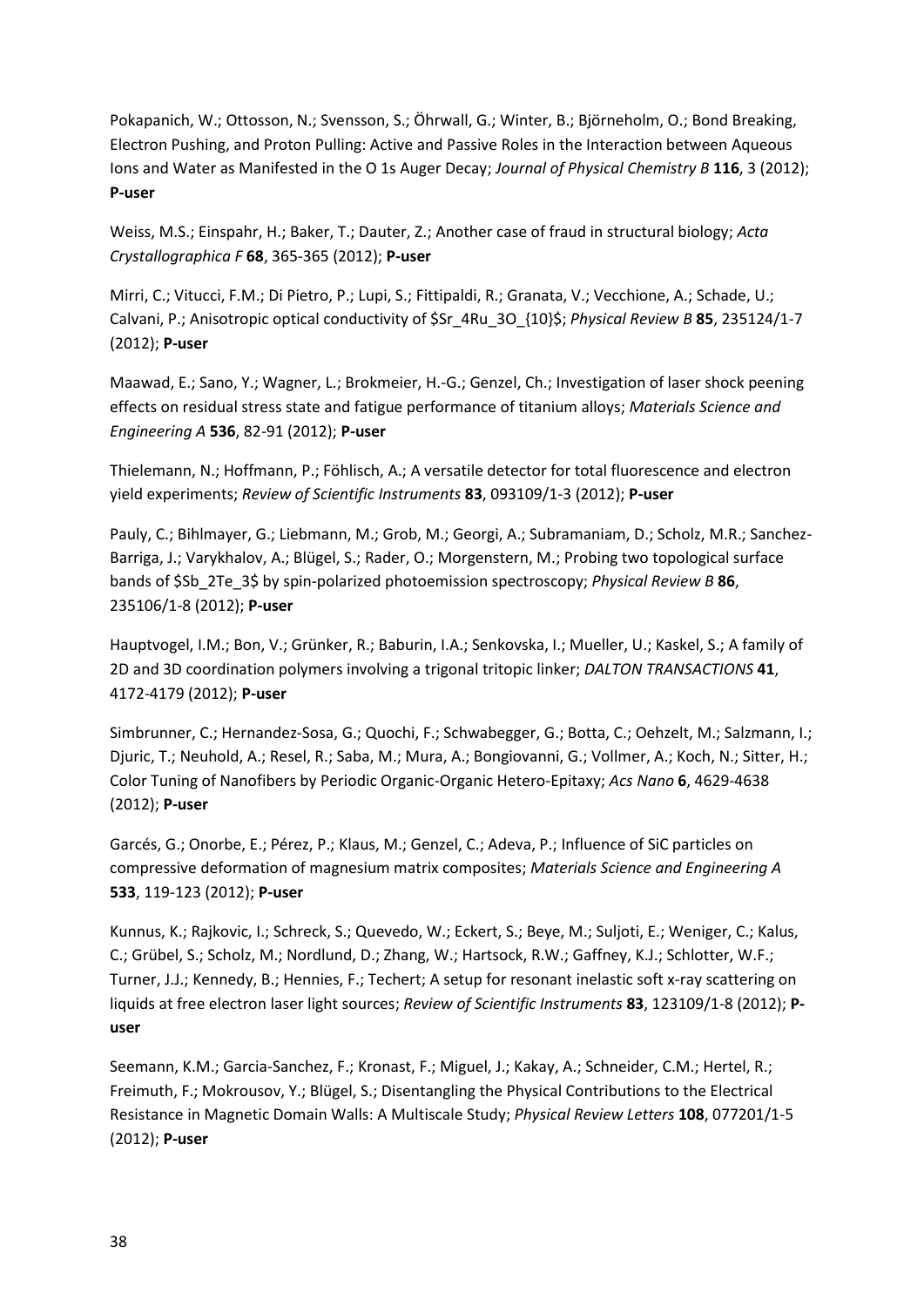Sedlmair, J.; Gleber, S.-C.; Wirick, S.; Guttmann, P.; Thieme, J.; Interaction between carbon nanotubes and soil colloids studied with X-ray spectromicroscopy; *Chemical Geology* **329**, 32-41 (2012); **P-user**

Sandig, O.; Herrero-Albillos, J.; Römer, F.M.; Friedenberger, N.; Kurde, J.; Noll, T.; Farle, M.; Kronast, F.; Imaging magnetic responses of nanomagnets by XPEEM; *Journal of Electron Spectroscopy and Related Phenomena* **185**, 365-370 (2012); **P-user**

Holder, M.G.; Jesche, A.; Lombardo, P.; Hayn, R.; Vyalikh, D.V.; Kummer, K.; Danzenbächer, S.; Krellner, C.; Geibel, C.; Rienks, E.D.L.; Molodtsov, S.L.; Laubschat, C.; How chemical pressure affects the fundamental properties of rare-earth pnictides: An ARPES view; *Physical Review B* **86**, 020506/1- 5 (2012); **P-user**

Princep, A.J.; Mulders, A.M.; Schierle, E.; Weschke, E.; Hester, J.; Hutchison, W.D.; Tanaka, Y.; Terada, N.; Narumi, Y.; Nakamura, T.; High-order Ho multipoles in \$HoB\_2C\_2\$ observed with soft resonant x-ray diffraction; *Journal of Physics: Condensed Matter* **24**, 075602/1-9 (2012); **P-user**

Fouquet, M.; Bayer, B.C.; Esconjauregui, S.; Blume, R.; Warner, J.H.; Hofmann, S.; Schlögl, R.; Thomsen, C.; Robertson, J.; Highly chiral-selective growth of single-walled carbon nanotubes with a simple monometallic Co catalyst; *Physical Review B* **85**, 235411/1-7 (2012); **P-user**

Xu, S.-Y.; Neupane, M.; Liu, C.; Zhang, D.; Richardella, A.; Wray, L.A.; Alidoust, N.; Leandersson, M.; Balasubramanian, T.; Sanchez-Barriga, J.; Rader, O.; Landolt, G.; Slomski, B.; Dil, J.H.; Osterwalder, J.; Chang, T.-R.; Jeng, H.-T.; Lin, H.; Bansil,; Hedgehog spin texture and Berry's phase tuning in a magnetic topological insulator; *Nature Physics* **8**, 616-622 (2012); **P-user**

Dlubak, B.; Martin, M.-B.; Weatherup, R.S.; Yang, H.; Deranlot, C.; Blume, R.; Schloegl, R.; Fert, A.; Anane, A.; Hofmann, S.; Seneor, P.; Robertson, J.; Graphene-Passivated Nickel as an Oxidation-Resistant Electrode for Spintronics; *Acs Nano* **6**, 10930-10934 (2012); **P-user**

Frisch, J.; Vollmer, A.; Koch, N.; Energy level pinning of an n-type semiconducting polymer on conductive polymer electrodes: Effects of work function and annealing; *Journal of Applied Physics* **112**, 033712/1-5 (2012); **P-user**

Ghosh, D.; Roy, A.; Seidel, R.; Winter, B.; Bradforth, S.; Krylov, A.I.; First-Principle Protocol for Calculating Ionization Energies and Redox Potentials of Solvated Molecules and Ions: Theory and Application to Aqueous Phenol and Phenolate; *Journal of Physical Chemistry B* **116**, 7269-7280 (2012); **P-user**

Mueller, U.; Darowski, N.; Fuchs, M.R.; Förster, R.; Hellmig, M.; Paithankar, K.S.; Pühringer, S.; Steffien, M.; Zocher, G.; Weiss, M.S.; Facilities for macromolecular crystallography at the Helmholtz-Zentrum Berlin; *Journal of Synchrotron Radiation* **19**, 442-449 (2012); **P-user**

Castan-Guerrero, C.; Sese, J.; Bartolome, J.; Bartolome, F.; Herrero-Albillos, J.; Kronast, F.; Strichovanec, P.; Merazzo, K.J.; Vazquez, M.; Vavassori, P.; Garcia, L.M.; Fabrication and Magnetic Characterization of Cobalt Antidot Arrays: Effect of the Surrounding Continuous Film; *Journal of Nanoscience and Nanotechnology* **12**, 7437-7441 (2012); **P-user**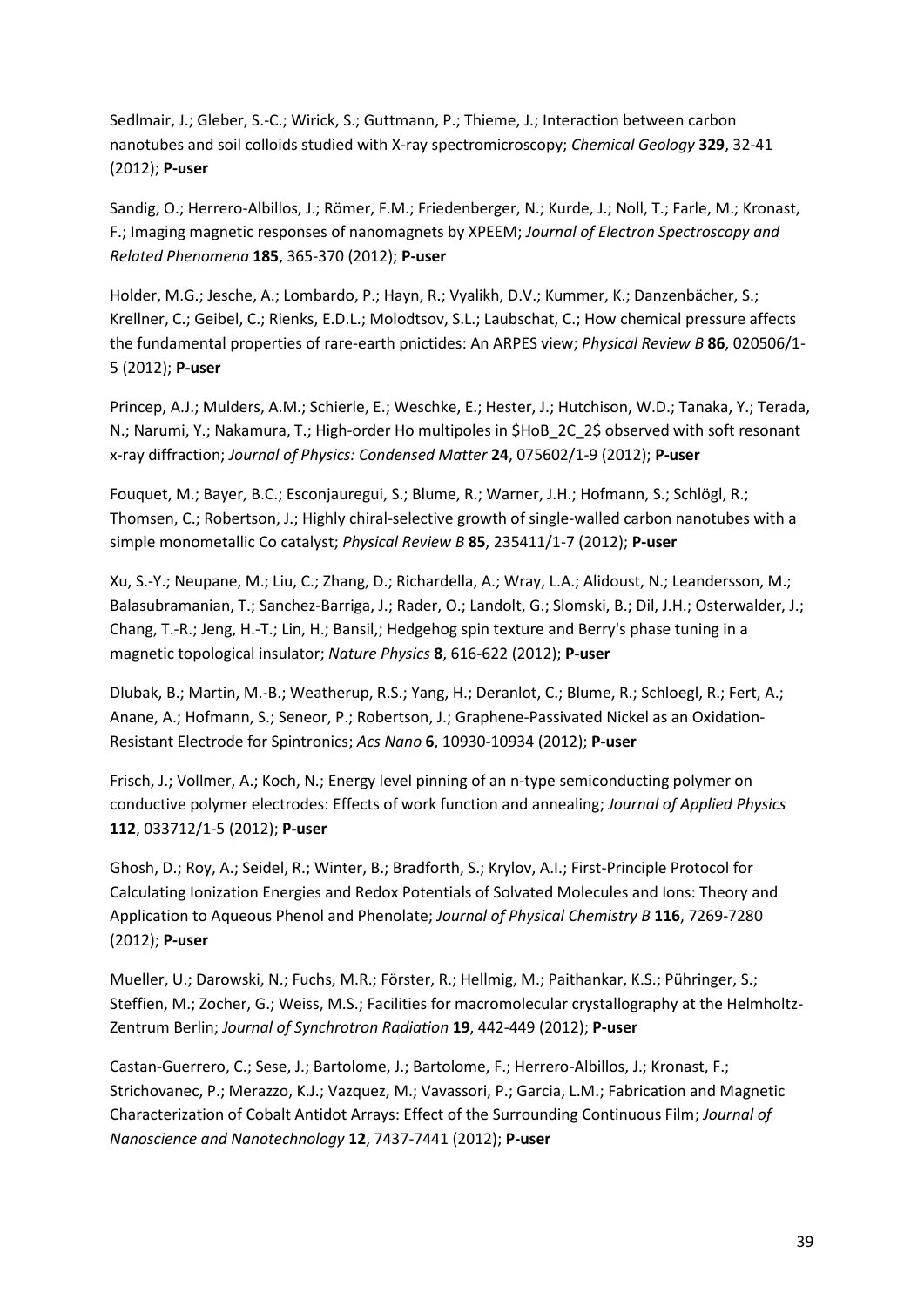Streubel, R.; Kravchuk, V.P.; Sheka, D.D.; Makarov, D.; Kronast, F.; Schmidt, O.G.; Gaididei, Y.; Equilibrium magnetic states in individual hemispherical permalloy caps; *Applied Physics Letters* **101**, 132419/1-3 (2012); **P-user**

Brito, P.; Pinto, H.; Genzel, Ch.; Klaus, M.; Kaysser-Pyzalla, A.; Epitaxial stress and texture in thin oxide layers grown on Fe-Al alloys; *Acta Materialia* **60**, 1230-1237 (2012); **P-user**

Salzmann, I.; Moser, A.; Oehzelt, M.; Breuer, T.; Feng, X.; Juang, Z.-Y.; Nabok, D.; Della Valle, R.G.; Duhm, S.; Heimel, G.; Brillante, A.; Venuti, E.; Bilotti, I.; Christodoulou, C.; Frisch, J.; Puschnig, P.; Draxl, C.; Witte, G.; Müllen, K.; Koch, N.; Epitaxial Growth of pi-Stacked Perfluoropentacene on Graphene-Coated Quartz; *Acs Nano* **6**, 10874-10883 (2012); **P-user**

Petraki, F.; Peisert, H.; Aygül, U.; Latteyer, F.; Uihlein, J.; Vollmer, A.; Chasse, T.; Electronic Structure of FePc and Interface Properties on Ag(111) and Au(100); *Journal of Physical Chemistry C* **116**, 11110- 11116 (2012); **P-user**

Vainio, U.; Lauten, R.A.; Haas, S.; Svedström, K.; Veiga, L.S.I.; Hoell, A.; Serimaa, R.; Distribution of Counterions around Lignosulfonate Macromolecules in Different Polar Solvent Mixtures; *Langmuir* **28**, 2465-2475 (2012); **P-user**

Esquivel, J.P.; Castellarnau, M.; Senn, T. Löchel, B.; Samitier, J.; Sabate, N.; Fuel cell-powered microfluidic platform for lab-on-a-chip applications; *Lab on a Chip* **12**, 74-79 (2012); **P-user**

Yigit, C.; Welsch, N.; Ballauff, M.; Dzubiella, J.; Protein Sorption to Charged Microgels: Characterizing Binding Isotherms and Driving Forces; *Langmuir* **28**, 14373-14385 (2012); **Soft**

Seiffert, S.; Sprakel, J.; Physical chemistry of supramolecular polymer networks; *CHEMICAL SOCIETY REVIEWS* **41**, 909-930 (2012); **Soft**

Schulz, J.C.F.; Schmidt, L.; Best, R.B.; Dzubiella, J.; Netz, R.R.; Peptide Chain Dynamics in Light and Heavy Water: Zooming in on Internal Friction; *Journal of the American Chemical Society* **134**, 6273- 6279 (2012); **Soft**

Polzer, F.; Wunder, S.; Lu, Y.; Ballauff, M.; Oxidation of an organic dye catalyzed by \$MnO x\$ nanoparticles; *Journal of Catalysis* **289**, 80-87 (2012); **Soft**

Seiffert, S.; Non-Spherical Soft Supraparticles from Microgel Building Blocks; *Macromolecular Rapid Communications* **33**, 1286-1293 (2012); **Soft**

Yuan, J.; Wunder, S.; Warmuth, F.; Lu, Y.; Spherical polymer brushes with vinylimidazolium-type poly(ionic liquid) chains as support for metallic nanoparticles; *Polymer* **53**, 43-49 (2012); **Soft**

Guttmann, P.; Bittencourt, C.; Rehbein, S.; Umek, P.; Ke, X.; Van Tendeloo, G.; Ewels, C.P.; Schneider, G.; Nanoscale spectroscopy with polarized X-rays by NEXAFS-TXM; *Nature Photonics* **6**, 25-29 (2012); **Soft**

Kubickova, A.; Krizek, T.; Coufal, P.; Vazdar, M.; Wernersson, E.; Heyda, J.; Jungwirth, P.; Overcharging in Biological Systems: Reversal of Electrophoretic Mobility of Aqueous Polyaspartate by Multivalent Cations; *Physical Review Letters* **108**, 186101/1-4 (2012); **Soft**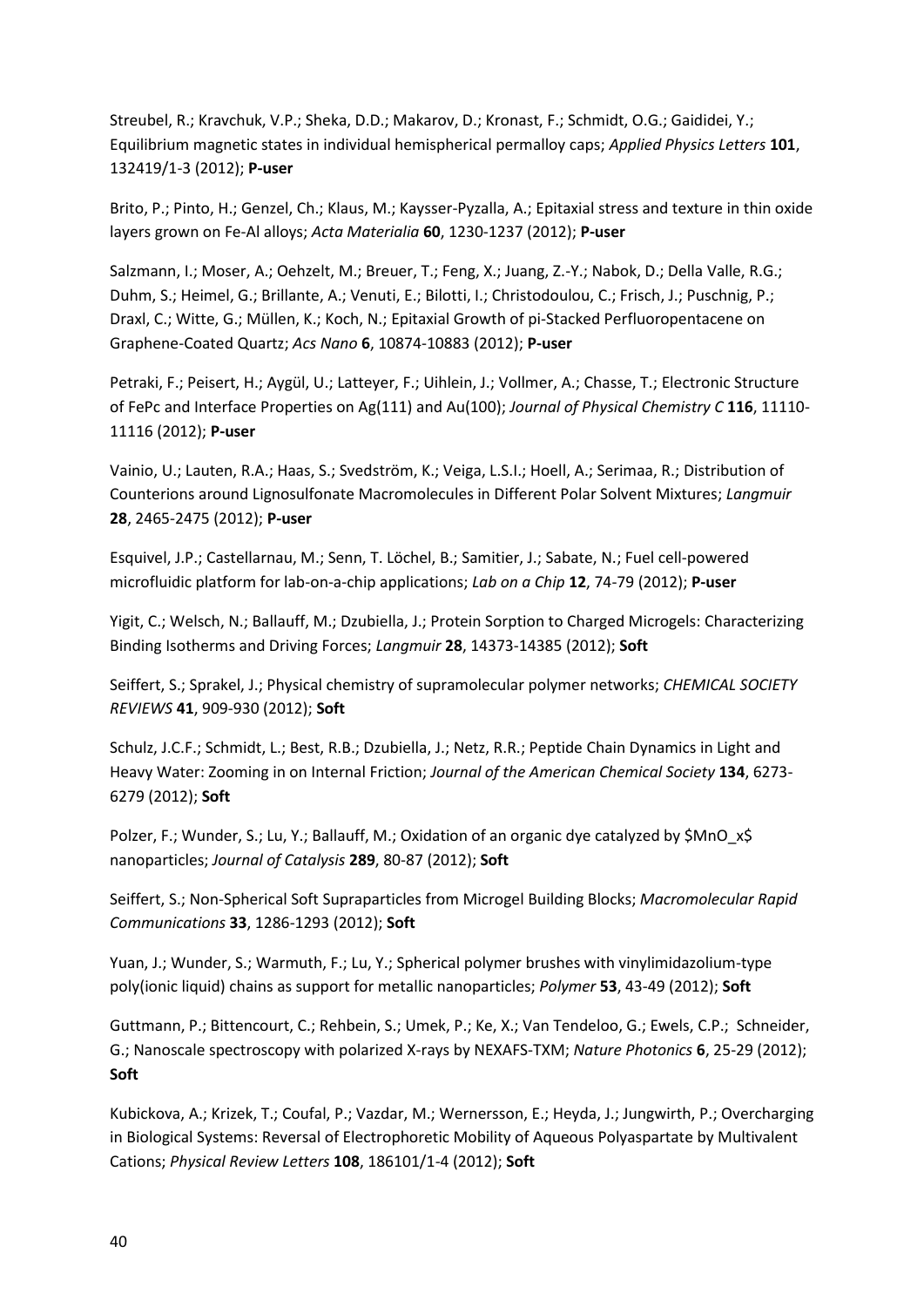Wu, S.; Kaiser, J.; Guo, X.; Li, L.; Lu, Y.; Ballauff, M.; Recoverable Platinum Nanocatalysts Immobilized on Magnetic Spherical Polyelectrolyte Brushes; *Industrial and Engineering Chemistry Research* **51**, 5608-5614 (2012); **Soft**

Müller, W.G.; Heymann, J.B.; Nagashima, K.; Guttmann, P.; Werner, S.; Rehbein, S.; Schneider, G.; McNally, J.G.; Towards an atlas of mammalian cell ultrastructure by cryo soft X-ray tomography; *Journal of Structural Biology* **177**, 179-192 (2012); **Soft**

Buchholz, M.; Goletz, Ch.-M.; Grossmann, F.; Schmidt, B.; Heyda, J.; Jungwirth, P.; Semiclassical Hybrid Approach to Condensed Phase Molecular Dynamics: Application to the I2Kr17 Cluster; *Journal of Physical Chemistry A* **116**, 11199-11210 (2012); **Soft**

Chu, F.; Siebenbürger, M.; Polzer, F.; Stolze, C.; Kaiser, J.; Hoffmann, M.; Heptner, N.; Dzubiella, J.; Drechsler, M.; Lu, Y.; Ballauff, M.; Synthesis and Characterization of Monodisperse Thermosensitive Dumbbell-Shaped Microgels; *Macromolecular Rapid Communications* **33**, 1042-1048 (2012); **Soft**

Wu, S.; Dzubiella, J.; Kaiser, J.; Drechsler, M.; Guo, X.; Ballauff, M.; Lu, Y.; Thermosensitive Au-PNIPA Yolk-Shell Nanoparticles with Tunable Selectivity for Catalysis; *Angewandte Chemie / International Edition* **51**, 2229-2233 (2012); **Soft**

Schliehe, C.; Yuan, J.; Glatzel, S.; Siemensmeyer, K.; Kiefer, K.; Giordano, C.; Iron Nitride and Carbide: from Crystalline Nanoparticles to Stable Aqueous Dispersions; *Chem. Mater.* **24**, 2716-2721 (2012); **Soft**

Rossow, T.; Heyman, J.A.; Ehrlicher, A.J.; Langhoff, A.; Weitz, D.A.; Haag, R.; Seiffert, S.; Controlled Synthesis of Cell-Laden Microgels by Radical-Free Gelation in Droplet Microfluidics; *Journal of the American Chemical Society* **134**, 4983-4989 (2012); **Soft**

Jusufi, A.; Kohlmeyer, A.; Sztucki, M.; Narayanan, T.; Ballauff, M.; Self-Assembly of Charged Surfactants: Full Comparison of Molecular Simulations and Scattering Experiments; *Langmuir* **28**, 17632-17641 (2012); **Soft**

Schneider, G.; Guttmann, P.; Rehbein, S.; Werner, S.; Follath, R; Cryo X-ray microscope with flat sample geometry for correlative fluorescence and nanoscale tomographic imaging; *Journal of Structural Biology* **177**, 212-223 (2012); **Soft**

Yoshida, K.; Vogtt, K.; Izaola, Z.; Russina, M.; Yamaguchi, T.; Bellissent-Funel, M.-C.; Alcohol induced structural and dynamic changes in beta-lactoglobulin in aqueous solution: A neutron scattering study; *BIOCHIMICA ET BIOPHYSICA ACTA-PROTEINS AND PROTEOMICS* **1824**, 502-510 (2012); **Soft**

Dai, B.; Polzer, F.; Häusler, I.; Lu, Y.; Au-\$TiO\_2\$ yolk-shell particles for photocatalysis application; *Zeitschrift für Physikalische Chemie* **226**, 827-835 (2012); **Soft**

Hervés, P.; Pérez-Lorenzo, M.; Liz-Marzán, L.M.; Dzubiella, J.; Lu, Y.; Ballauff, M.; Catalysis by metallic nanoparticles in aqueous solution: model reactions; *CHEMICAL SOCIETY REVIEWS* **41**, 5577-5587 (2012); **Soft**

Kaiser, J.; Leppert, L.; Welz, H.; Polzer, F.; Wunder, S.; Wanderka, N.; Albrecht, M.; Lunkenbein, T.; Breu, J.; Kümmel, S.; Lu, Y.; Ballauff, M.; Catalytic activity of nanoalloys from gold and palladium; *Physical Chemistry Chemical Physics* **14**, 6487-6495 (2012); **Soft**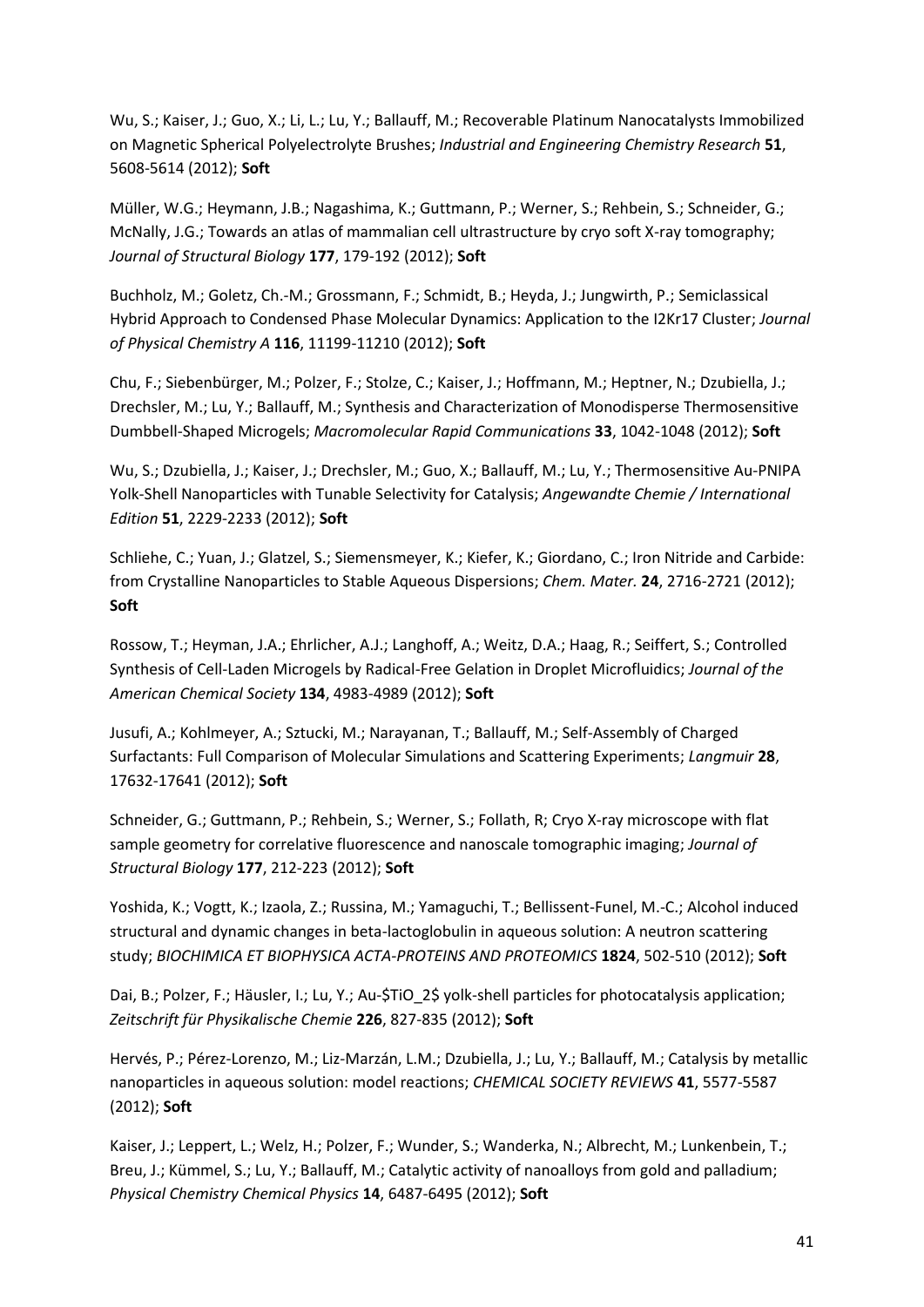Rehbein, S.; Guttmann, P.; Werner, S.; Schneider, G.; Characterization of the resolving power and contrast transfer function of a transmission X-ray microscope with partially coherent illumination; *Optics Express* **20**, 5830 - 5839 (2012); **Soft**

Siebenbürger, M.; Ballauff, M.; Voigtmann, Th.; Creep in Colloidal Glasses; *Physical Review Letters* **108**, 255701/1-5 (2012); **Soft**

Siebenbürger, M.; Fuchs, M.; Ballauff, M.; Core-shell microgels as model colloids for rheological studies; *Soft Matter* **8**, 4014-4024 (2012); **Soft**

Heyda, J.; Dzubiella, J.; Ion-specific counterion condensation on charged peptides: Poisson-Boltzmann vs. atomistic simulations; *Soft Matter* **8**, 9338-9344 (2012); **Soft**

Menut, P.; Seiffert, S.; Sprakel, J.; Weitz, D.A.; Does size matter? Elasticity of compressed suspensions of colloidal- and granular-scale microgels; *Soft Matter* **8**, 156-164 (2012); **Soft**

Crevenna, A.H.; Naredi-Rainer, N.; Lamb, D.C.; Wedlich-Soeldner, R.; Dzubiella, J.; Effects of Hofmeister Ions on the alpha-Helical Structure of Proteins; *Biophysical Journal* **102**, 907-915 (2012); **Soft**

Ahualli, S.; Ballauff, M.; Arroyo, F.J.; Delgado, A.V.; Jimenez, M.L.; Electrophoresis and Dielectric Dispersion of Spherical Polyelectrolyte Brushes; *Langmuir* **28**, 16372-16381 (2012); **Soft**

Kreuzer, M.; Strobl, M.; Reinhardt, M.; Hemmer, M.C.; Hauß, T.; Dahint, R.; Steitz, R.; Impact of a model synovial fluid on supported lipid membranes; *BIOCHIMICA ET BIOPHYSICA ACTA-BIOMEMBRANES* **1818**, 2648-2659 (2012); **Soft**

Seiffert, S.; Impact of Polymer Network Inhomogeneities on the Volume Phase Transition of Thermoresponsive Microgels; *Macromolecular Rapid Communications* **33**, 1135-1142 (2012); **Soft**

Buchsteiner, A.; Hauß, T.; Dencher, N.A.; Influence of amyloid-beta peptides with different lengths and amino acid sequences on the lateral diffusion of lipids in model membranes; *Soft Matter* **8**, 424- 429 (2012); **Soft**

Legall, H.; Blobel, G.; Stiel, H.; Sandner, W.; Seim, C.; Takman, P.; Martz, D.H.; Selin, M.; Vogt, U.; Hertz, H.M.; Esser, D.; Sipma, H.; Luttmann, J.; Höfer, M.; Hoffmann, H.D.; Yulin, S.; Feigl, T.; Rehbein, S.; Guttmann, P.; Schneider, G.; Wiesemann,; Compact x-ray microscope for the water window based on a high brightness laser plasma source; *Optics Express* **20**, 18362-18369 (2012); **Soft**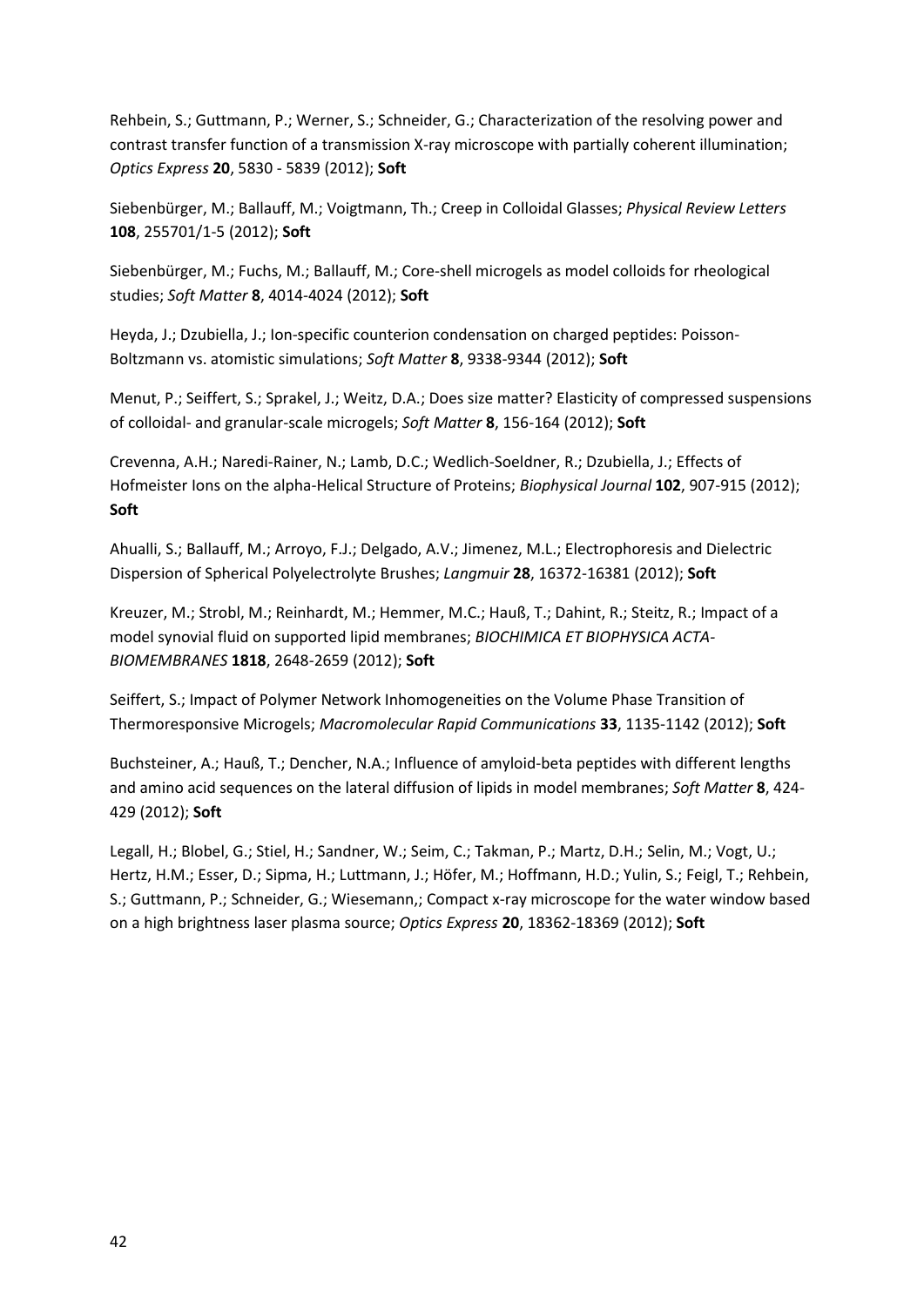## **Andere, referierte Publikationen**

### <span id="page-42-0"></span>**Programm EE**

<span id="page-42-1"></span>Choi, P.-P.; Cojocaru-Mirédin, O.; Abou-Ras, D.; Caballero, R.; Raabe, D.; Smentkowski, V.S.; Park, C.G.; Gu, G.H.; Mazumder, B.; Wong, M.H.; Hu, Y.-L.; Melo, T.P.; Speck, J.S.; Atom probe tomography of compound semiconductors for photovoltaic and light-emitting device applications; *Microscopy today* 2**0**, 18-24 (2012); **AdAn**

Dietrich, J.; Abou-Ras, D.; Rissom, T.; Unold, T.; Schock, H.-W.; Boit, C.; Compositional gradients in Cu(In,Ga)Se2 thin films for solar cells and their effects on structural defects; *IEEE j photovolt* **2**, 364- 370 (2012); **AdAn**

Lupi, S.; Nucara, A.; Perucchi, A.; Cestelli Guidi, M.; Chiadroni, E.; Ferrario, M.; Ortolani, M.; Baldassarre, L.; Nicoletti, D.; Mirri, C.; Vitucci, F.; Di Pietro, P.; Schade, U.; Calvani, P.; A survey of the Italian research in solid state physics by infrared spectroscopy with electron-beam sources; *J. Phys. Conf.* **359**, 012001/1-11 (2012); **AdAn**

Verma, A.; Singh, J.B.; Sundararaman, M.; Wanderka, N.; Resistivity and Transmission Electron Microscopy Investigations of Ordering Transformation in Stoichiometric Ni2(Cr0.5Mo0.5) Alloy; *Metallurgical and Materials Transactions A* **43**, 3078-3085 (2012); **EngM**

Herrmann-Geppert, I.; Bogdanoff, P.; Hepperle, L.; Fiechter, S.; Hematite (Fe2O3) Photoanodes for the Photooxidation of Water; *ECS Trans.* **41**, 201-212 (2012); **Fuel**

Friedrich, D.; Kunst, M.; Influence of dye-adsorption on charge carrier kinetics in TiO2 colloidal systems; *Nano Energy* **1**, 303-308 (2012); **Fuel**

Jamikorn, S.; Arunchaiya, M.; Friedrich, D.; Dittrich, T.; Solar cell based on PEO, inorganic cations and ionic liquids; *Nanomat and Energ* **1**, 216-224 (2012); **Fuel**

Ramirez, A.; Bogdanoff, P.; Friedrich, D.; Fiechter, S.; Synthesis of Ca2Mn3O8 films and their electrochemical studies for the oxygen evolution reaction (OER) of water; *Nano Energy* **1**, 282-289 (2012); **Fuel**

Becker, C.; Preidel, V.; Sontheimer, T.; Klimm, C.; Rudigier-Voigt, E.; Bockmeyer, M.; Rech, B.; Direct growth of periodic silicon nanostructures on imprinted glass for photovoltaic and photonic applications; *Phys. Status Solidi C* **10**, 2079-2082 (2012); **NoMa**

Rappich, J.; Electrochemical Passivation and Modification of c-Si surfaces; , 95-130 (2012); **TFD**

Papathanasiou, N.; Current topics in CIGS solar cell R&D: Overcoming hurdles in mass production; *Photovolt Internat* **18**, 71-77 (2012); **TFD**

Grimm, A.; Kieven, D.; Lauermann, I.; Lux-Steiner, M.Ch.; Hergert, F.; Schwieger, R.; Klenk, R.; Zn(O, S) layers for chalcoyprite solar cells sputtered from a single target; *EPJ Photovolt* **3**, 30302/p1 - p4 (2012); **TFD**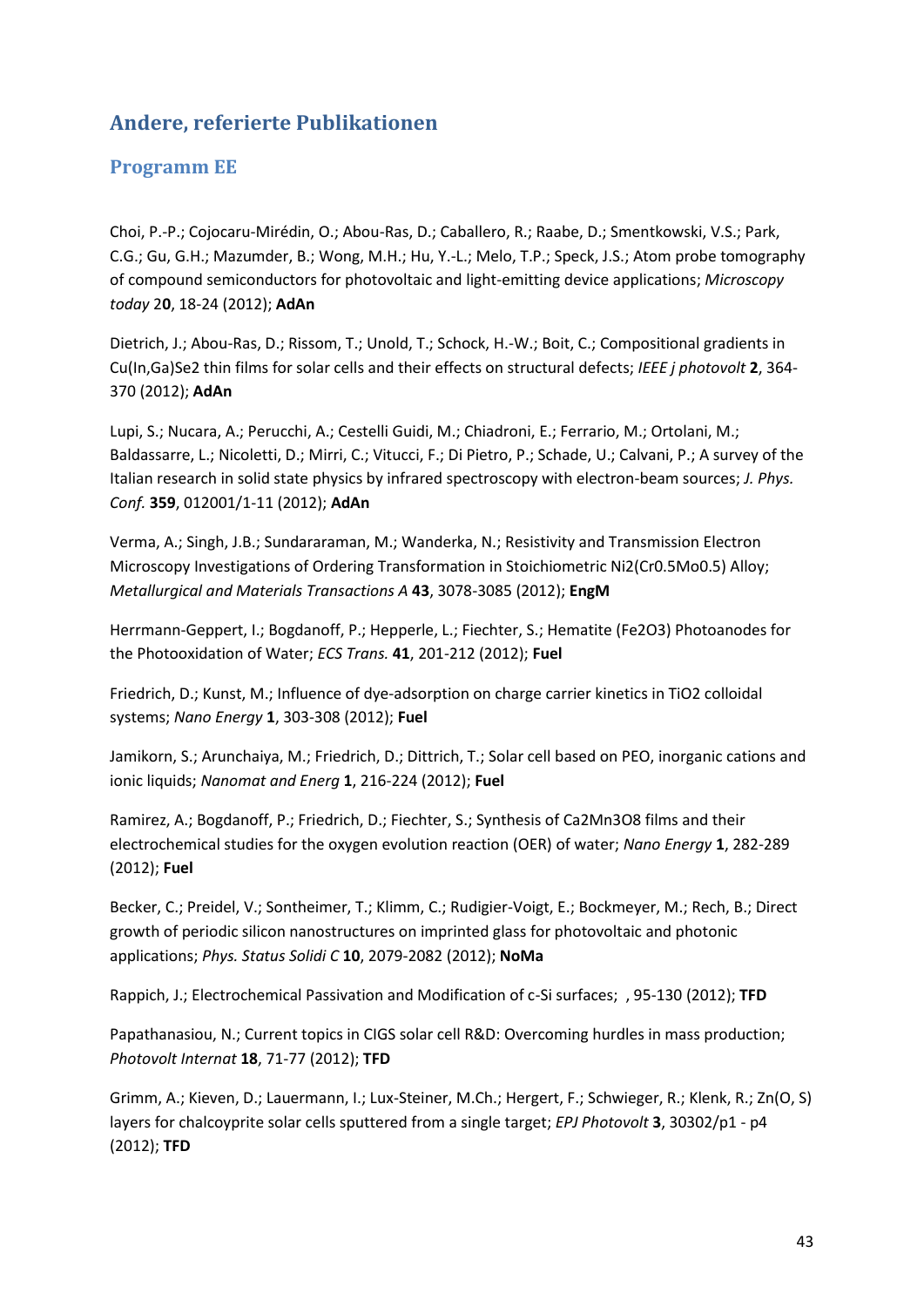Korte, L.; Electronic Properties of Ultrathin a-Si:H Layers and the a-Si:H/c-Si Interface; , 161-220 (2012); **TFD**

Stangl, R.; Leendertz, C.; General principles of solar cell simulation and introduction to AFORS-HET; , 445-458 (2012); **TFD**

van Sark, W.; Korte, L.; Roca, F.; Introduction - Physics and Technology of Amorphous-Crystalline Heterostructure Silicon Solar cells; , 1 (2012); **TFD**

Leendertz, C.; Stangl, R.; Modeling an a-Si:H/c-Si Solar Cell with AFORS-HET; , 459-482 (2012); **TFD**

Wolke, K.; Gottschalk, Ch.; Rentsch, J.; Angermann, H.; Ozone based chemical oxide growth for crystalline solar cell production; *Solid State Phenomena* **187**, 321-324 (2012); **TFD**

van Sark, W.; Korte, L.; Roca, F. [Eds.]; Physics and Technology of Amorphous-Crystalline Heterostructure Silicon Solar Cells; (2012); **TFD**

Haschke, J.; Mingirulli, N.; Rech, B.; Progress in Point Contacted Rear Silicon Heterojunction Solar Cells; *Energy Procedia* **27**, 116-121 (2012); **TFD**

Angermann, H.; Rappich, J.; Wet-Chemical Conditioning of Silicon Substrates for a-Si:H/c-Si Heterojunctions; , 45-94 (2012); **TFD**

Angermann, H.; Laades, A.; Stürzebecher, U.; Conrad, E.; Klimm, C.; Schulze, T.F.; Jacob, K.; Lawerenz, A.; Korte, L.; Wet-chemical preparation of textured silicon solar cell substrates: Surface conditioning and electronic interface properties; *Solid State Phenomena* **187**, 349-352 (2012); **TFD**

Rau, B.; Friedrich, F.; Papathanasiou, N.; Schultz, C.; Stannowski, B.; Szyszka, B.; Schlatmann, R.; Baseline meets innovation: Technology transfer for high-efficiency thin-film Si and CIGS modules at PVcomB; *Photovolt Internat* **17**, 99-106 (2012); **TFD**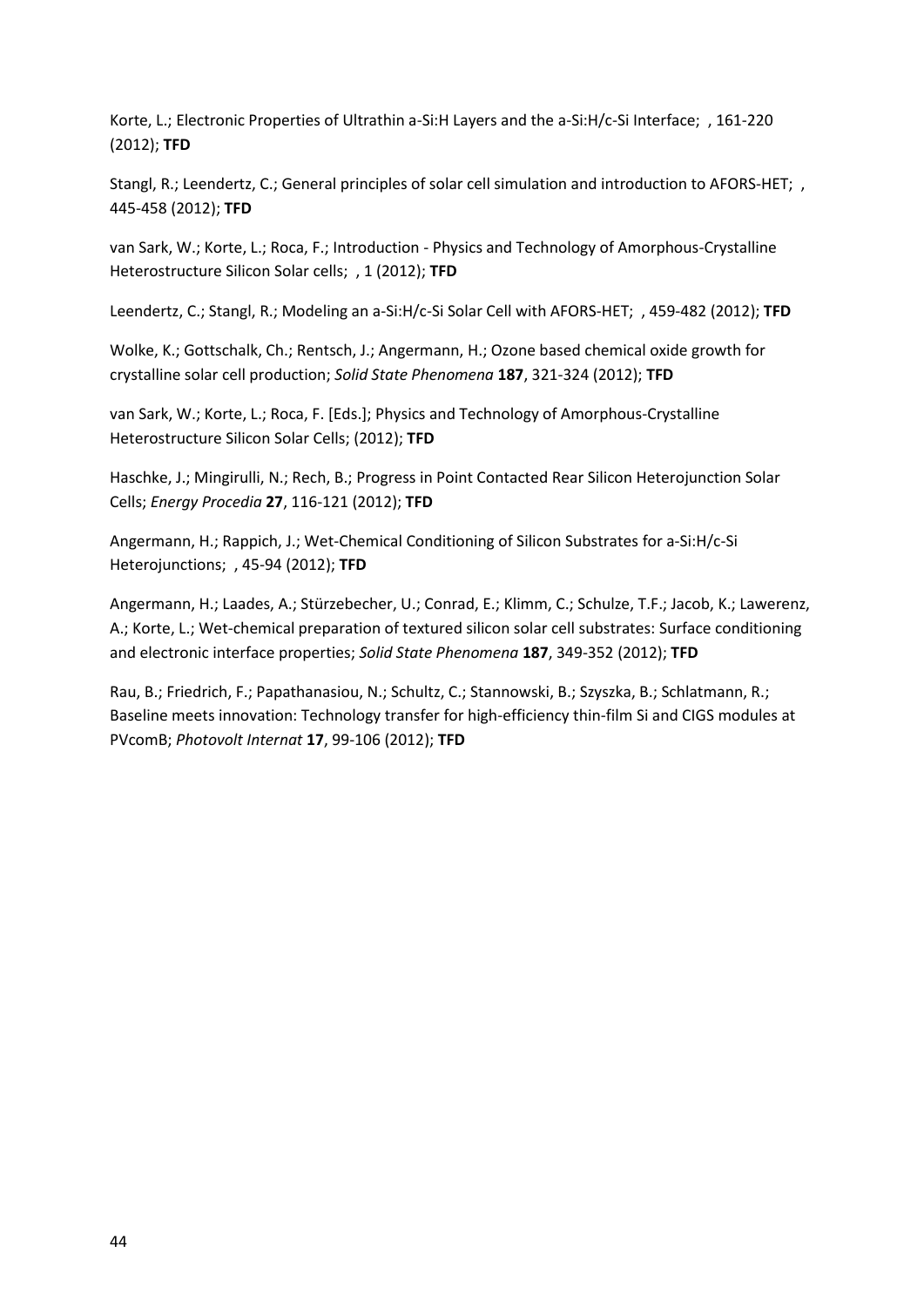#### **Programm PNI**

Garcia-Moreno, M.; Mukherjee, M.; Jimenez, C.; Rack, A.; Banhart, J.; Metal Foaming Investigated by X-ray Radioscopy; *Metals* **2**, 10 (2012); **EngM**

Ryukhtin, V.; Saruhan, B.; Ochrombel, R.; Noirez, L.; Wiedenmann, A.; Studying of PYSZ and FYSZ turbine blade coatings by small-angle neutron scattering; *J. Phys. Conf.* **340**, 012097/1-7 (2012); **Magn**

Wilpert, T.; Boron trifluoride detectors; *Neutron News* **23**, 14-18 (2012); **N-FE**

Russina, M.; Mezei, F.; Kali, G.; First Implementation of Novel Multiplexing Techniques for Advanced Instruments at Pulsed Neutron Sources; *J. Phys. Conf.* **340**, 012018/1-9 (2012); **N-FE**

Skoulatos, M.; Habicht, K.; Lieutenant, K.; Improving energy resolution on neutron monochromator arrays; *J. Phys. Conf.* **340**, 012019/1-6 (2012); **N-FE**

Boin, M.; Wimpory, R.C.; Hilger, A.; Kardjilov, N.; Zhang, S.Y.; Strobl, M.; Monte Carlo simulations for the analysis of texture and strain measured with Bragg edge neutron transmission; *J. Phys. Conf.* **340**, 012022/1-12 (2012); **N-FE**

Habicht, K.; Skoulatos, M.; Optimization of virtual source parameters in neutron scattering instrumentation; *J. Phys. Conf.* **340**, 012029/1-9 (2012); **N-FE**

Sikolenko, V.; Efimov, V.; Troyanchuk, I.; Karpinsky, D.V.; Bushinsky, M.V.; Sheptyakov, D.; Structural and magnetic properties of \$ La\_{0.5}Ba\_{0.5}CoO\_{3-d}\$ cobaltites; *J. Phys. Conf.* **391**, 012106/1-4 (2012); **N-user**

Rudolph, N.; Esser, H.G.; Carminati, A.; Moradi, A.B.; Hilger, A.; Kardjilov, N.; Nagl, S.; Oswald, S.E.; Dynamic oxygen mapping in the root zone by fluorescence dye imaging combined with neutron radiography; *Journal of Soils and Sediments* **12**, 63-74 (2012); **N-user**

Kamarad, J.; Misek, M.; Prokes, K.; Mat'as, S.; Arnold, Z.; Effect of uniaxial pressure on helimagnetic structure in \$Lu\_2Fe\_{17}\$; *J. Phys. Conf.* **340**, 012067/1-8 (2012); **N-user**

Rayaprol, S.; Siruguri, V.; Hoser, A.; Henry, P.; Sampathkumaran, E.V.; Neutron diffraction studies on an exotic magnetic system, Nd7Rh3; *J. Phys. Conf.* **340**, 012064/1-6 (2012); **N-user**

Remhof, A.; Yan, Y.; Friedrichs, O.; Kim, J.W.; Mauron, Ph.; Borgschulte, A.; Wallacher, D.; Buchsteiner, A.; Hoser, A.; Oh, K.H.; Cho, Y.W.; Züttel, A.; Towards room temperature, direct, solvent free synthesis of tetraborohydrides; *J. Phys. Conf.* **340**, 012111/1-8 (2012); **N-user**

Sapalidis, A.A.; Katsaros, F.K.; Steriotis, Th.A.; Kanellopoulos, N.K.; Dante, S.; Hauss, T.; Neutron diffraction on polymer nanocomposites - A tool for structural and orientation studies; *J. Phys. Conf.* **340**, 012090/1-10 (2012); **N-user**

Amstutz, C.A.; Bechrakis, N.E.; Foerster, M.H.; Heufelder, J.; Kowal, J.H.; Intraoperative Localization of Tantalum Markers for Proton Beam Radiation of Choroidal Melanoma by an Opto-Electronic Navigation System: A Novel Technique; *Int. J. Radiat. Oncology* **82**, 1361-1366 (2012); **Others**